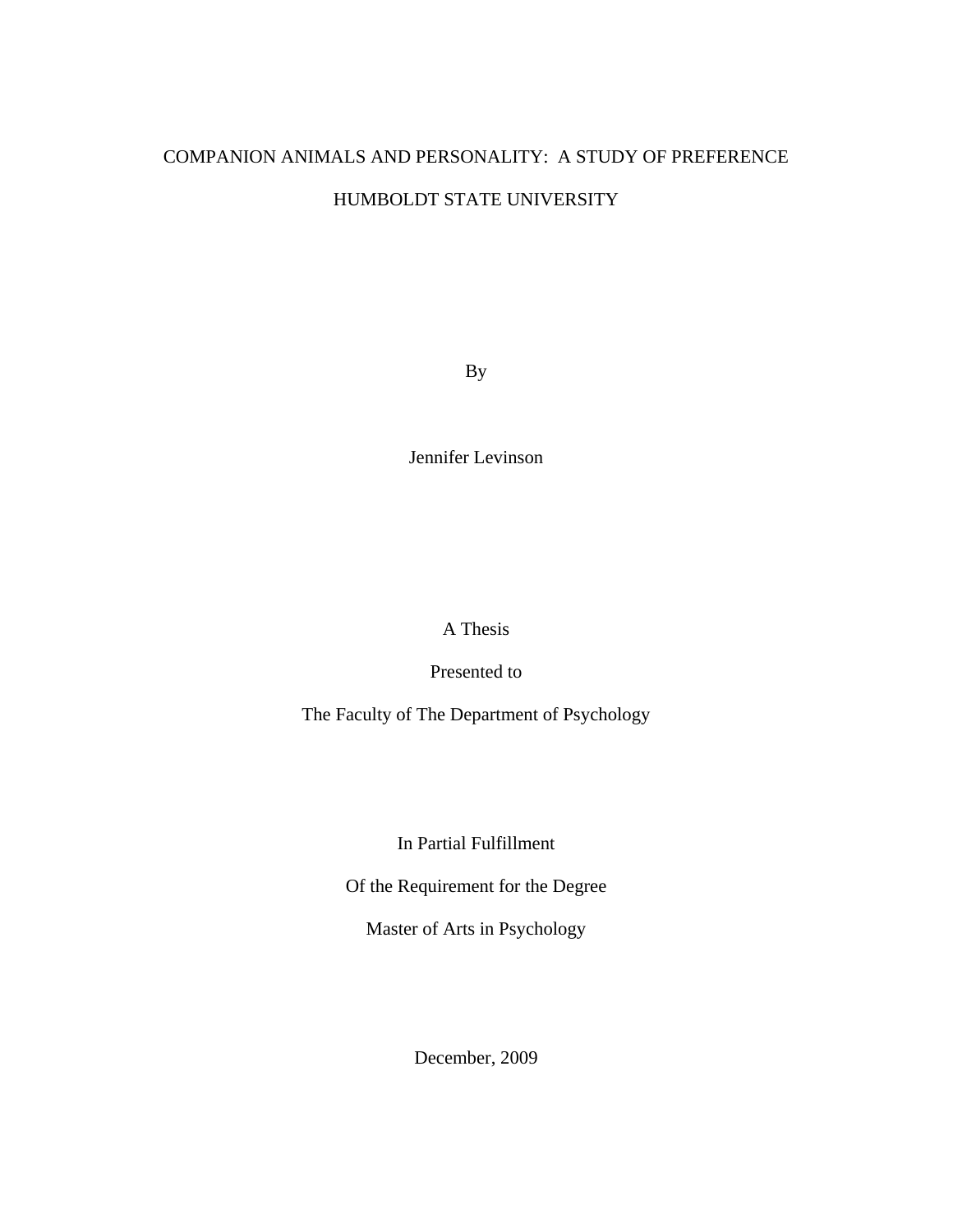# COMPANION ANIMALS AND PERSONALITY: A STUDY OF PREFERENCE

By

# Jennifer Levinson

Approved by the Master's Thesis Committee:

James L. Dupree, PhD., Major Professor Date

Lizabeth Eckerd, PhD., Committee Member Date

Nancy Dye, PhD., Committee Member Date Date

James L. Dupree, PhD., Graduate Coordinator Date

John Lyon, Dean of Research and Graduate Studies Date

 $\setminus$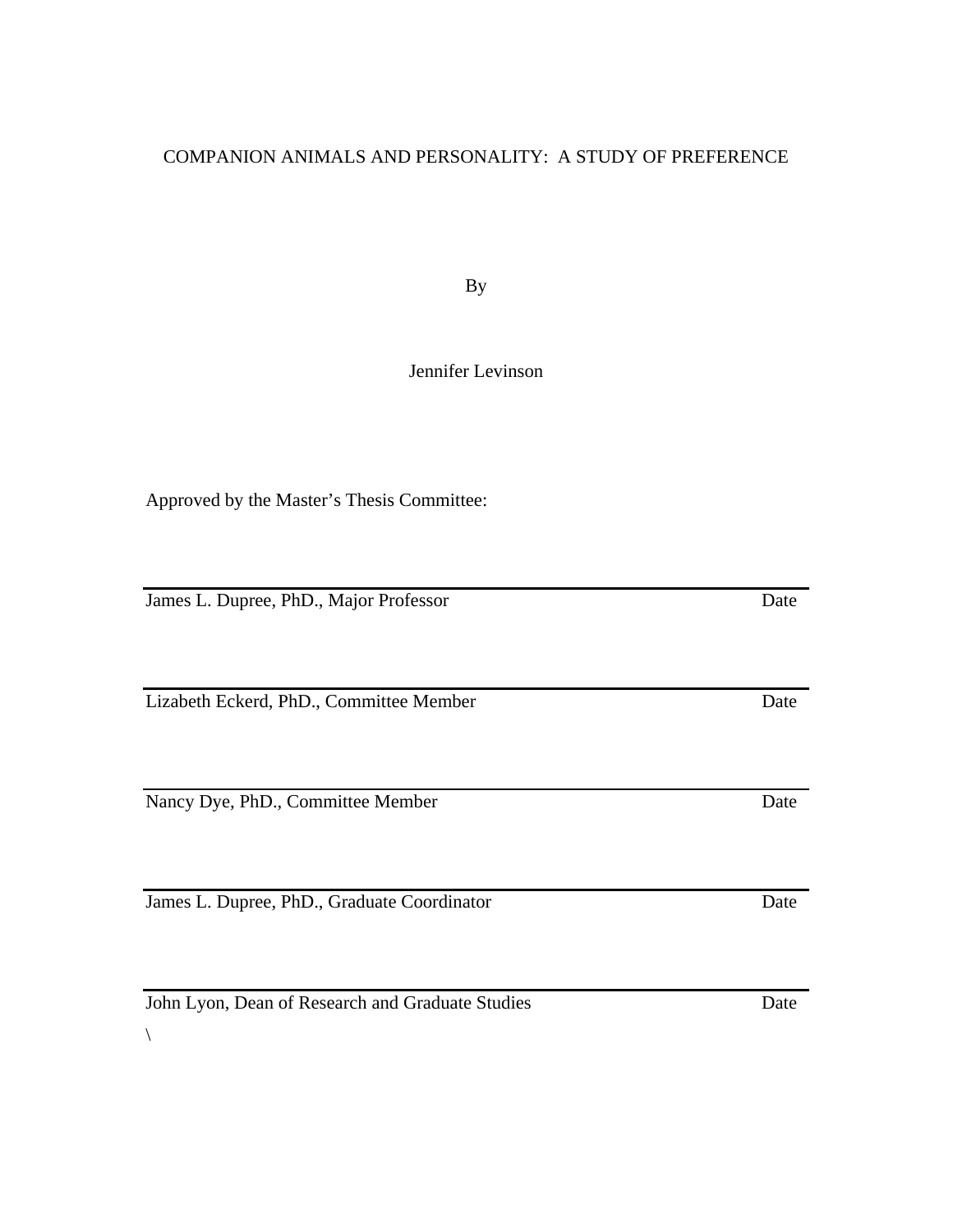#### Abstract

This study explored Extraversion personality differences among people who prefer dogs, people who prefer cats, people who prefer both, and people who prefer neither. Participants were 120 students from the Psychology Department Participation Pool at Humboldt State University. Personality was evaluated using the NEO-PI-R Extraversion Scale. Also, participants were given a list of personality trait adjectives and asked to assign them to either people who prefer dogs or people who prefer cats.

Results showed significant differences in Extraversion among the pet preference groups. People who preferred dogs scored higher than people who preferred cats on the overall domain of Extraversion and the facets Excitement-Seeking and Gregariousness. People who preferred dogs also scored higher than people who preferred both on Extraversion and the facets Warmth, Excitement-Seeking, and Gregariousness.

Results also showed that there are certain personality traits that people tend to assign to those who prefer dogs vs. those who prefer cats. The top personality traits chosen for people who prefer dogs were Sociable, Friendly, Excitement-Seeking and High-Spirited. The top personality traits chosen for people who prefer cats were Quiet, Shy, and Independent. All of the traits predominantly chosen for people who prefer dogs were traits used as general descriptors of those measuring higher in Extraversion. All of the traits predominantly chosen for people who prefer cats were traits used as general descriptors of those measuring lower in Extraversion.

iii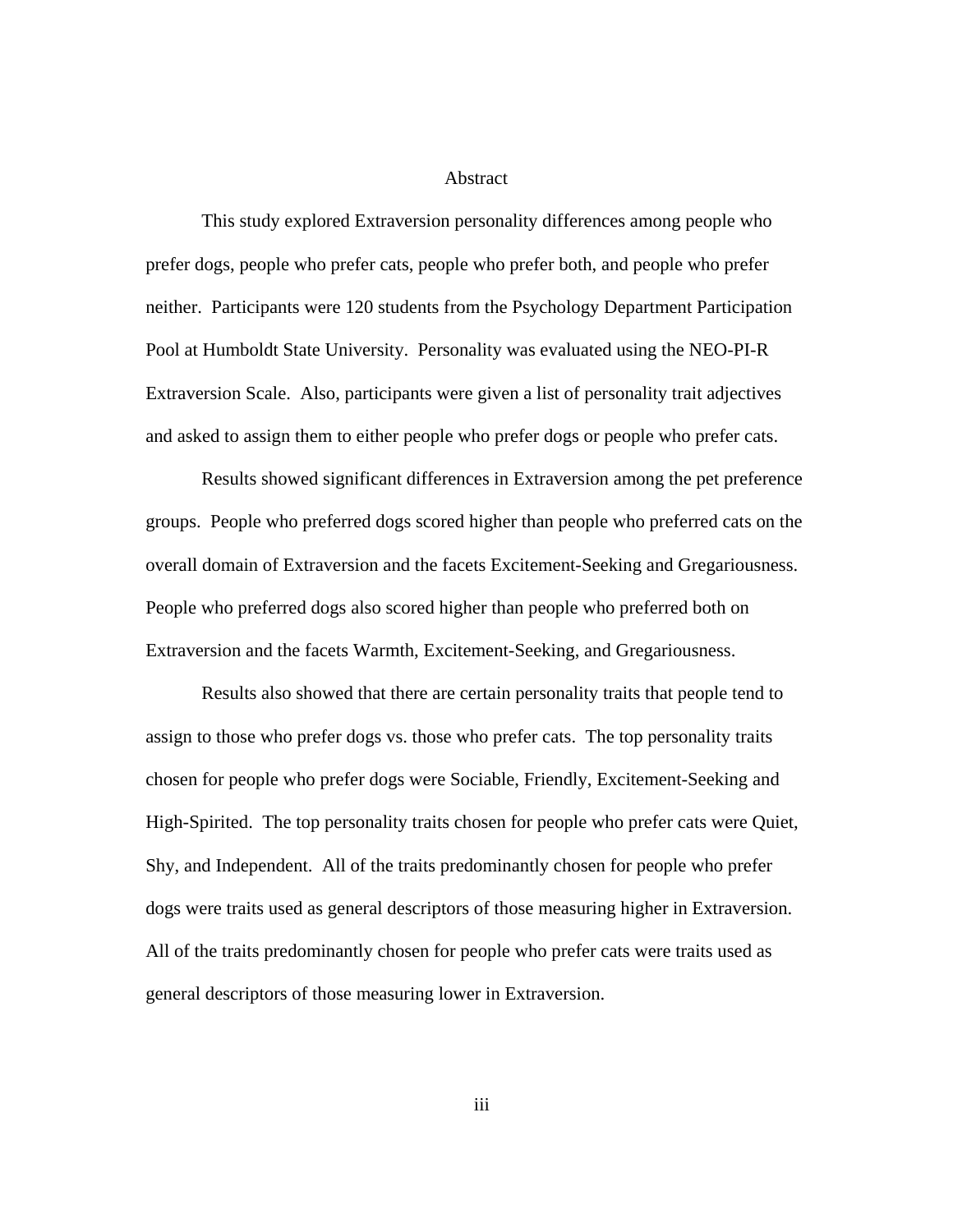# TABLE OF CONTENTS

| Appendix D NEO-PI-R Extraversion Scale<br>56 |  |
|----------------------------------------------|--|
|                                              |  |
|                                              |  |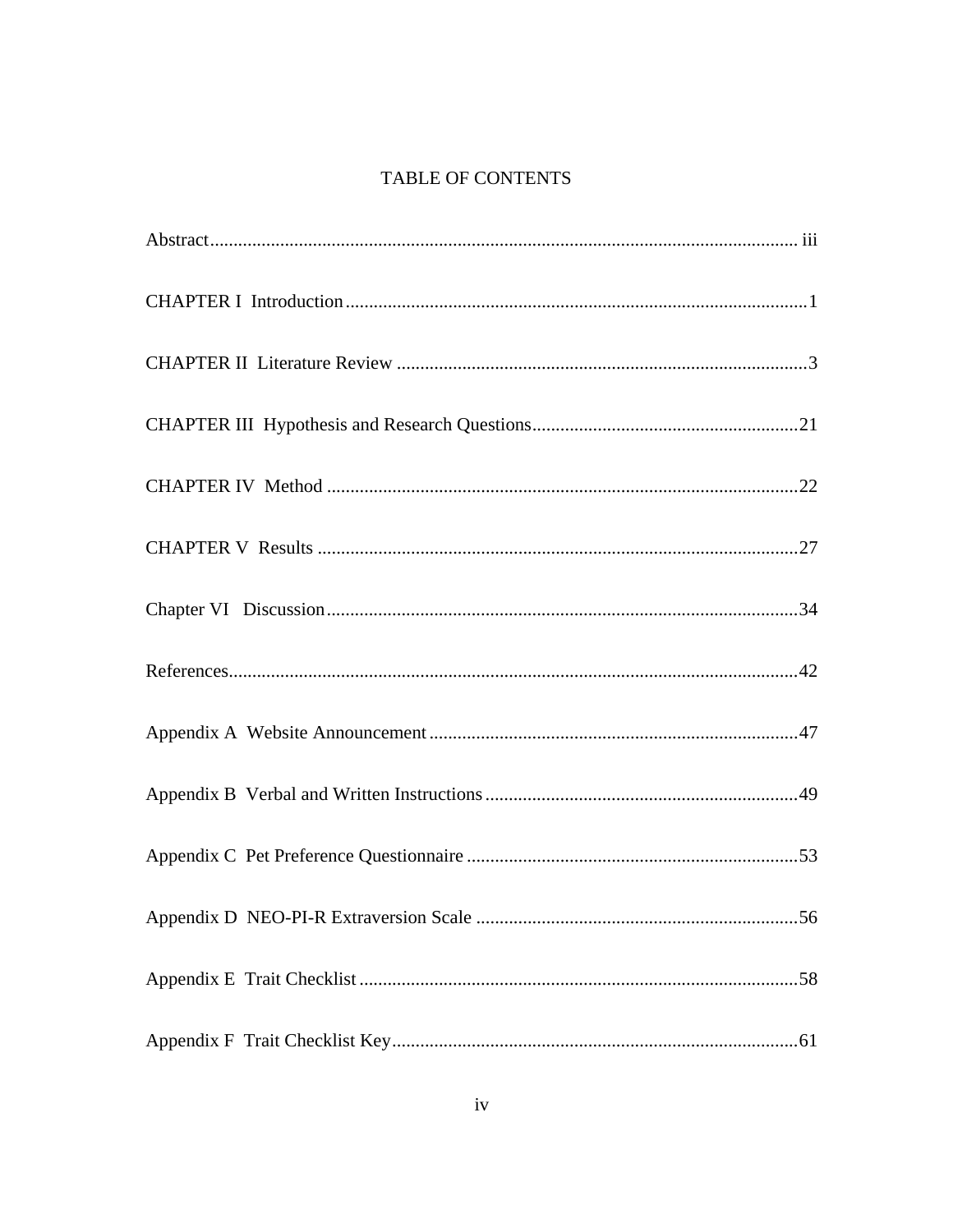|--|--|--|--|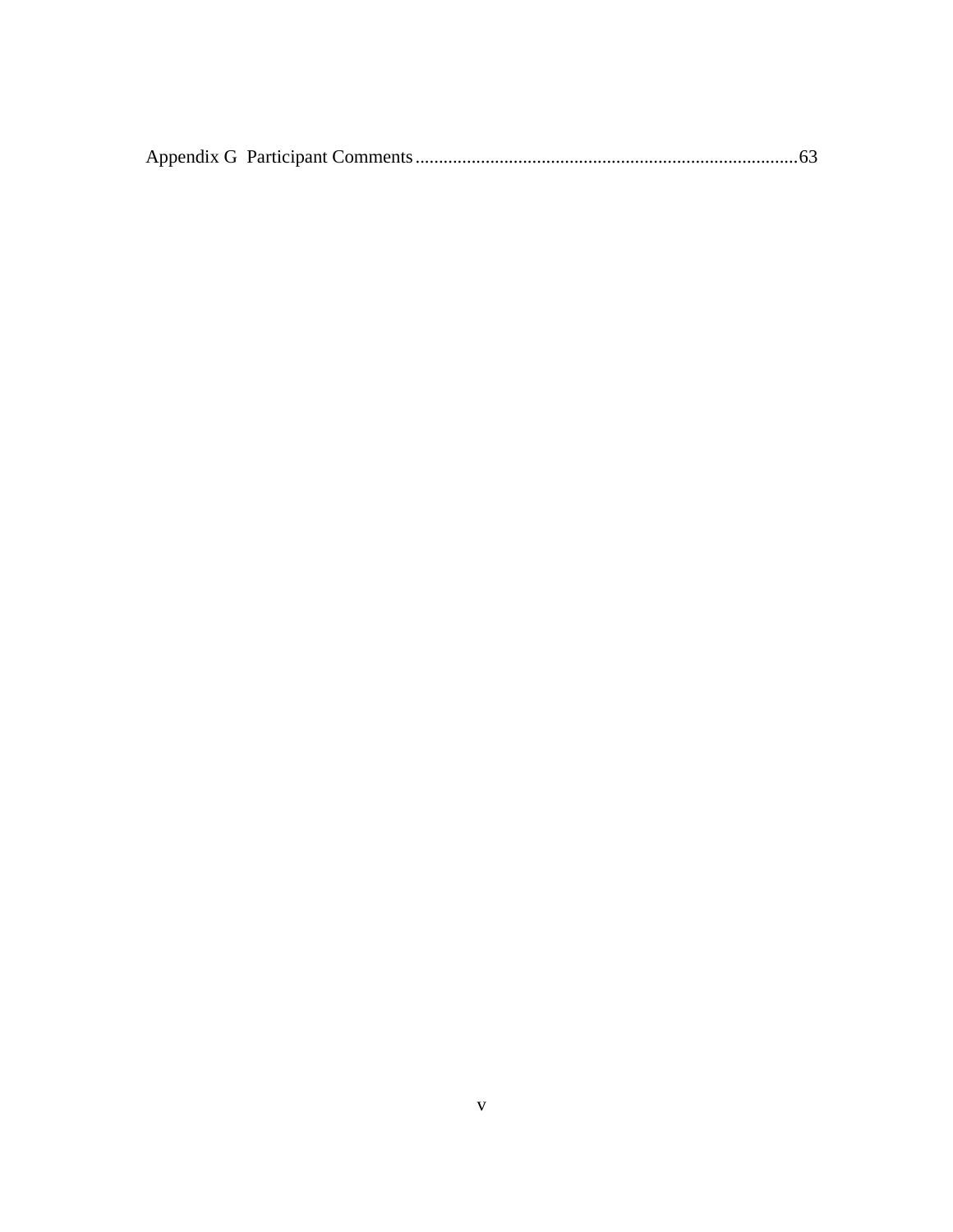#### CHAPTER I

### Introduction

Humans and animals have always shared a powerful bond, providing food and clothing, transportation, protection, companionship and friendship. Animals have always played a significant role in human life. While we still use animals for food and clothing, we are often not personally connected to these processes. Many Americans experience animals, specifically dogs and cats, as pets. Dogs and cats commonly serve the purpose of providing affection, companionship, and attention.

The importance of the relationship between people and their pets has even been discussed in a recent issue of Time Magazine (Gibbs, 2008). Gibbs discussed the impact not only of the President's dog, but his choice of dog, whether or not he chose to have a dog at all and from where the dog would be obtained. Gibbs discussed the importance the American people placed on these options, exemplifying the attention humans show towards the symbolic nature of human-animal relationships, not only in popular but political culture.

This type of relationship has been the subject of many myths and legends. Orion and his dog Sirius exemplified this bond, with Sirius being so distraught over the death of his beloved master that he was given a place next to him among the stars (Apollodorus & Hard, 1999). In Ancient Egyptian religion, the cat, called mau, was highly symbolic and worshipped (Malek, 1993/1997). In Japan, the Manekineko cats represent fortune and good luck (Wellman, 2004).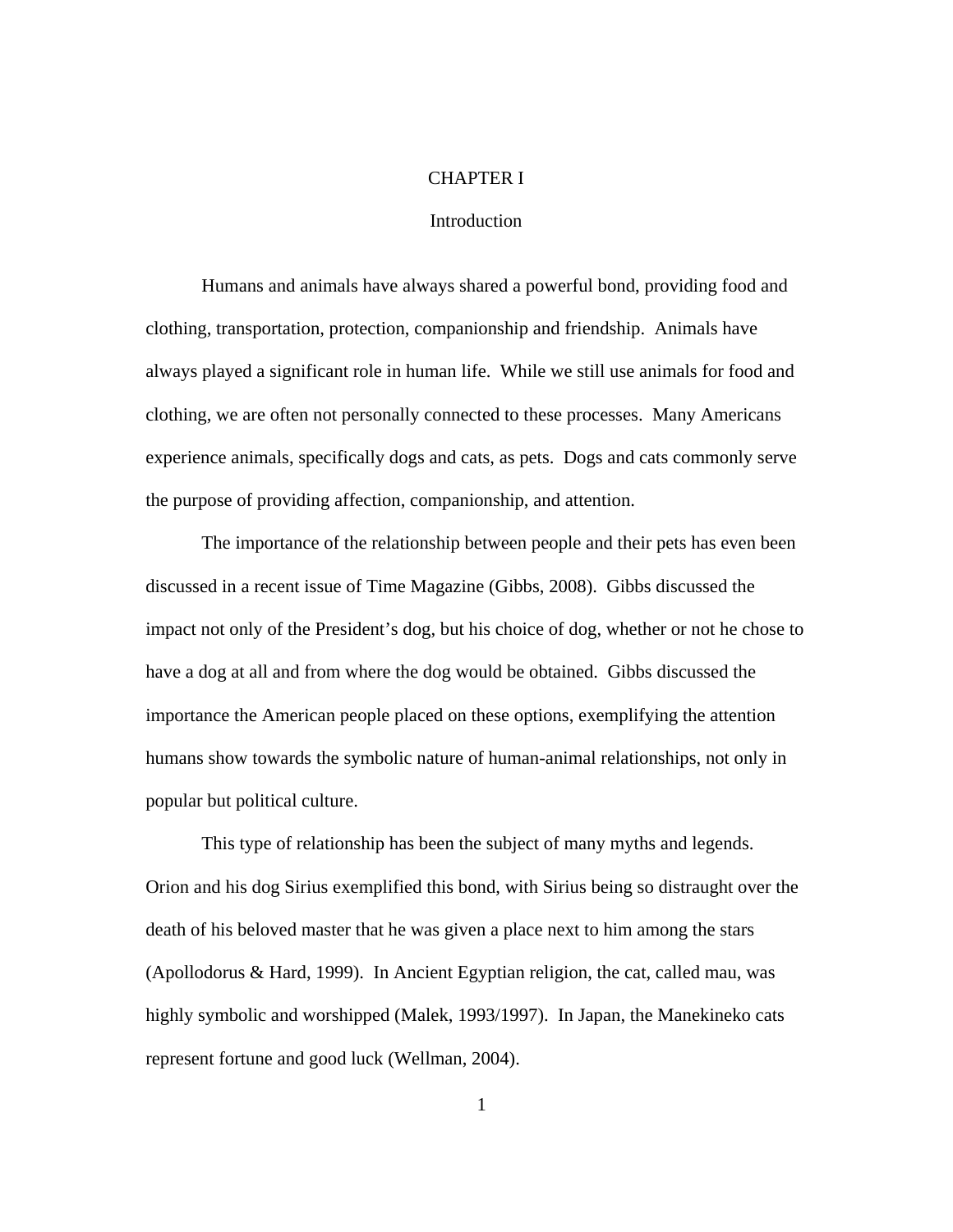It is this historical and complex bond that has led to the uses of animals for therapeutic purposes. The specifics of this bond, however, still remain somewhat of a mystery. Some people seem preferential towards certain types of animals, others seem to like all animals and still some do not care for animals at all. The nature and causes of these preferences remain somewhat elusive, thus impacting the effectiveness of animal therapy.

To establish a connection between a human trait and a specific preference for certain animals, or any animals at all, would allow for animal-assisted therapies to become more concise, effective, and proactive in practice.

This study focuses on whether or not there is a correlation between human personality traits and a preference for specific types of animals. Specifically, this study addresses whether those with a tendency towards higher Extraversion show a preference for dogs and those with a tendency towards lower Extraversion show a preference for cats.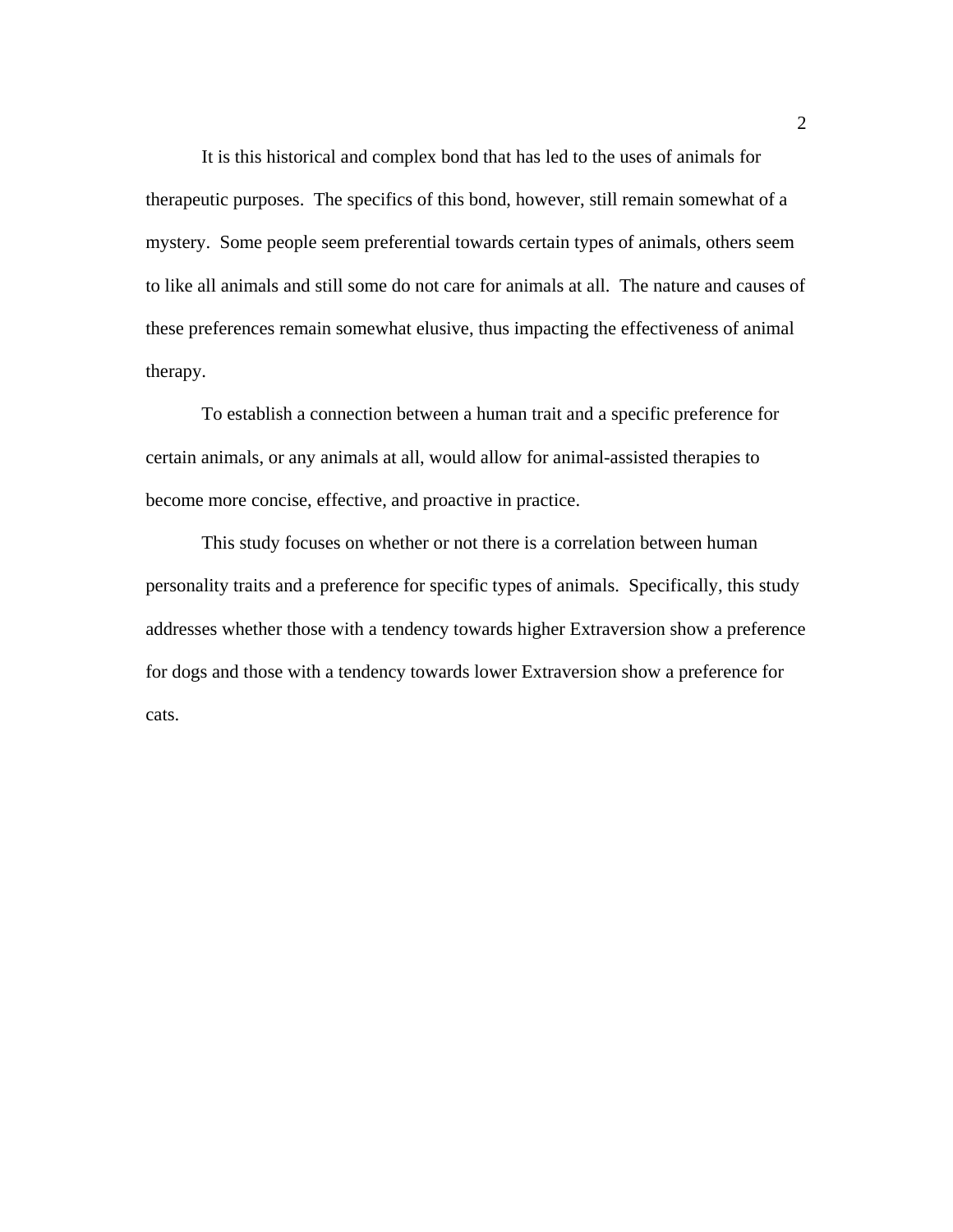### CHAPTER II

### Literature Review

### *Personality*

.

Personality traits are the complex pieces that, in combination, create individual patterns of personality (Corsini & Wedding, 2008). A widely accepted definition of what defines personality traits, as described in The Diagnostic and Statistical Manual of Mental Disorders 4<sup>th</sup> Edition Revised (American Psychiatric Association, 2000) is that, "Personality traits are enduring patterns of perceiving, relating to, and thinking about the environment and oneself that are exhibited in a wide range of social and personal contexts" (p. 686).

The ways these traits originate and develop is theoretically debatable. Sigmund Freud believed that personality was the manifestation of the conflict between inherent impulses and social restraints. He theorized that early childhood experiences and the desire to resolve those experiences greatly influenced the development of personality (Freud, 1894). Alfred Adler thought that personality developed based on social experiences and one's perception of themselves in relation to a social context (Adler, 1958). Carl Jung believed that personality was a combination between our intrinsic relationship with the collective world and the specific, complex personal features on which we focus (Jung, 1921/1971).

 These theories, however, seek to explain the development and manifestation of personality but not to, in fact, identify and define the traits that interact to create the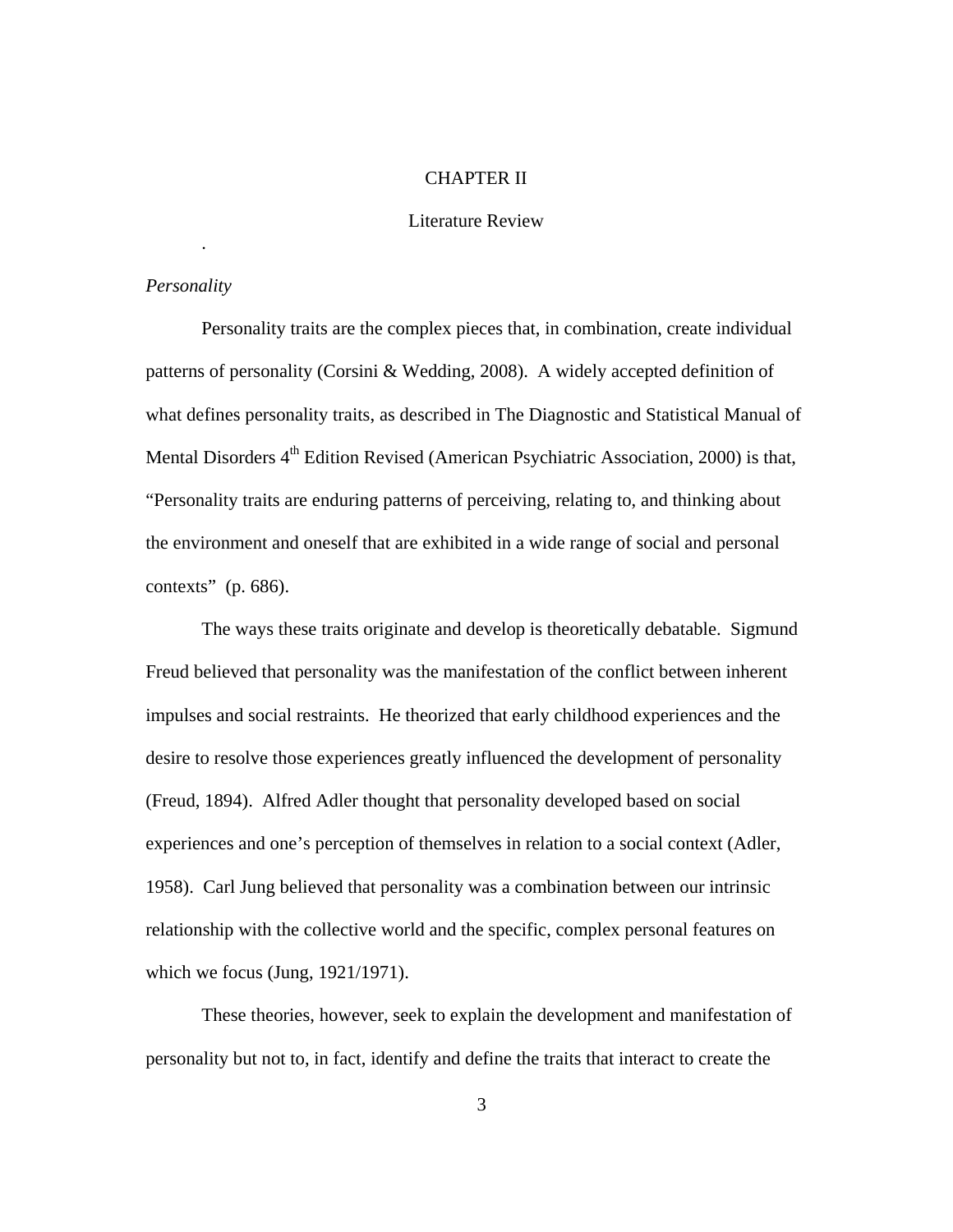personality as a whole. While early theories were limited in the sense of classification, they still sought to explain the inner system through which the world is experienced in combination with exhibited behavior, a foundation that maintains relevance in most personality theories.

Gordon Allport's trait perspective sought to break down the system of personality into microcosmic and identifiable singular behavior traits (Allport, 1961). His trait perspective placed importance on both behavior and early experience, the inner world and social experiences. However, Allport did not consider any of these explanations complete enough to explain the uniqueness and complexity of personality. His trait perspective broke down personality into categories: cardinal traits, central traits, and secondary traits. Cardinal traits are dominantly themed traits that shape a person's behavior. Central traits are common characteristics that most people have to certain varying degrees. Secondary traits are traits that manifest only in certain contexts (Allport, 1961).

This three-trait theory was the foundation for work that resulted in factor analysis studies of personality traits and the comprehensive Five-Factor Model of personality traits most commonly accepted and used today (Costa & McCrae, 1992). Allport's work resulted from the use of the Lexical Hypothesis, a hypothesis designed by Sir Francis Galton which stated that anything of importance in the human world would have a place in human language, including but not limited to personality traits. He theorized that any word necessary to describe human nature could be found in this comprehensive break down of the language (Galton, 1883). Allport took the Lexical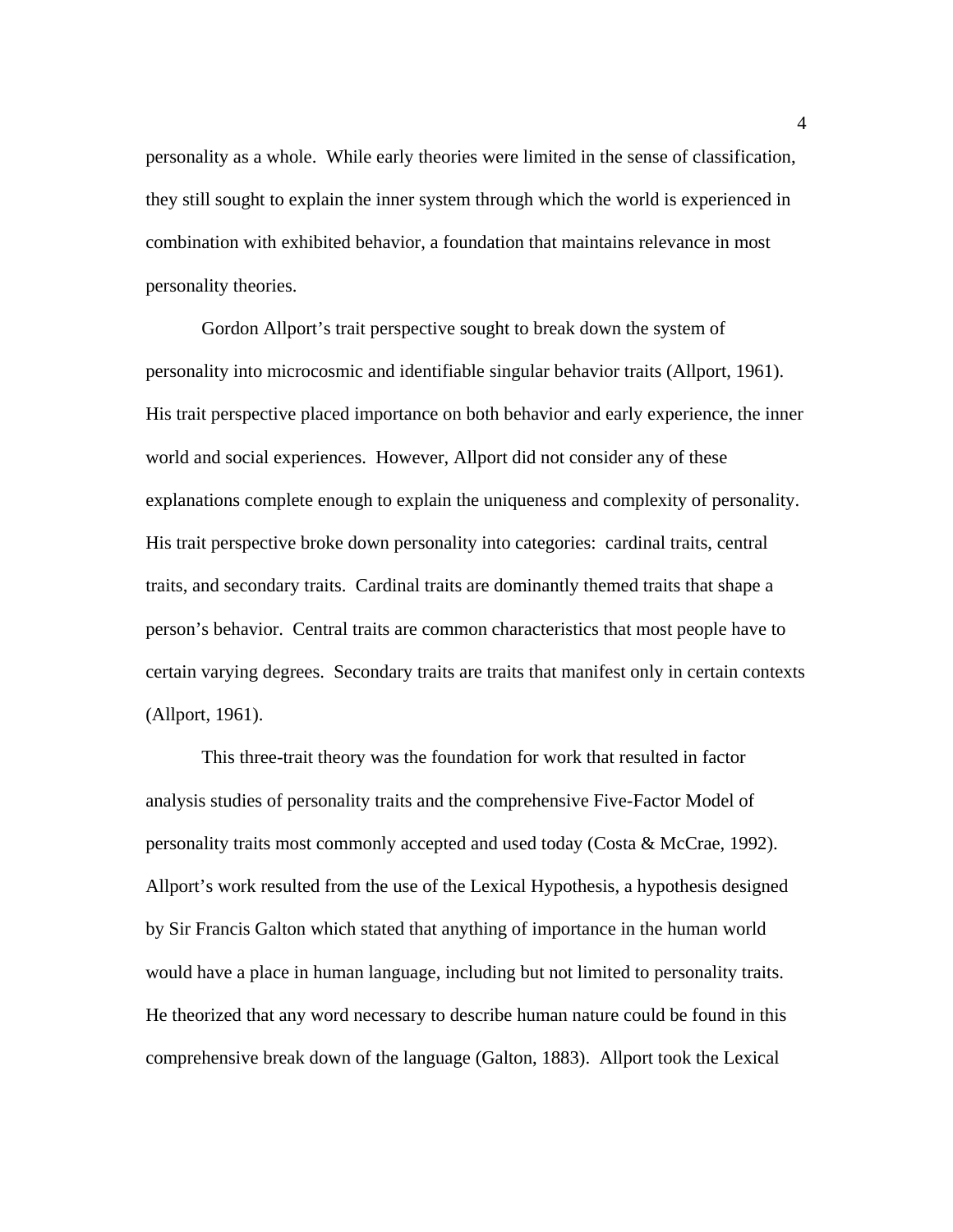Hypothesis a step further, studying dictionaries until he was able to break down language into a list of relatively consistent and descriptive personality traits. Later, Raymond Cattell took Allport's list of adjectives and eliminated traits he considered to be synonymous. He thus reduced Allport's extensive list into sixteen factors of personality traits and developed the Sixteen Personality Factor Personality Questionnaire (Cattell, 1957). Following Cattell's work, W.T. Norman was the first to break down the sixteen factors into what he considered to be the five most comprehensive descriptive personality traits. They were, in their original form, Surgency, Agreeableness, Conscientiousness, Emotional Stability, and Culture (Norman, 1963).

Following this work, the psychologist Lewis Goldberg researched the five-factor model, concurred with the existence of five main factors of personality and created the Big Five Model: Surgency, Agreeableness, Conscientiousness, Emotional Stability, and Intellect (Goldberg, 1993). Factor analysis by Paul T. Costa, Jr. and Robert R. McCrae created the OCEAN model or Five-Factor Model. While Costa and McCrae's model is based upon and similar to the Goldberg model, distinct differences in trait names and descriptors are maintained. The five traits in the OCEAN model are as follows: Neuroticism, Extraversion, Openness, Agreeableness, and Conscientiousness. Each of these traits are referred to as domains. Each domain is compromised of six facets. Facets are the separate characteristics that, in combination, blend together to create the experience of the larger domain. Individual scores on facets within each domain can contribute to unique presentations of personality and behavior. This is the model used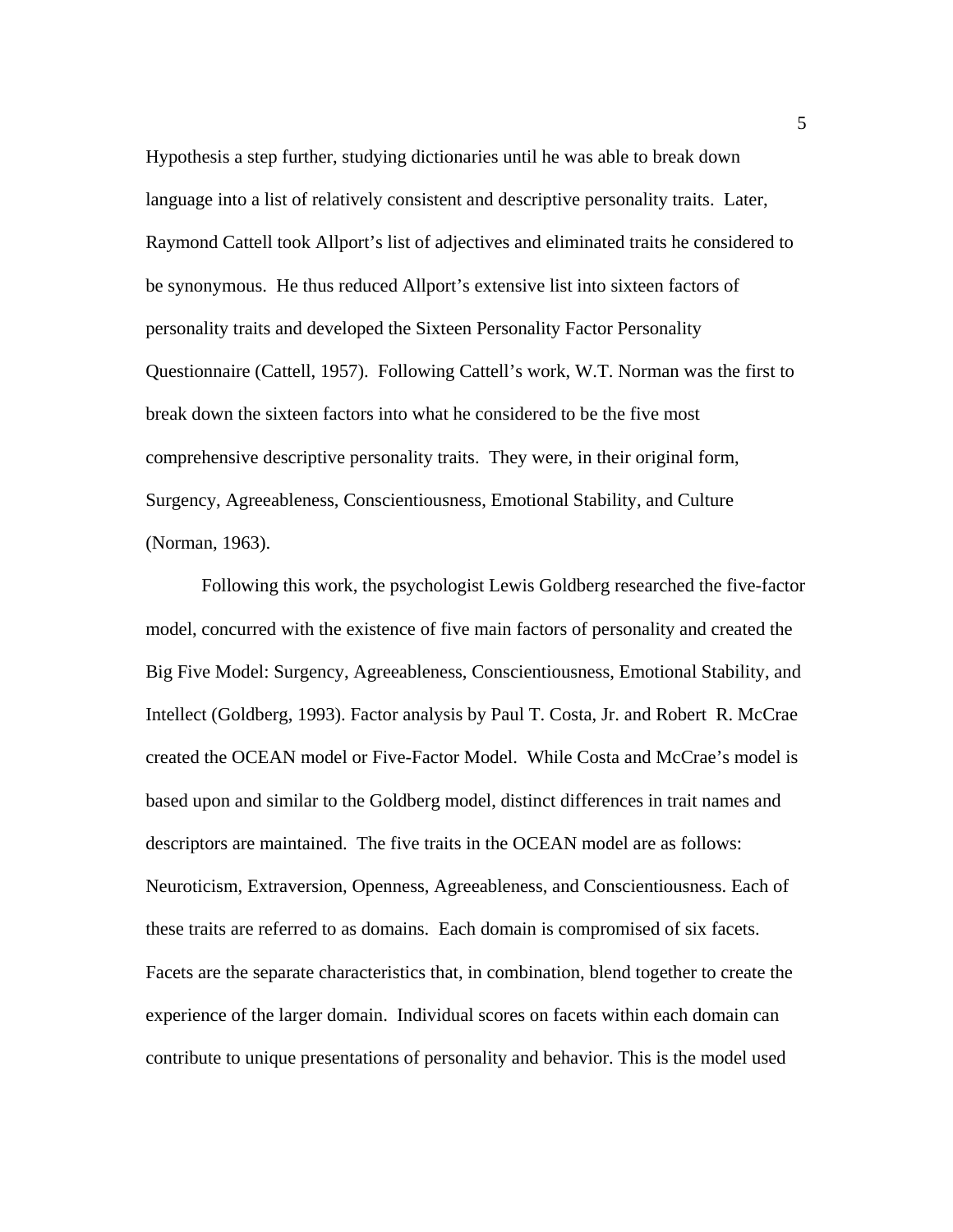today in Costa and McCrae's NEO-PI-R, the Neuroticism-Extraversion-Openness-Personality Inventory-Revised (NEO-PI-R; Costa & McCrae, 1992).

## *NEO-PI-R*

The following explanation of Costa and McCrae's Five-Factor Model should be considered basic and extreme descriptions of indicative scores. Scores on the NEO-PI-R are not diagnostic. The NEO-PI-R is intended to provide insight into the degree to which a person expresses each trait and the manner in which they express it. High or low scores are not necessarily positive or negative and should always be assessed in context, as the NEO-PI-R is a dimensional rather than categorical personality assessment (Costa & McCrae, 1992).

Neuroticism refers to the way a person expresses and experiences stress and anxiety. On the NEO-PI-R, those scoring high on Neuroticism might have more of a tendency towards emotional instability and impulsive behavior. Those scoring low are considered to be more even-tempered and better equipped to handle stress in an emotionally stable manner. The facets of Neuroticism are Anxiety, Angry Hostility, Depression, Self-Consciousness, Impulsiveness, and Vulnerability (Costa & McCrae, 1992).

Openness to Experience is the presentation of a person's propensity for creativity, aesthetic stimulation and intellectual thought. Those scoring high on Openness are considered more broad-minded, artistically driven, and interested in abstraction. Those scoring low are considered less openly emotional and have a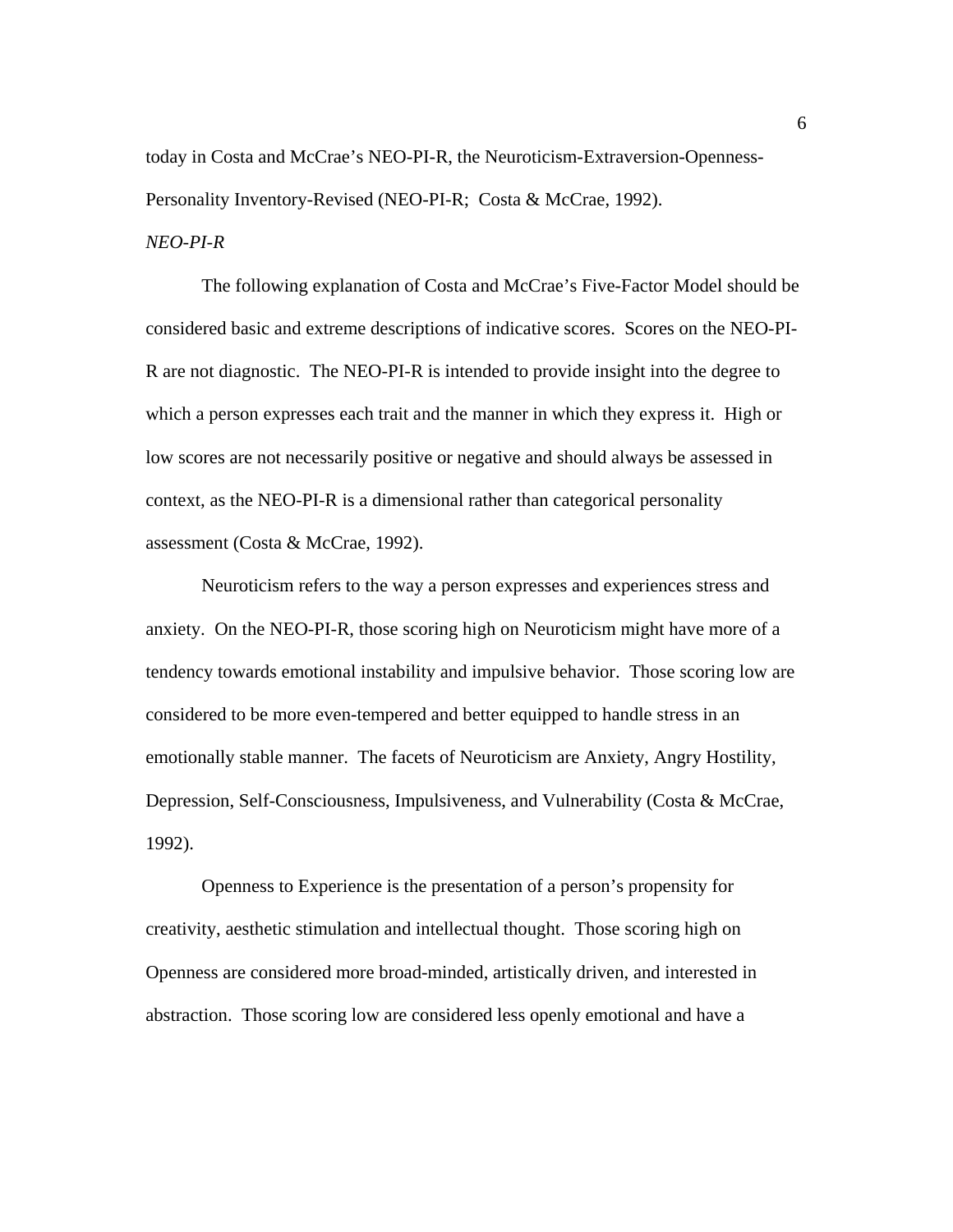tendency to be more interested in rational, concrete ideas. The facets of Openness are Fantasy, Aesthetics, Feelings, Actions, Ideas, and Values (Costa & McCrae, 1992).

Agreeableness is a person's tendency towards being socially pleasant, cooperative, and empathetic. Those scoring high on Agreeableness are considered honest, thoughtful, and cooperative. Those scoring low are likely to be more manipulative, egotistical, and stubborn. The facets of Agreeableness are Trust, Straightforwardness, Altruism, Compliance, Modesty, and Tender-Mindedness (Costa & McCrae, 1992).

Conscientiousness refers to an individual's ability to be organized, deliberate, and thorough. Those scoring high on Conscientiousness are likely to be goal-oriented and methodical. Those scoring low are likely to be more easy-going, ill-prepared, and unreliable. The facets of Conscientiousness are Competence, Order, Dutifulness, Achievement-Striving, Self-Discipline, and Deliberation (Costa & McCrae, 1992). *Extraversion* 

Extraversion, according to the NEO-PI-R, refers to a person's social desires, expression, and level of activity. Those scoring high on Extraversion are likely to be friendly, assertive, and high-spirited. Those scoring low are likely to be more independent, shy, and quiet. The facets of Extraversion are Warmth, Gregariousness, Assertiveness, Activity, Excitement-Seeking, and Positive Emotions (Costa & McCrae, 1992)

Extraversion was popularized by the personality theorist Carl Jung (Jung, 1921). Jung theorized that people have intrinsic ways in which they act and react, and these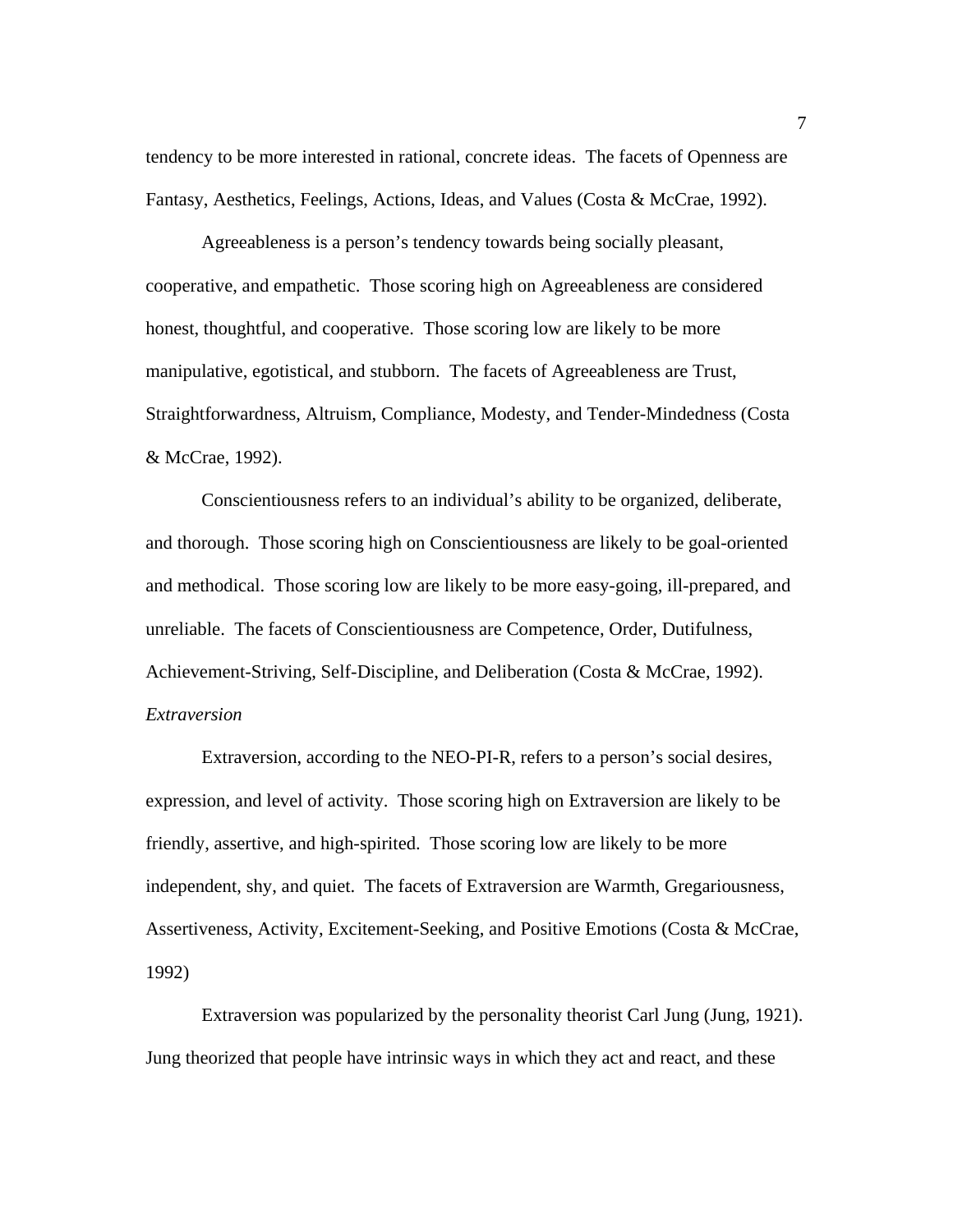patterns involve the flow and generation of energy. He found the two predominant forms of acting within the world and generating a flow of energy to be introversion and extraversion. Jung theorized that introverts exist within the world and generate energy through their own internal sources, basing perception upon internal rather than external sources. He found that introverts used quiet and alone time to regenerate their force of energy. Extraverts, in contrast, place their perceptions upon external sources, requiring outside input in order to regenerate energy and draw conclusions. He described introverts as having more of a tendency towards seclusion and less of an inherent desire to interact with many other people, because they require an internal flow of energy in order to regenerate. Extraverts, as theorized by Jung, tended to interact with others on a larger and more frequent scale, because their flow of energy regeneration is directed outwards (Jung).

Hans Eysenck elaborated upon Jung's theory and adapted it into the form most commonly understood today (Eysenck, 1971). Eysenck related extraversion predominantly to individuals' exhibited and preferred social interaction characteristics and level of impulsivity. He theorized that Extraverts preferred more social interaction and were generally more outgoing and energetic, while Introverts preferred less social interaction and tended to be less energetic and quieter. Eysenck linked expressed degree of Extraversion and Introversion to brain physiology, specifically the variance in the level of cortical arousal between Introverts and Extraverts.

Research has shown a level of support for this hypothesis, indicating that there are certain neurobiological correlates between introverted and extraverted behaviors and

8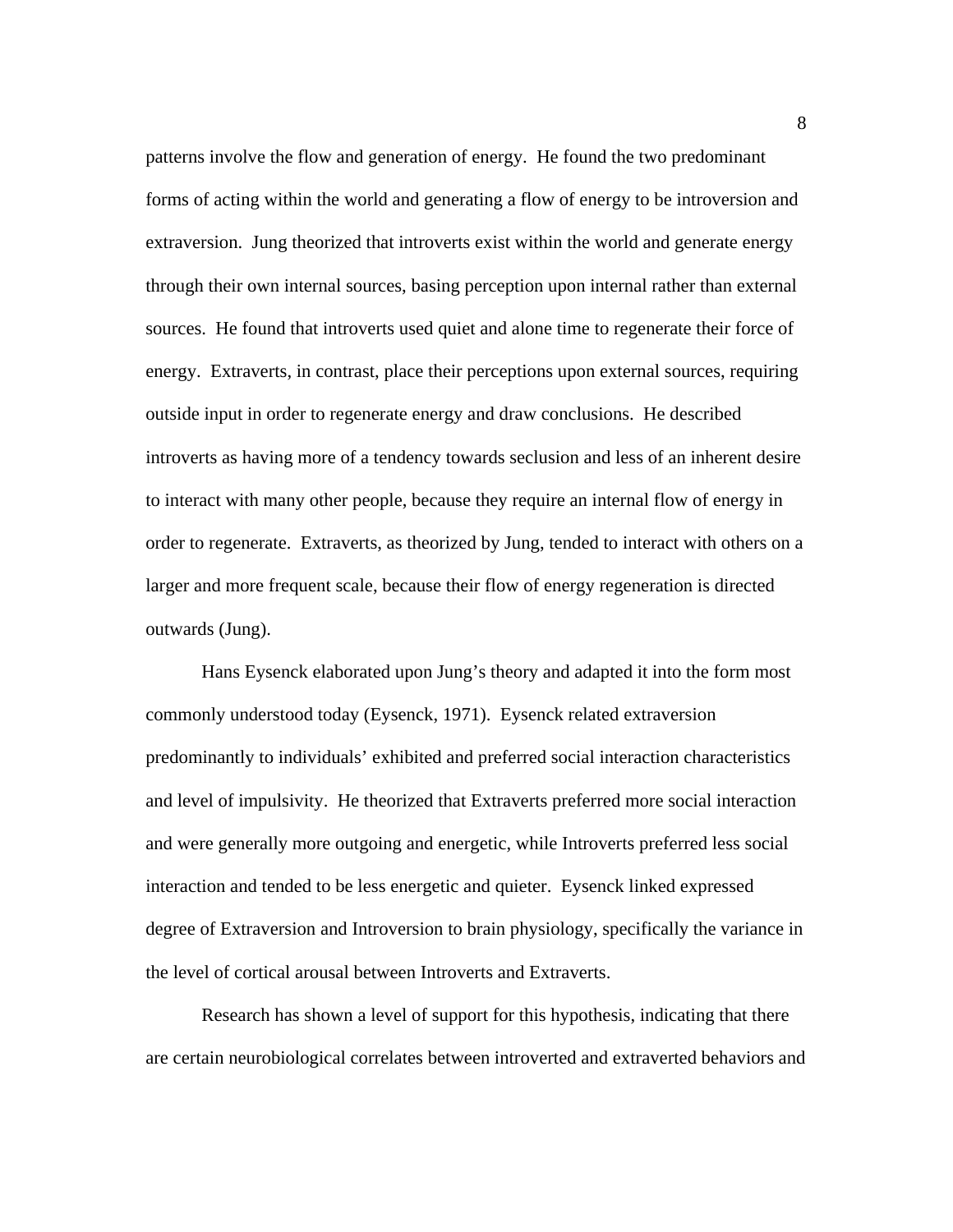preferred level of stimulus and arousal (Depue & Collins, 1999; Johnson, Wiebe, Gold, & Andreason, 1999). The study by Depue and Collins (1999) explored the relationship between extraverted behaviors, response to stimuli, and dopamine production. Results indicated that identified extraverts respond more intensely to and actively seek increased environmental incentives based on heightened sensitivity and activity in the mesolimbic dopamine system. Behaviorally, extraverts thus link positive environmental experiences with the pleasurable effects of dopamine production and therefore reciprocally develop a heightened preference for dopamine. This results in characteristic dopamine-producing behaviors. This study further establishes a genetic correlate to certain behavioral characteristics, but also relates genetic distribution and evolution to epigenetic factors (Depue & Collins, 1999).

Johnson, et al. (1999) found a significant difference in blood flow patterns in the brains of self-identified Introverts and Extraverts. The brains of Introverts showed blood flow predominantly in the frontal lobes and anterior thalamus, while Extraverts showed blood flow predominantly in the anterior cingulated thalamus, the temporal lobes, and the posterior thalamus (Johnson et al., 1999). As the functions of these brain regions are different, the expected behaviors are as well. The frontal lobes are associated predominantly with reasoning, planning, emotions, and problem-solving while the temporal lobes are associated with perception and recognition of stimuli, providing some indication that Introverts and Extraverts are interacting within their environment with different expectations and responses (Pope, 2000).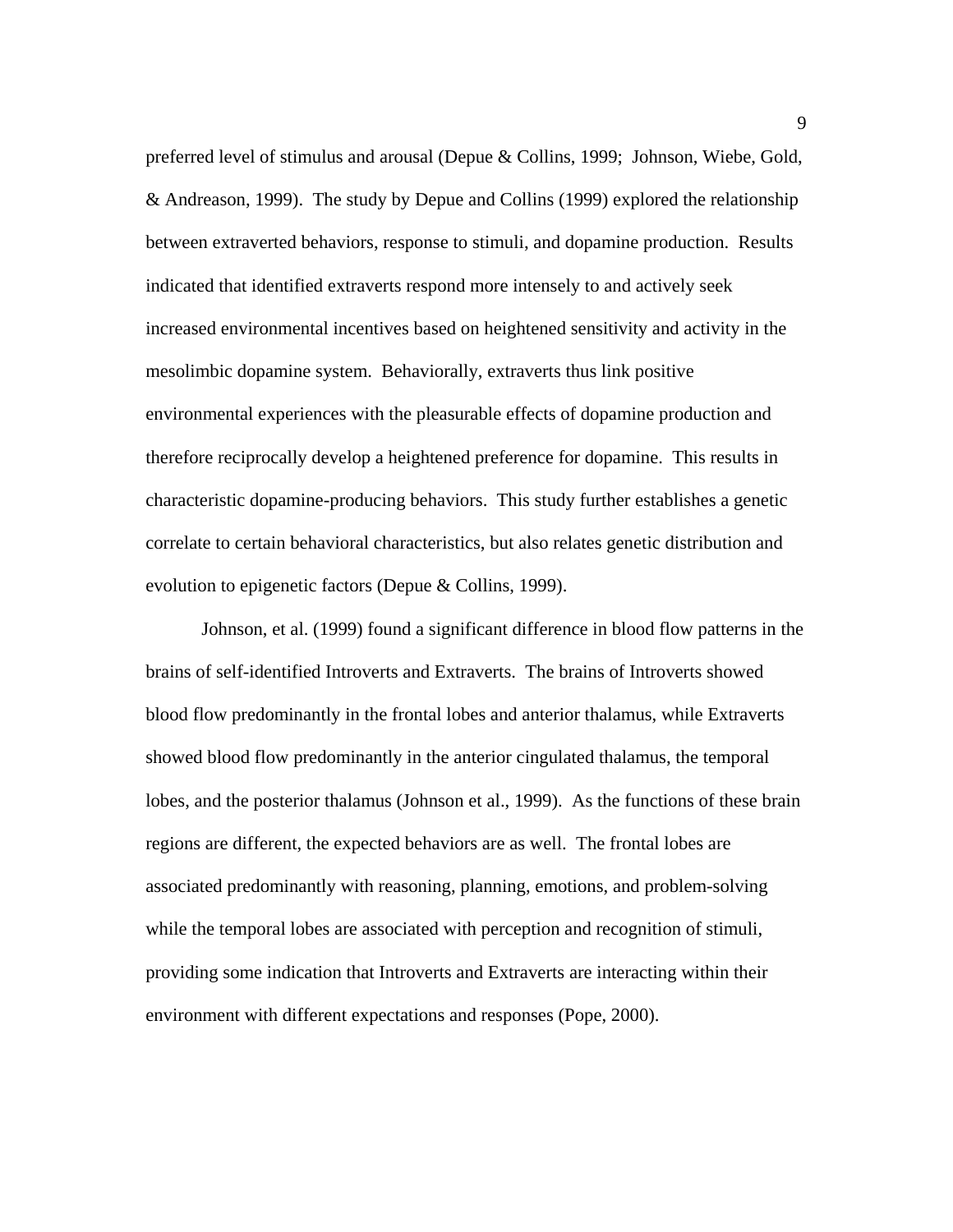These studies suggest that Introverts and Extraverts desire and activate different stimuli from their environment. As companion animals are often an environmental choice, understanding how that choice is linked to an Extraverted or Introverted personality style could provide greater understanding of what will be beneficial and to whom when placing services animals or involving clients in programs.

#### *Personality and Pets*

As Jung theorized, those with a tendency towards Extraversion demand more energy from their environment. The reciprocal nature of their energy regeneration extends outwards. In contrast, those with Introverted tendencies reciprocate their energy internally, demanding less of a response from their environment in order to feel renewed (Jung, 1921).

A recent survey of 266 college-aged males and females conducted at Ball State University in Muncie, Indiana (Ransford, 2008) found that most cat owners see themselves as having similar characteristics to that of their pets, such as being more submissive and independent. Most dog owners consider themselves to be friendly and dominant, similar to the characteristics of their pets. The article discussing these results noted, however, that not all dogs and cats will exhibit the same characteristics and the most important finding was the relationship found between people's opinions of their own personalities and their opinions of their pet's personalities.

A Master's Thesis conducted at Humboldt State University (Eggert, 2004) sought evidence of a link between a preference for either dogs or cats and certain personality traits as characterized by the Five-Factor Model. Eggert's study included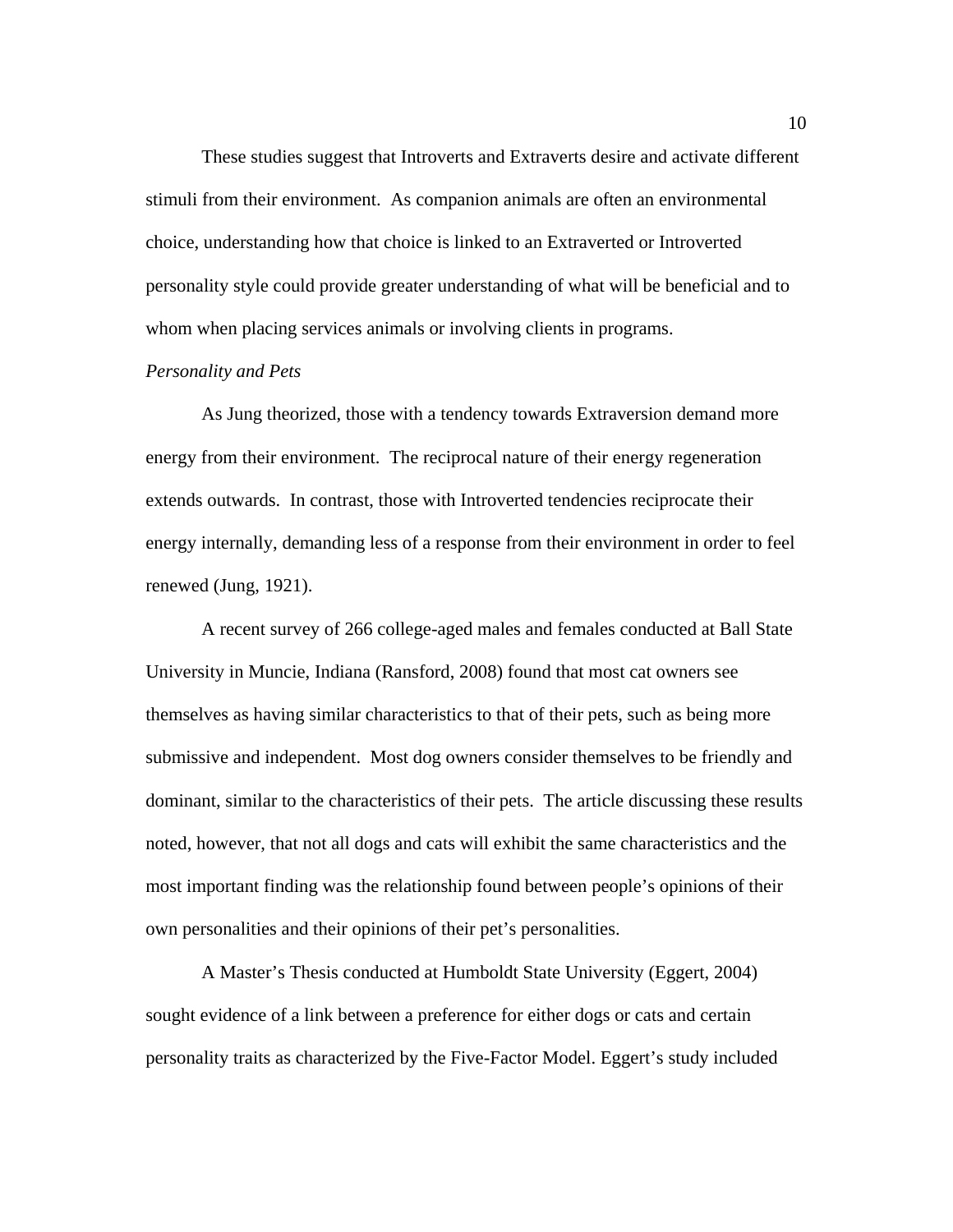200 participants, 143 females and 57 males. All participants were college students aged 18 or over. Eggert administered a questionnaire designed to identify participants' preference for specific pets and then administered the NEO-FFI (Neuroticism-Extraversion-Openness-Five Factor Inventory).

Eggert expected that participants who expressed a preference for dogs would score higher on Openness, Conscientiousness, Agreeableness, and Extraversion than participants who expressed a preference for cats or participants who expressed a nonpreference for animals. Participants who preferred cats were expected to score higher on Neuroticism than those who preferred dogs or those who preferred neither. Eggert also hypothesized that participants who expressed a non-preference for animals would score lower on Conscientiousness than those who preferred either dogs or cats.

Results indicated that those who expressed a preference for both dogs and cats scored higher on Openness than those who preferred dogs or neither cats nor dogs. Those who preferred cats also scored higher on Openness than those who preferred neither cats nor dogs. There were no significant differences present on the other domains. There were, however, various limitations within this study that support exploring further research in this area.

A limitation of the NEO-FFI test is that it does not include the facet subscores for each domain as included in the NEO-PI-R, limiting the individualized details derived from examining scores on the individual facets and leaving the question of whether or not there are differences within facets of a domain. The results on the Openness scale were also affected by the limited number of participants expressing a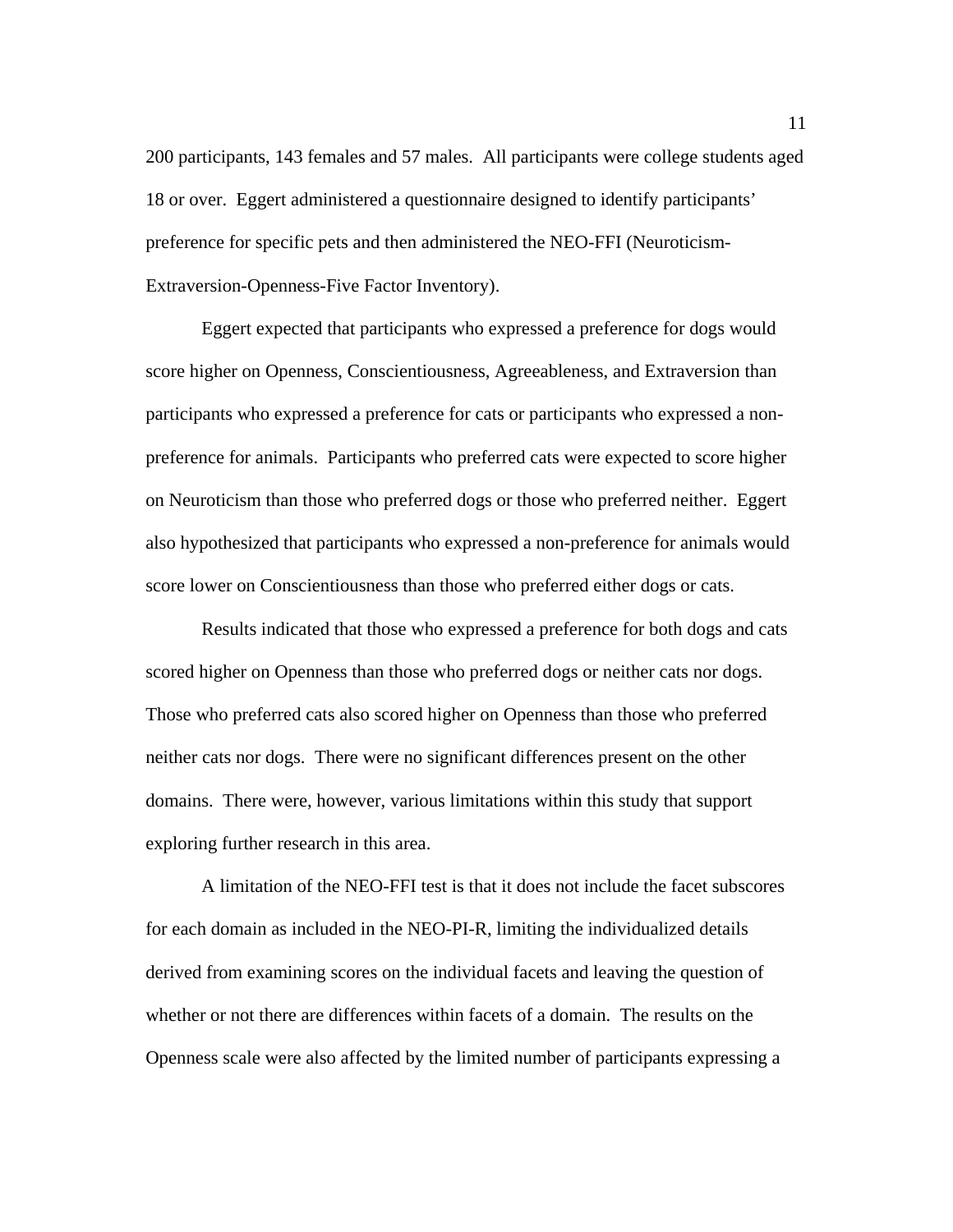preference for neither dogs nor cats, limiting the possibilities for post-hoc statistical analysis and the strength of the results considered significant.

Also, there was a lack of gender homogeneity within the participant groups, with a significant portion of the participants being female. Studies show gender-oriented variability within NEO-PI-R scores that is consistent between college-age and adult samples and across cultures. Females tend to score higher on Neuroticism, Agreeableness, and the Openness facet Openness to Feelings. Males tend to score higher on the Extraversion facet Assertiveness and the Openness facet Openness to Ideas. Relatively, there is greater variance indicated between gender heterogeneous scores than gender homogenous scores, which also might have influenced the results in the Eggert study (Costa Jr., Terracciano, & McCrae, 2001; Eggert, 2004).

Eggert's study was primarily influenced by Kidd and Kidd's study (1980), which also attempted to find a link between specific personality characteristics and the types of pets people prefer. The Kidd study remains the predominant influence for the current study, as research in the area of animals in relation to humans has remained limited.

The purpose of the Kidd study was to examine the potential benefits of matching pets to owners based on identifiable personality traits. The study consisted of 223 participants, 130 females and 93 males with a mean age of 34. Participants completed the Edwards Personal Preference Test (EPPT), which measures individual expression of autonomy, dominance, nurturance, and aggression (Edwards, 1959). Participants also completed a questionnaire similar to the one designed for the Eggert study and for this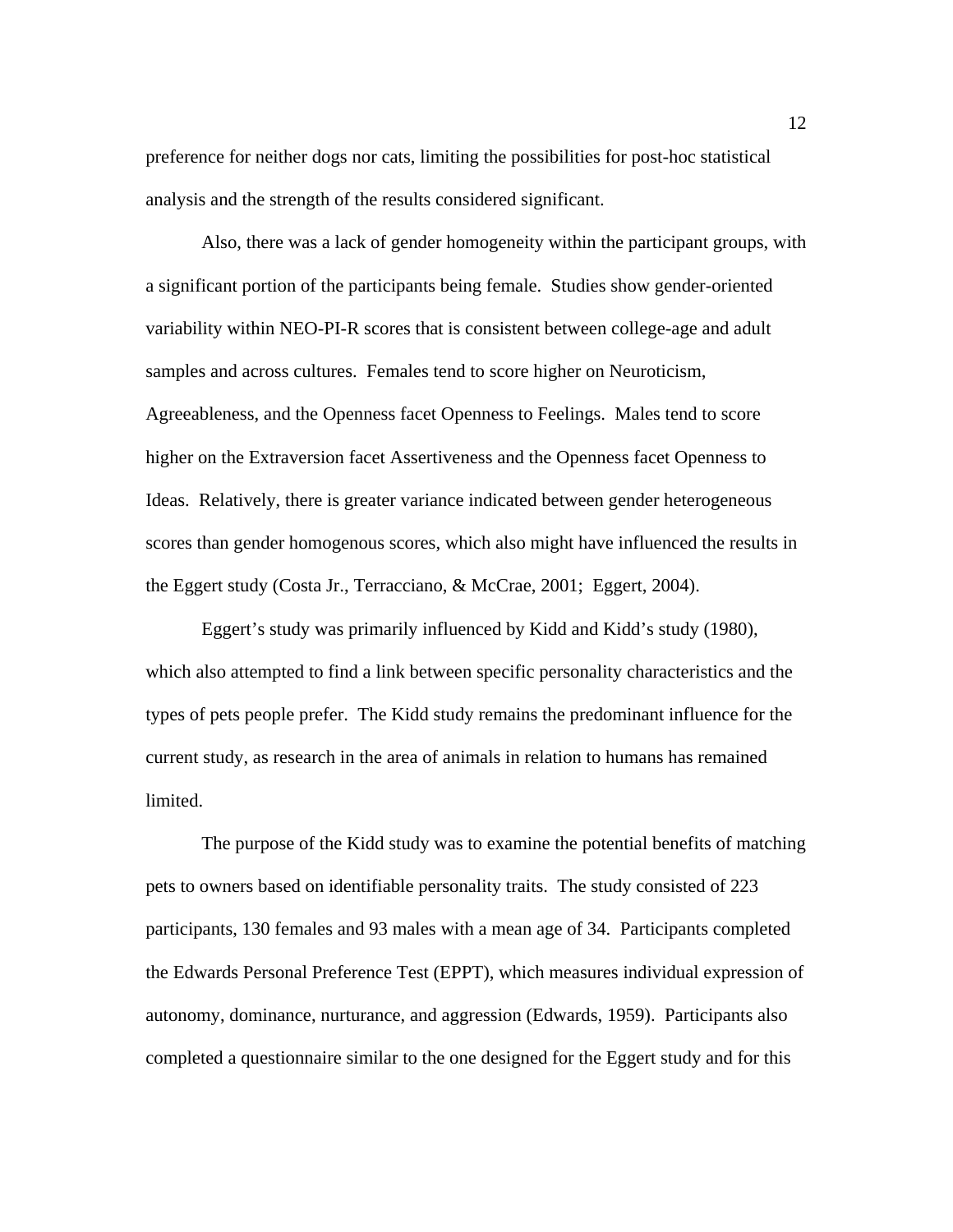study. The purpose of the questionnaire was to assess a preference for specific types of animals and to examine participant's history of pet ownership. Specifically, participants were asked to categorize themselves as preferring pets in general, dogs, cats, or neither. Results indicated that, in relation to all preference groups: male and female pet lovers scored lower on autonomy and male cat lovers scored higher; males who preferred pets in general or dogs scored higher on dominance and females who preferred cats scored lower; females who preferred all pets scored higher on nurturance and male and female cats lovers scored lower and male dog lovers scored higher on aggression while female dog and cat lovers scored lower.

While the results of the Kidd and Kidd study indicate that there is indeed a difference in the personality expression of those who prefer different types of animals, there were several limitations within this study. The participant sample was taken from areas in which there would already be an assumption for a preference for animals in general, such as dog shows and veterinarian offices, which means that the results of this study might not generalize beyond the participant sample. Also, the traits autonomy, dominance, nurturance, and aggression are, according to the current standard in relation to the Five Factor Model, considered inclusive within larger trait descriptions (Costa  $\&$ McCrae, 1992). For example, the domain of Extraversion includes the facet Assertiveness, which is related to aggression. This is not to say that those scoring high or low on assertiveness can be assessed as aggressive or not aggressive, but that the tendency for such a trait can be assessed in relation to other scores on the Five Factor Model. As this is the current standard in personality trait descriptive theory, any current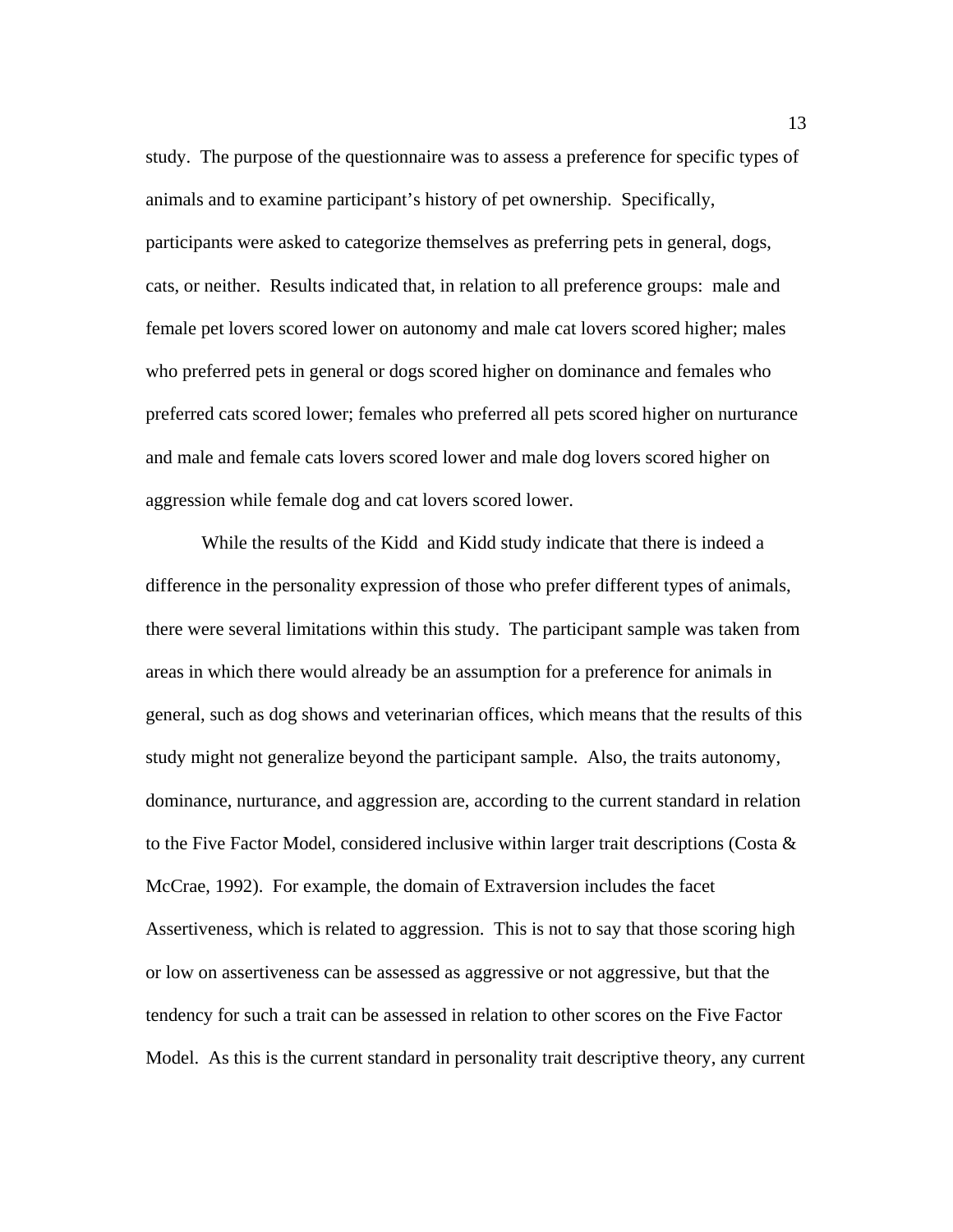study would employ the NEO-PI-R in order to obtain results that would be considered significant.

While there continues to be limited research in the area of pets and personality, there are several studies similar to the Kidd and Kidd study (1980) which were cited in the Eggert study. Further review of the literature in this area reveals that these same studies continue to be the most predominant and scientifically relevant within this area of research, and are typically found in similar reviews.

Edelson and Lester (Edelson & Lester, 1983) measured participant's preference for and history of ownership of dogs, cats, fish, or birds, their relationships with their parents, and their level of Extraversion according to the Eysenck Personality Inventory (Eysenck & Eysenck, 1965). They found that males and females with closer relationships to their fathers were more likely to prefer dogs and males who exhibited a tendency towards Extraversion were more likely to prefer dogs. Females were more likely to own cats and exhibited more of a desire to own cats in the future. This study supports evidence of a possible difference between those with tendencies towards Extraversion and specific pet preference. This study also supports further research in this area, as the Eysenck Personality Inventory is no longer considered standard in this area of research and because the results were limited by their broad-natured approach. More specifically focused research would be necessary to determine if there is indeed a difference.

Perrine and Osbourne (1998) found that males and females who preferred dogs rated themselves higher on masculinity and independence than males and females who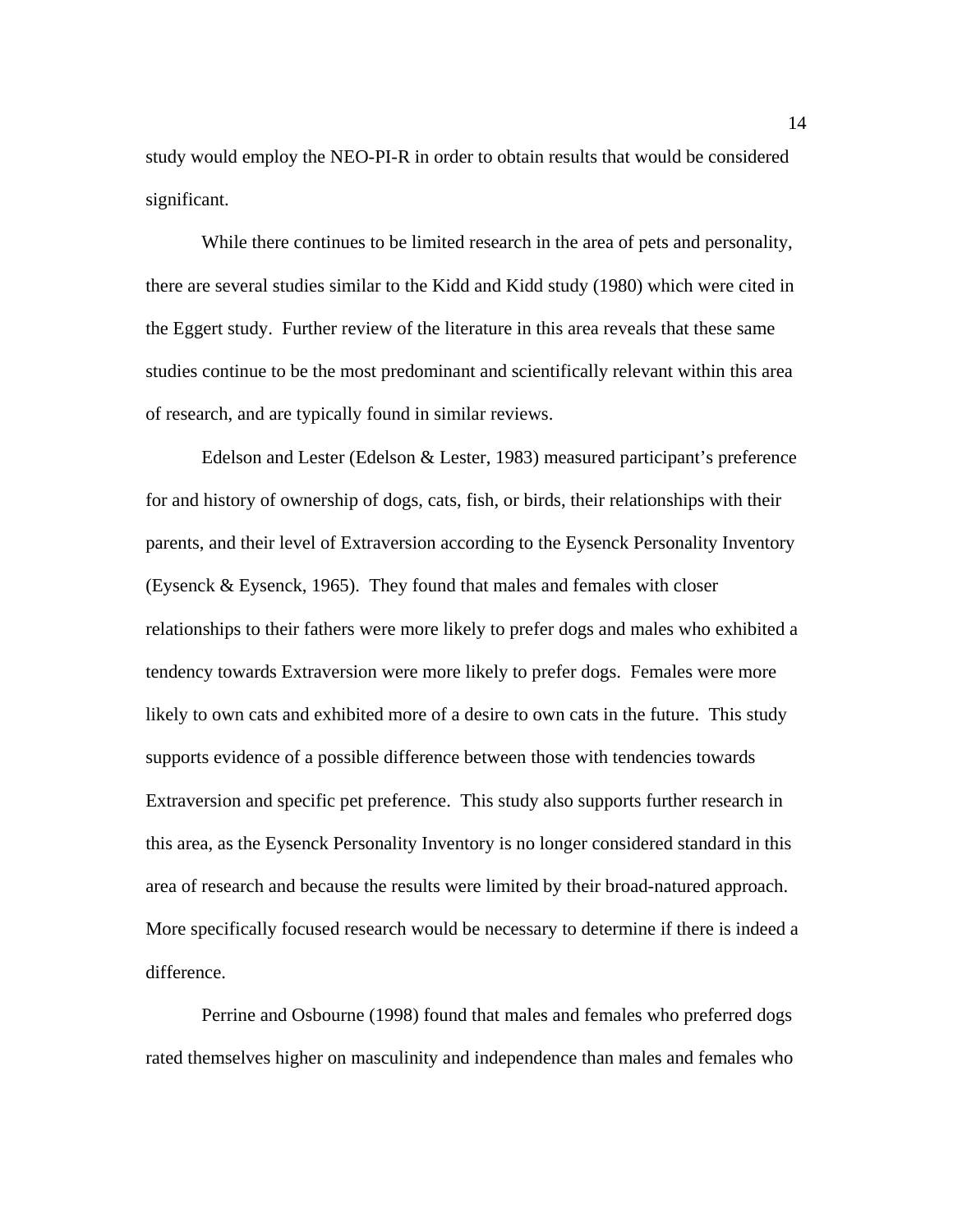preferred cats. Their research supported the idea that whether or not people consider themselves as preferring either dogs or cats is related to their personality characteristics and that people also associate different personality characteristics with those who prefer cats or dogs. A study done by Marks and Koepke (1994) found that attachment to a pet by those who were primary caregivers of that pet was related to more positive generativity in young adulthood. A study done by Martinez and Kidd (1980) compared pet ownership history to different personality types and found differences in the area of self-reported well-being. However, this study further indicated a need for more research in the area of relationships between pets and personality. It focused on the lack of clarity surrounding the human-animal bond and the difficulties in identifying the unique characteristics specific not only to that bond, but to the need or lack thereof of such a bond within human-nature.

#### *Contemporary Cultural Beliefs and Statistics*

Pop cultural belief often differentiates between "Cat People" and "Dog People," those who have a similarity to either cats or dogs and who also prefer the company of either animal. According to an informal survey of several Humboldt State University Students and non-student residents of Arcata, California, there is a difference between the personalities of dog and cat people. Specifically, people believe that dog-lovers are more social than cat-lovers and cat-lovers are more independent than dog-lovers. Certain websites such as *salon.com* and *marriage.families.com* further support such cultural beliefs, specifically that Dog People are thought of as outgoing, gregarious, energetic, loyal, and friendly. Cat People are considered quiet, independent, subtle,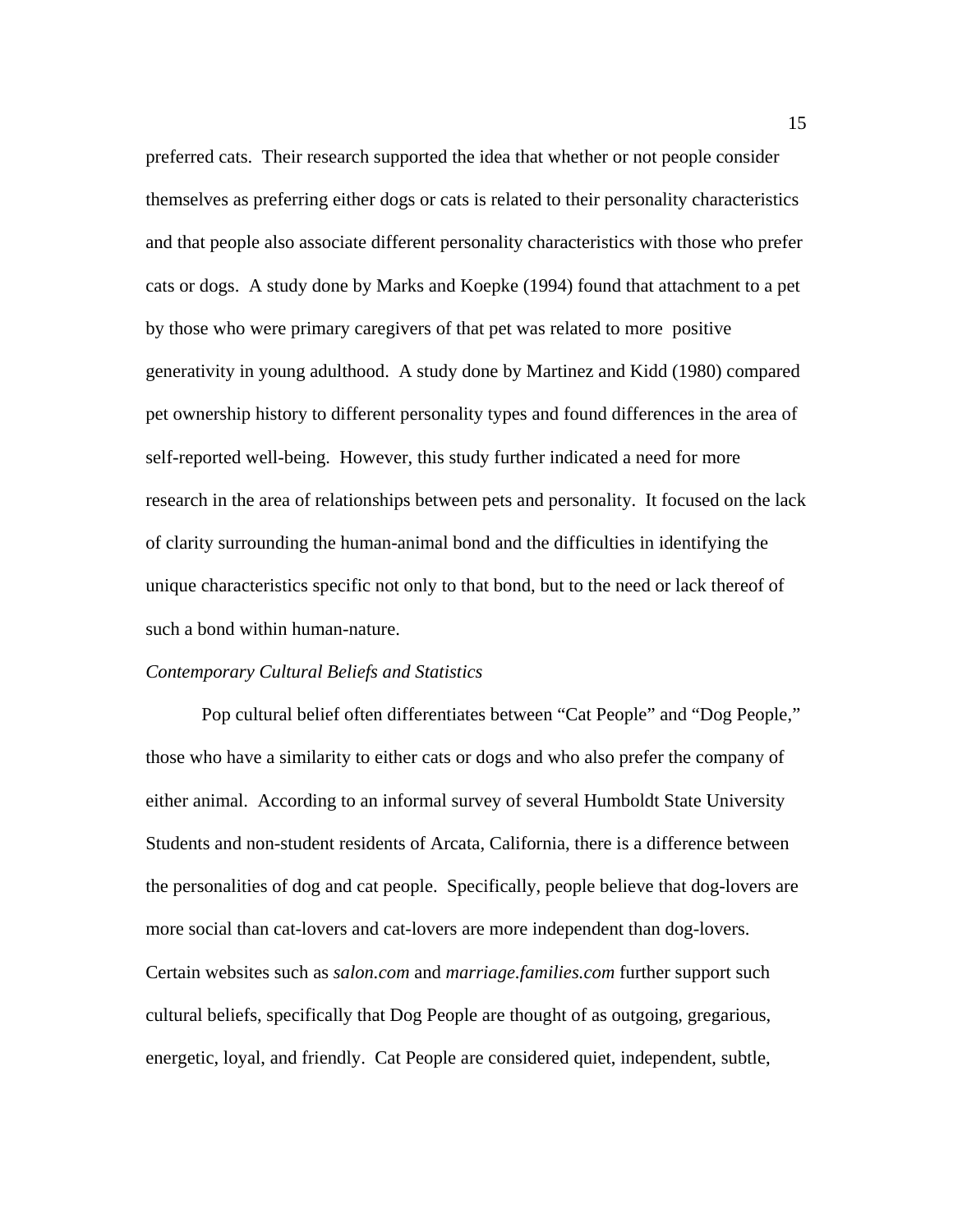mysterious and less sociable. The 2007 Edition of the U.S. Pet Ownership and Demographics Sourcebook (The American Veterinary Medical Association, 2007) stated that cat owners are more likely to be single while dog owners are more likely to be married with children, with 67% of dog owners being married with children as opposed to 61.8% of cat owners. Findings also showed that 52.6% of dog owners have three or more people in their family as opposed to 47% of cat owners. Also, 82.7% of dog owners visit the vet at least once a year as opposed to 63.7% of cat owners (The American Veterinary Medical Association, 2007).

### *Animal-Assisted Therapy*

While the current study is not directly related to animal-assisted therapy, the purpose of linking personality traits with inherent animal preference would be to better match companion animals with owners and recipients of animal-assisted therapy based upon a greater understanding of what different animals provide for people and the goal of a specific therapy. For example, if the goal of therapy is to teach a specific skill and certain animals are shown to promote such a skill, recipients could then be matched with that type of animal. If the goal of therapy is to provide someone with an animal that inherently compliments certain aspects of their personality, understanding which personality types are best matched with specific animals could enhance a human-animal therapeutic relationship.

This study is designed to begin creating a foundation to understand in greater detail how exactly animals benefit people and what specific benefits they encourage to promote the positive results they have been shown to inspire. Therefore, a brief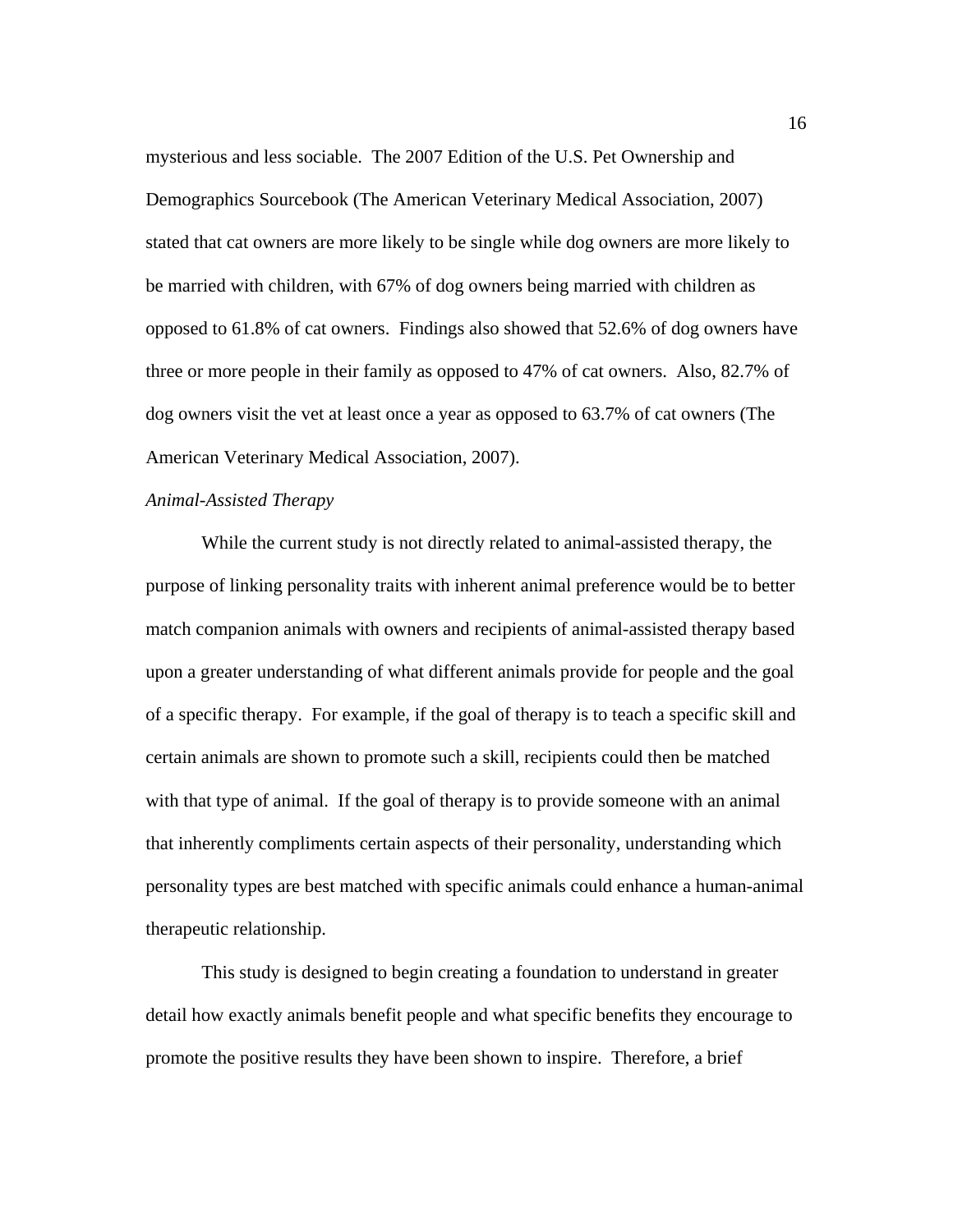explanation of some current uses, benefits and limitations of animal-assisted therapy is included in this review.

Animal-assisted therapy, which is the inclusion of animals in a therapy program for the purpose of increasing cognitive, emotional and physical well-being, has been increasingly understood as adding immense benefit to therapy programs (Connor  $\&$ Miller, 2001; Daly & Morton, 2006). Animals are commonly used in many situations, and more recently, have begun to be used in prison programs as a form of social rehabilitation (Fournier, Gellar, & Fortney, 2007). While there is adequate research about the animals used for these programs (Fredrickson & Howie, 2000), there is little research addressing the issue of matching humans to the most beneficial companion animal. In the prison programs, inmates are selected based on criteria such as the crime they committed and the amount of time they have left to serve (Fournier, et. al., 2007) There is no psychological selection criteria used to determine which inmates will most likely benefit from the programs, nor is there a criterion to determine which types of animals they would most benefit from working with.

These trends are common in all fields which use companion animals, and many human-animal interaction studies have determined that, "the critical issue for all planned animal interventions, regardless of context, is a scientifically accumulated body of evidence that documents the effectiveness and limitations of the particular technique, approach, or program used," (Barker & Wilson, 2003, p. 17). There is a bond that can develop between an animal and a human that has not been closely examined by research for theoretical or empirical purposes (All & Loving, 1999). Finding evidence-based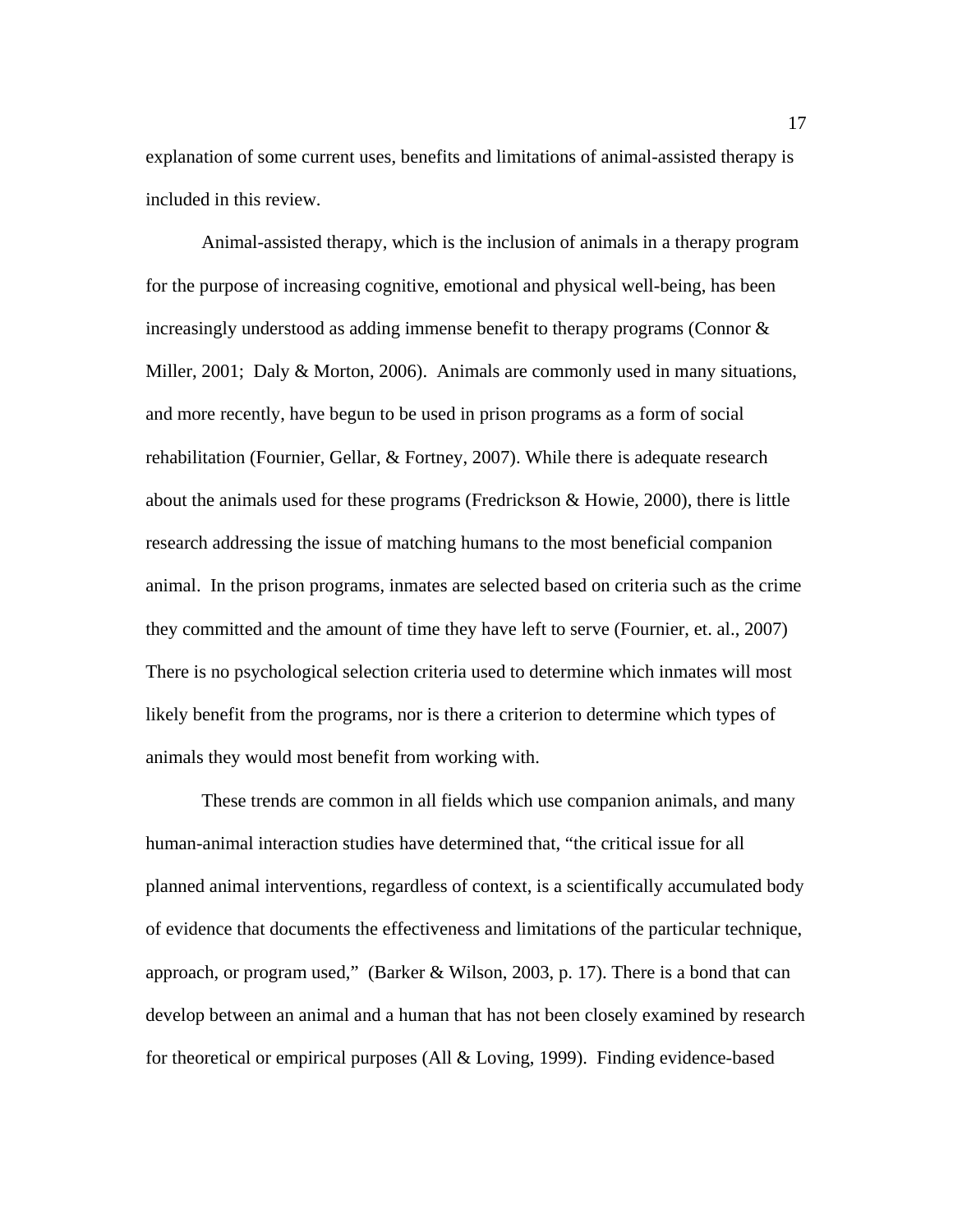reasons for the development and subsequent benefits of such bonds could vastly improve the way Human-Animal Interaction therapy is employed.

Many people benefit from the presence of animals, and animal-assisted therapy has shown to improve the benefits of mental health treatment (Gasalberti, 2006; Rothe et al., 2005). For example, children with good animal experiences are also more likely to exhibit positive and empathetic behaviors, which contribute to effective social skills (Daly & Morton, 2006). Pet ownership itself is shown to improve social experiences and increases the possibility of social interactions, with people who own pets reporting that they have less trouble meeting other people (Wood, Giles-Corti, & Bulsara, 2005).

Dogs, specifically, have been identified as beneficial in the process of social interactions between adults (Wells, 2004). A twenty-five-year-old female of average height and weight was observed while walking alone, with a teddy bear, with a plant, with a Labrador puppy, with an adult Labrador, and with an adult Rottweiler. The researchers observed people's reactions to, and interactions with, the female when she was with each separate stimulus. The female received more attention and experienced more social interaction when she was walking with the dogs then when she was walking alone, with the plant, or with the teddy bear. Interestingly, when people spoke to her, the dog was the only topic of conversation, further suggesting that the dog itself was the reason for the initiation of the interaction. Specifically, she received the most attention when she was with the puppy, suggesting that the positive social effect of a dog is also related to the age and breed of the dog. This experiment was limited by the use of only one subject, limiting knowledge of gender-bias effect. More research would need to be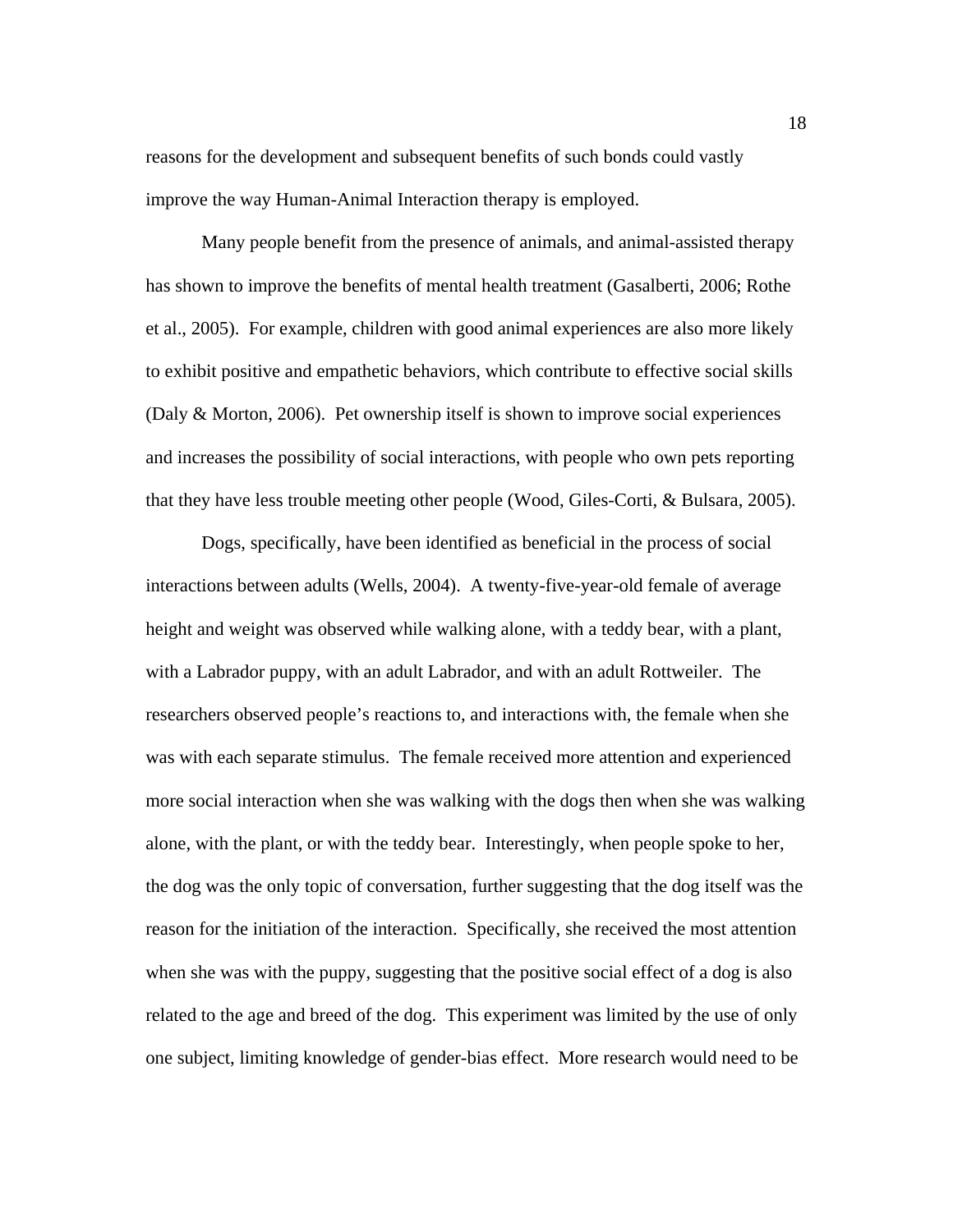done to show if the social enhancement effect extended to males as well as females. In fact, more females than males actually spoke to the woman, which leaves a question as to whether or not the effect of the dog only enhances interaction homogenously (Wells, 2004). Despite these limitations, this study further establishes the benefit of animal presence in relationship to social interactions.

An experimental Human-Animal Interaction (HAI) intervention that has been successfully utilized in prison settings is called the PenPals Program. Dogs with problems leaving them unadoptable are selected from local shelters and are sent to live with selected inmates. It becomes the inmate's job to work with and train the dog so that it can be placed up for adoption. The selected inmates are educated in basic dogtraining skills and are responsible not only for training but caring for all of the dog's basic needs, such as grooming and feeding (Fournier, et al., 2007). After 8 to 10 weeks, the dogs are adopted and the inmate receives a new animal to work with. Results of this program show that the inmates who participated showed increased positive responses to other therapeutic environments within the prison-setting (such as talk therapy), fewer infractions within the prison community and enhanced social skills. Specifically, the participants showed increased social sensitivity, which is defined as the ability to accurately assess certain social cues and behaviors and respond to situations in more appropriate and insightful ways.

 A similar program implemented at Coffee Creek Correctional Facility, a women's prison in Oregon, places 4 month old puppies who will be future service dogs with inmates who then provide them with their initial training. Program staff report that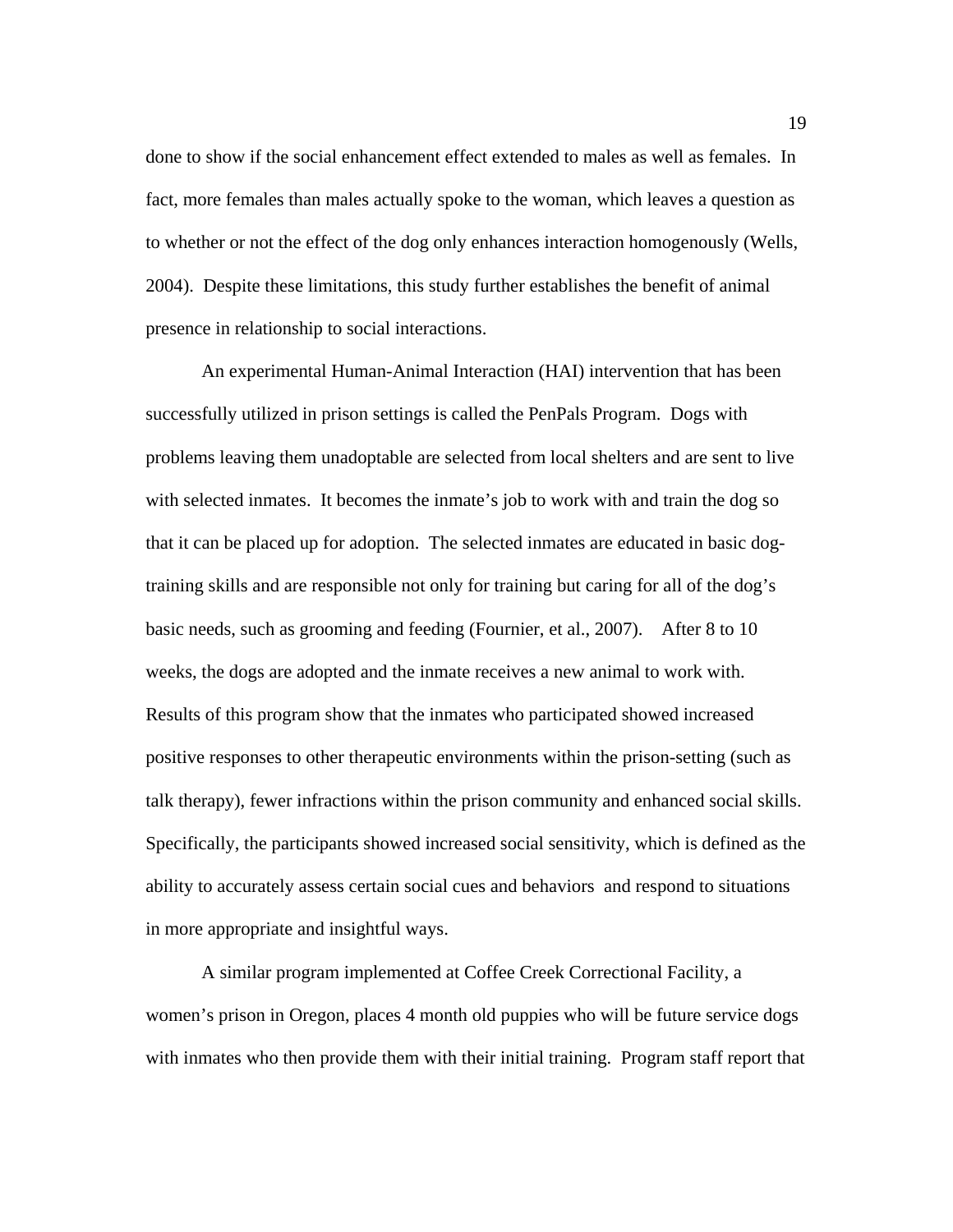the dogs trained in the prison program have a higher success rate for service placements than dogs trained in regular family homes. Prison staff report that the presence of the dogs alters the inherently solitary and volatile nature of a prison because dogs force the inmates not only to socialize, but gives the socialization focused meaning. Prisoners in the program report that the dogs help them learn to communicate more effectively and helps them feel like they are contributing to society and making restitution (Von Lunen, 2009).

 In conclusion, there is much evidence which illustrates the type of benefits animals provide for people. Most of the evidence is cause-and-effect in nature, showing what occurs when animals are present but not the details of why such results are obtained. As personality is largely a socially observed and experienced creation, it is then a reasonable place to begin examining the complexity of the interactive nature inherent in the human-animal bond. Research-based information about these relationships can enhance the positive benefits of animal-assisted therapy by providing therapists with a greater knowledge base from which to create future programs and to enhance currently existing ones.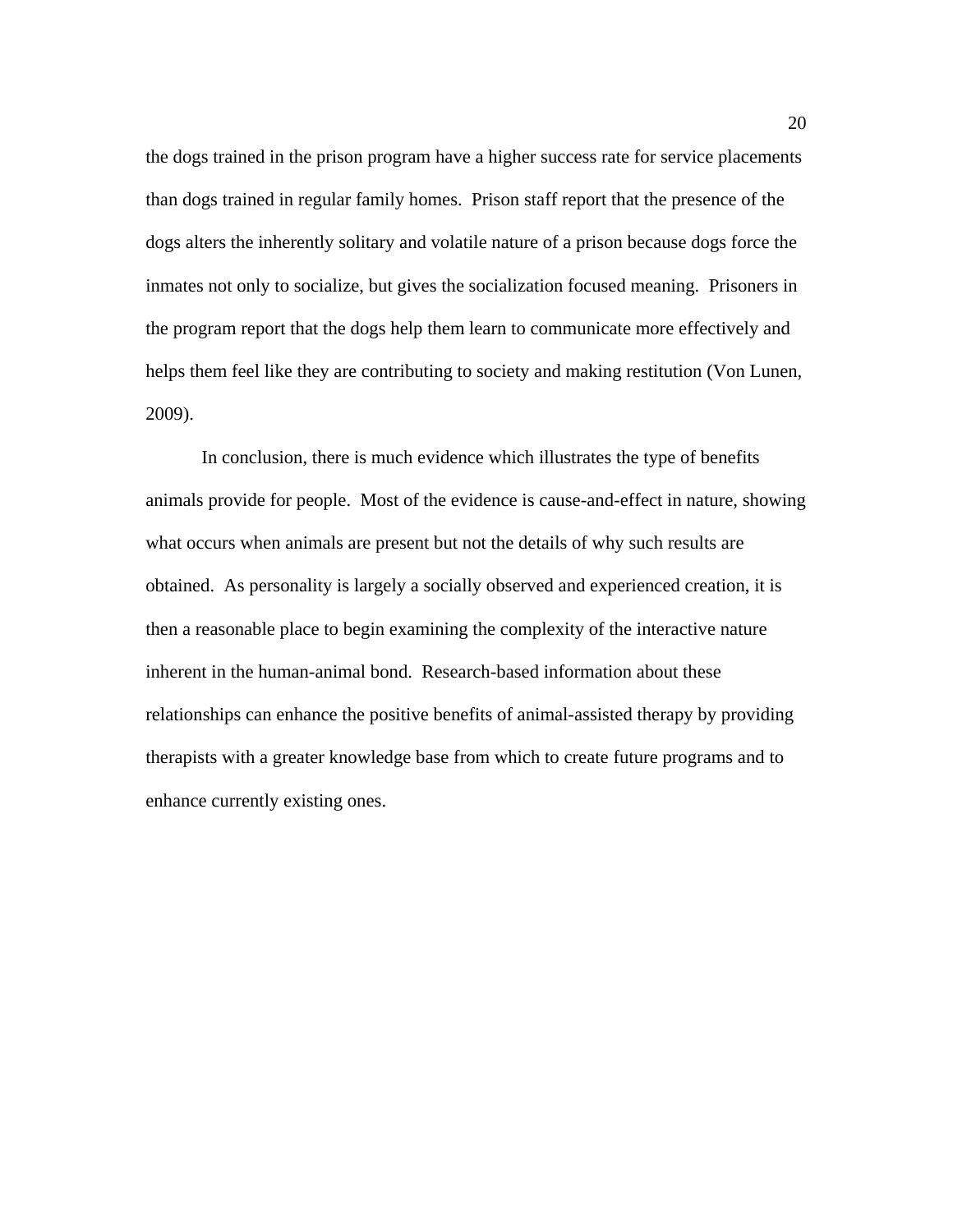#### CHAPTER III

# Hypothesis and Research Questions

This study explored the relationship between Extraversion and companion animal preference. As part of a sub-study intended to enhance the results of this study, participants were asked to identify specific traits as belonging to either "dog people" or "cat people." Specifically, it was expected that a notable relationship would be found showing a preference for cats by those scoring lower on Extraversion and a preference for dogs by those scoring higher on Extraversion.

Hypothesis #1. The mean scores on the Extraversion domain of those identifying as Dog People will be significantly higher than the mean score of those identifying as Cat People.

Research Question #1. Is there a difference between those identifying as Dog People, Cat People, Both People, and Neither People in mean scores on the total Extraversion domain score and on the score of each of the five facets of the Extraversion domain?

Research Question #2. Is there a pattern of Extraversion personality traits that are attributed to dog people or cat people as judged by typical respondents?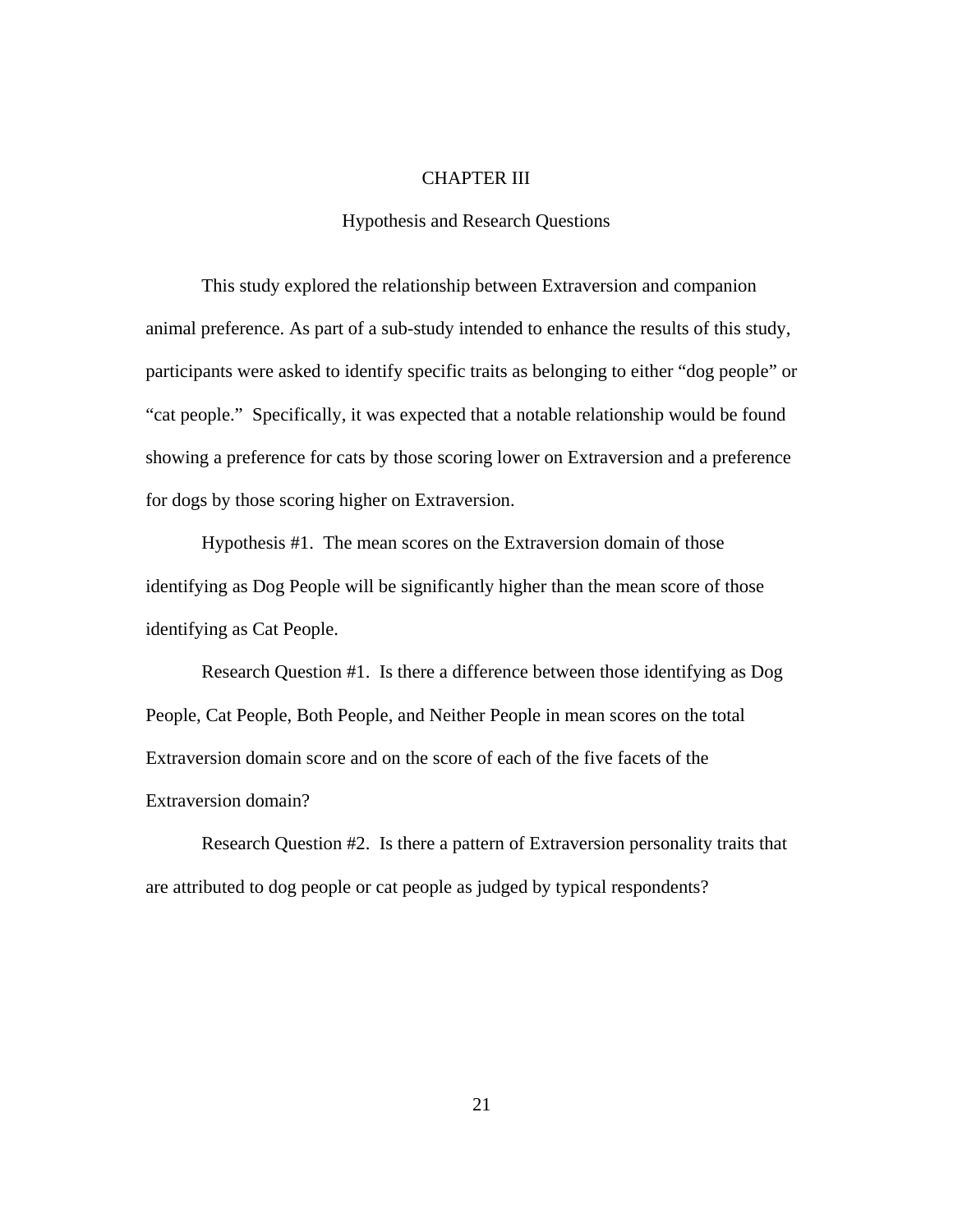### CHAPTER IV

# Method

#### *Participants*

This study used data collected from participants of the Humboldt State University Psychology Department Participation Pool. The participation pool is available to any faculty member or student conducting research who has Institutional Review Board approval and faculty approval. Students who are enrolled in psychology courses can enroll in the participation pool and volunteer for studies through the HSU website. Participants were also recruited from other University departments and classes. Students who participate in research are entitled to informed consent and have the right to terminate participation at any time. Participation was on a volunteer basis and students who chose to volunteer received course credit for their participation.

Participants remained anonymous and were identified only by their age and gender. Results of this study are only available on an anonymous basis. Students under the age of 18 were restricted from participating.

Some students were excluded from this study according to certain criteria. Those with allergies to animals were not allowed to participate. Volunteers were also asked whether or not they had ever had a traumatic experience with an animal. Traumatic experiences were defined as having been attacked by an animal or having a close friend or relative who was attacked. Traumatic experiences did not include the death of a pet. Those who had what they considered to be a traumatic experience with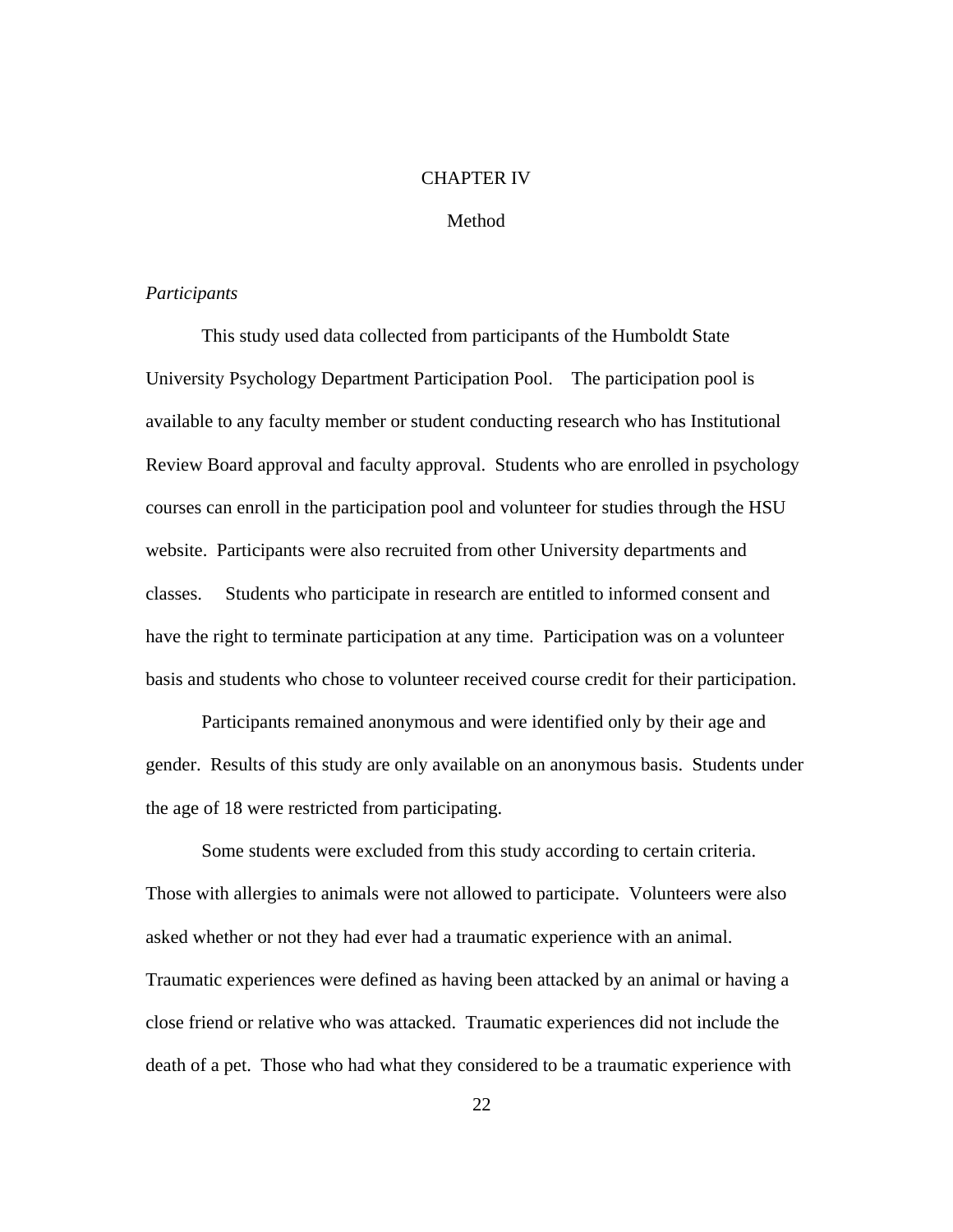an animal were not allowed to participate. The reason for these exclusions was that the purpose of this study was to measure personality-based psychological predisposition towards certain animals rather than preferences based on other experiences.

# *Procedure*

Participants were recruited from the Humboldt State University Psychology Department Participation Pool Website and from other University departments and classes. An announcement was posted on the Participation Pool website asking for volunteers for this study (see Appendix A).

Volunteers who met the requirements for this study participated either individually or in groups based on schedule and availability.

When participants arrived for the study they were given verbal instructions (see Appendix B) and written instructions (See Appendix B). They were then given a stapled packet of three measures to complete as described below.

#### *Instrumentation*

The first measure given was a short questionnaire designed for the purposes of this study to provide information about pet preferences. It reminded them not to participate if they were under the age of 18 and also reminded them not to put their names anywhere on any of the surveys. The questionnaire first asked them their age and gender. The rest of the questionnaire consisted of items measuring preference for either dogs or cats. For the purposes of reliability, participants were asked for five differently phrased confirmations of their preference for either dogs or cats (See Appendix C).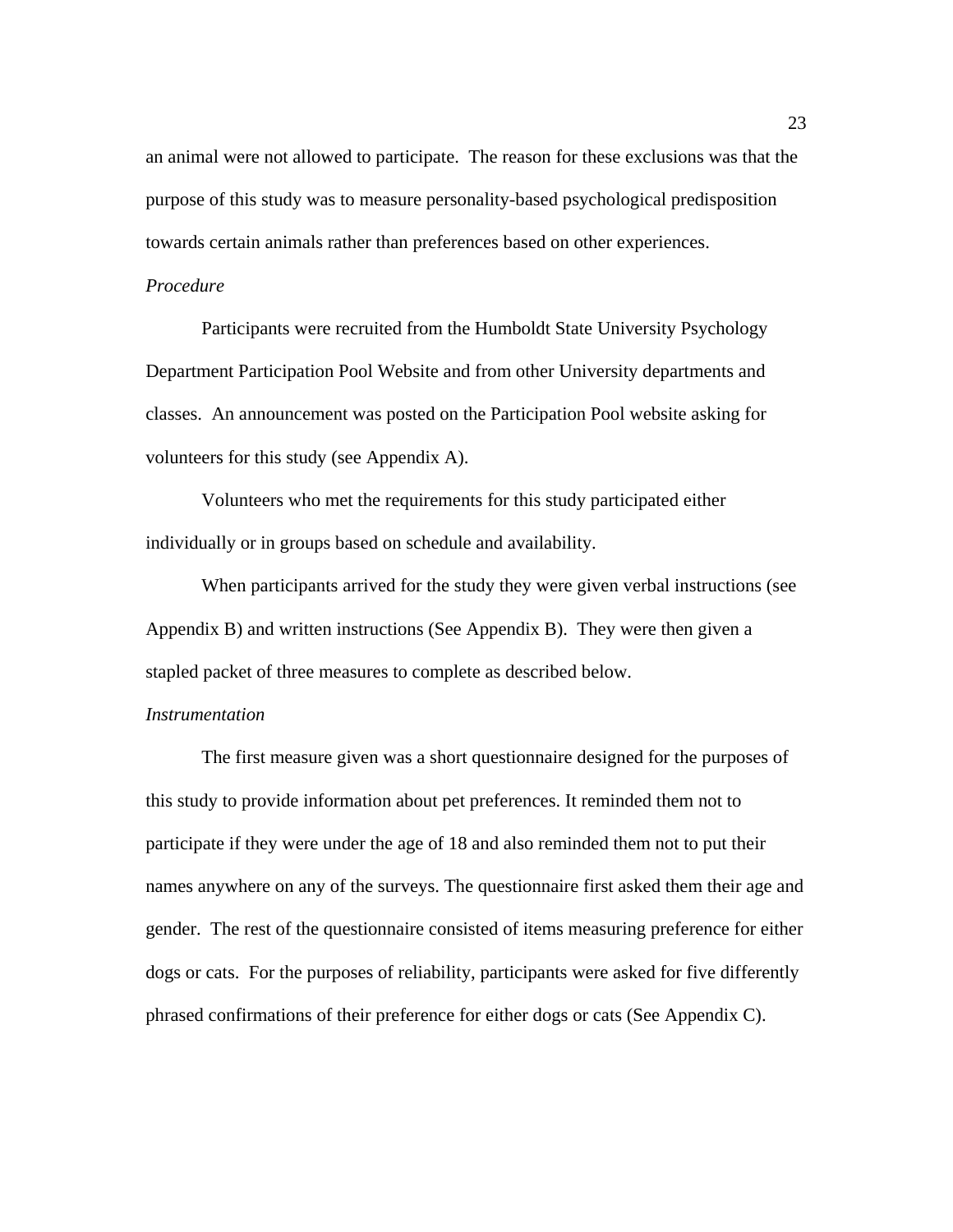The second measure was the Extraversion scale of the NEO-PI-R (NEO-PI-R; Costa & McCrae, 1992; see Appendix D). The NEO-PI-R measures the Five-Factor Model. The Five-Factor Model factors are Neuroticism, Extraversion, Openness, Agreeableness, and Conscientiousness. These factors are referred to as domains. Each of these domains has six separate descriptive sub-factor categories that measure what makes up each trait. These sub-factors are referred to as facets. Note that this was discussed in further detail in the Literature Review.

For the purposes of this study, all domains except Extraversion were omitted. It is assumed that administering the Extraversion scale alone will not affect the psychometric properties of the NEO-PI-R enough to warrant concern.

The NEO-PI-R describes those who score high on Extraversion (*T>55*) as people who are "friendly, sociable, and excitement-seeking." They are also thought of as more "forceful", "assertive", and generally as "leaders" and "optimists." Those who score low on Extraversion  $(T<45)$  are described as those who desire less social interaction and have a tendency towards shyness. They are thought of as, "less assertive, quieter and less optimistic."

The six facets of Extraversion are Warmth, Gregariousness, Assertiveness, Activity, Excitement-Seeking, and Positive Emotions.

The NEO-PI-R rates items on a five-point Likert scale, with the response choices being Strongly Agree, Agree, Neutral, Disagree, and Strongly Disagree. Sample questions from the Extraversion scale include "I really like most people I meet,"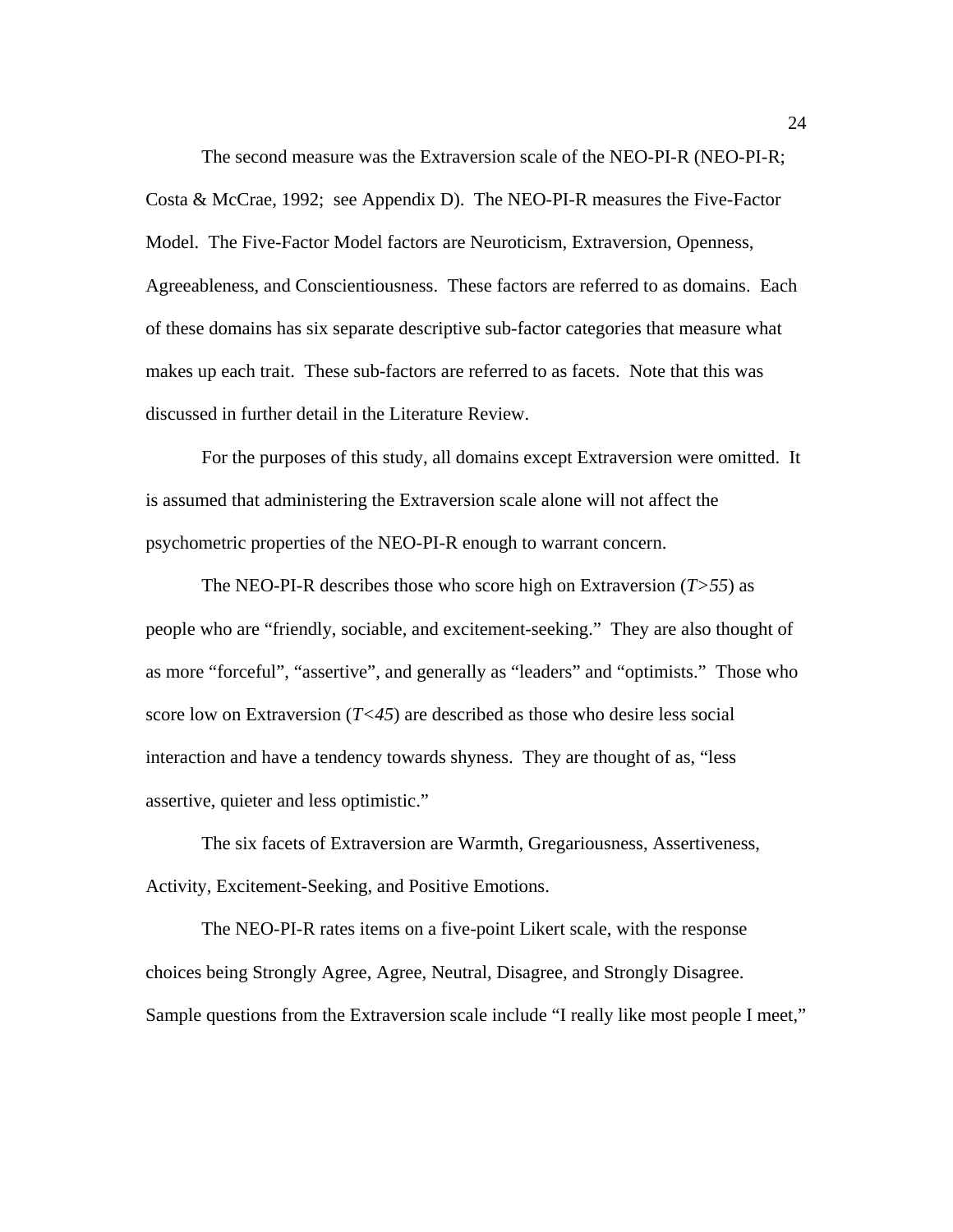"I don't get much pleasure from chatting with people," and "I'm known as a warm and friendly person." Some items are reverse scored.

The NEO-PI-R manual reports that the internal consistency coefficient relating to Extraversion is approximately .82. The test-retest reliability was measured by assessing a sub-set of college students. The students were first given the NEO-PI-R and then three months later given the NEO-FFI, which is a version of the NEO-PI-R that excludes the six-facet scales. The results showed an average test-retest reliability of .79.

The third measure was a checklist designed for the purposes of this study. The checklist is called the Trait Checklist and is designed to measure whether or not people consider certain traits to belong to "dog people" or "cat people." The Trait Checklist lists twenty traits that were taken from the terms used in the NEO-PI-R manual to describe those who score high on Extraversion and those who score low on Extraversion (See Appendix E).

#### *Statistical Analysis*

Results for the Pet Preference Questionnaire and the NEO-PI-R Extraversion Subscale were analyzed using an analysis of variance. Mean scores on the Extraversion scale were compared for each pet preference category (Dog, Cat, Both, Neither). Appropriate post hoc tests were employed.

 Results for the Trait Checklist were analyzed by comparing the frequency of the traits chosen by all respondents as related to dog people versus cat people.

# *Potential Risks and Benefits*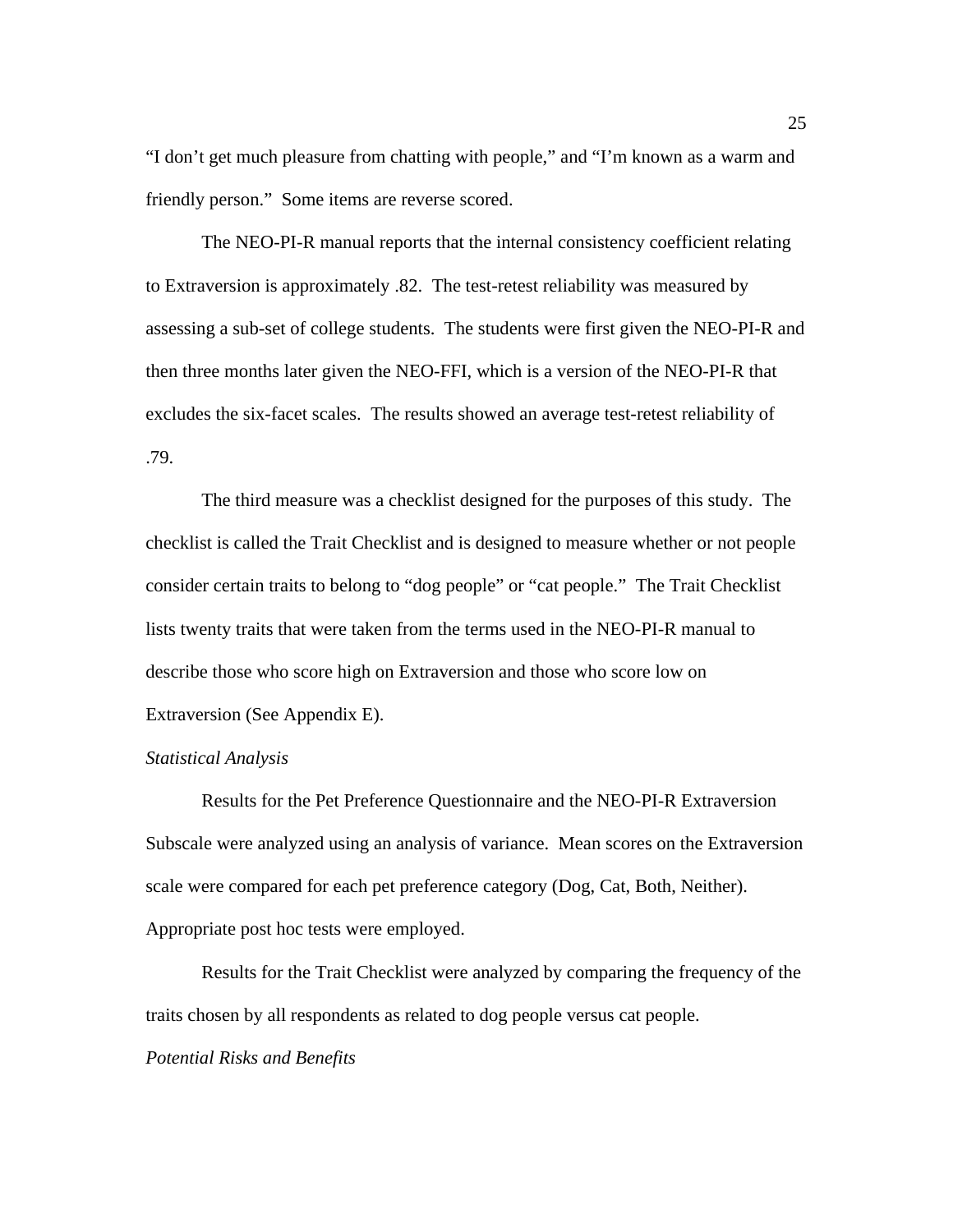This study represented minimal or no risk to participants. No deception was used and the subject matter was not believed to be of a sensitive nature.

Even though participants were seen face-to-face when they came to fill out the questionnaires, no record of participant names was kept. The researcher maintained any face recognition in a confidential manner, in no way divulging participant identity in any fashion.

Benefits include the opportunity to enhance the efficacy of animal-assisted therapies by more appropriately matching animals with people based on selected personality traits. This study may also help to provide information and insight for future studies related to understanding the advantages and successful outcomes of supplementing traditional therapies with the use of animals.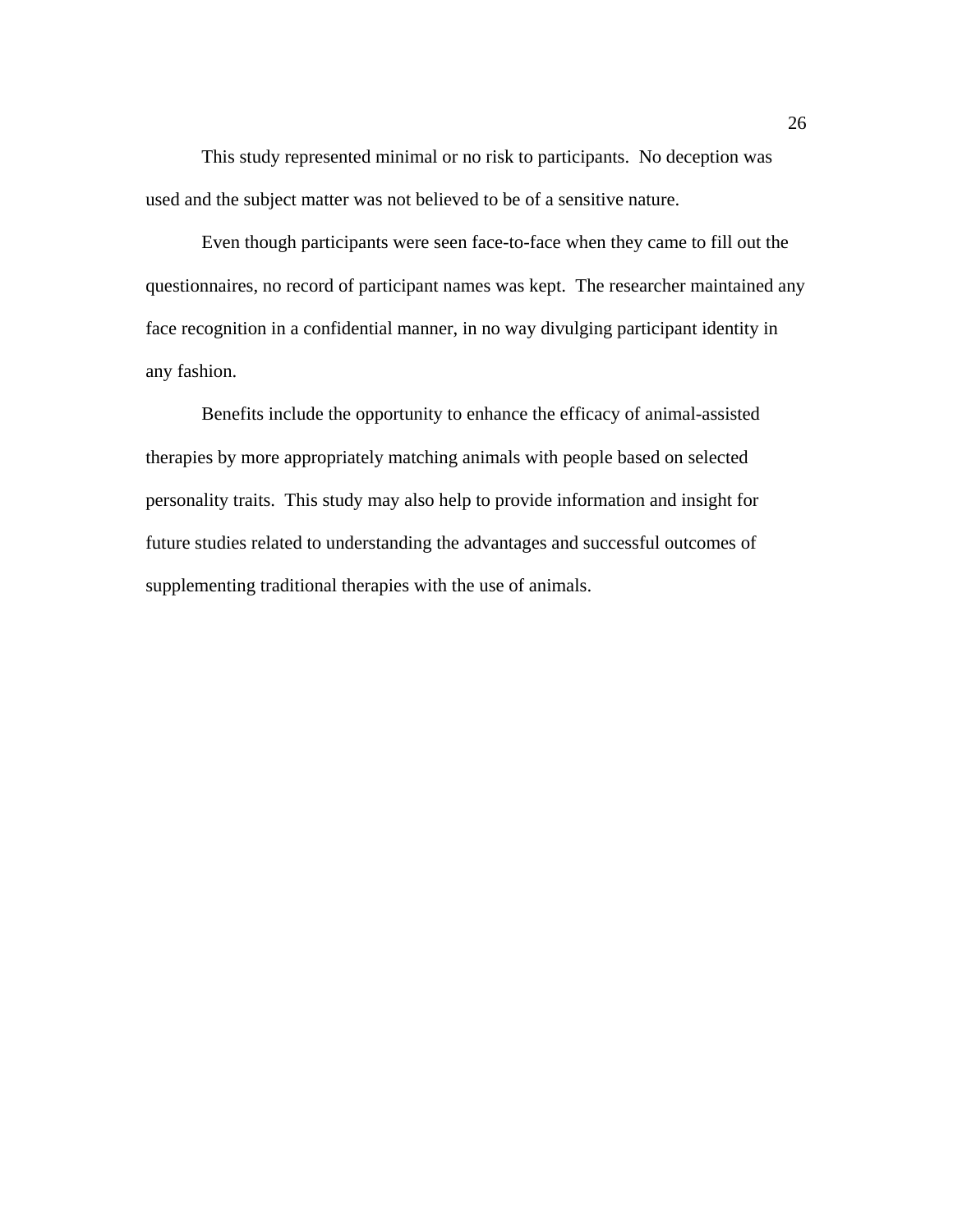#### CHAPTER V

#### Results

## *Pet Preference Questionnaire*

A total of 120 participants were surveyed. Two participants did not meet the age requirements and the results of their surveys were not included in the results of this study. Of the remaining 118 participants, 37 (31.4%) were male and 81 (68.6%) were female. The mean age was 19.61 with the minimum age being 18 and the maximum age being 25.

 A general preference for dogs, cats, both, or neither was decided by a participant's most consistent response on three questions. For example, a participant who responded that they generally preferred both dogs and cats, considered themselves more of a Dog Person and would rather own a dog was thus labeled a Dog Person. This result was then further verified by a participant's response to whether or not they disliked dogs or cats.

 A total of 70 (59.3%) participants reported themselves as dog people; 21 (17.8%) participants reported themselves as cat people; 22 (18.6%) participants reported themselves as preferring both; 5 (4.2%) participants reported themselves as preferring neither dogs nor cats. (See Table 1)

#### *NEO-PIR Extraversion Domain and Six Facets of Extraversion*

 Raw scores were obtained for each of the six facets and those scores were combined to obtain a domain score. A mean score for each facet and for the domain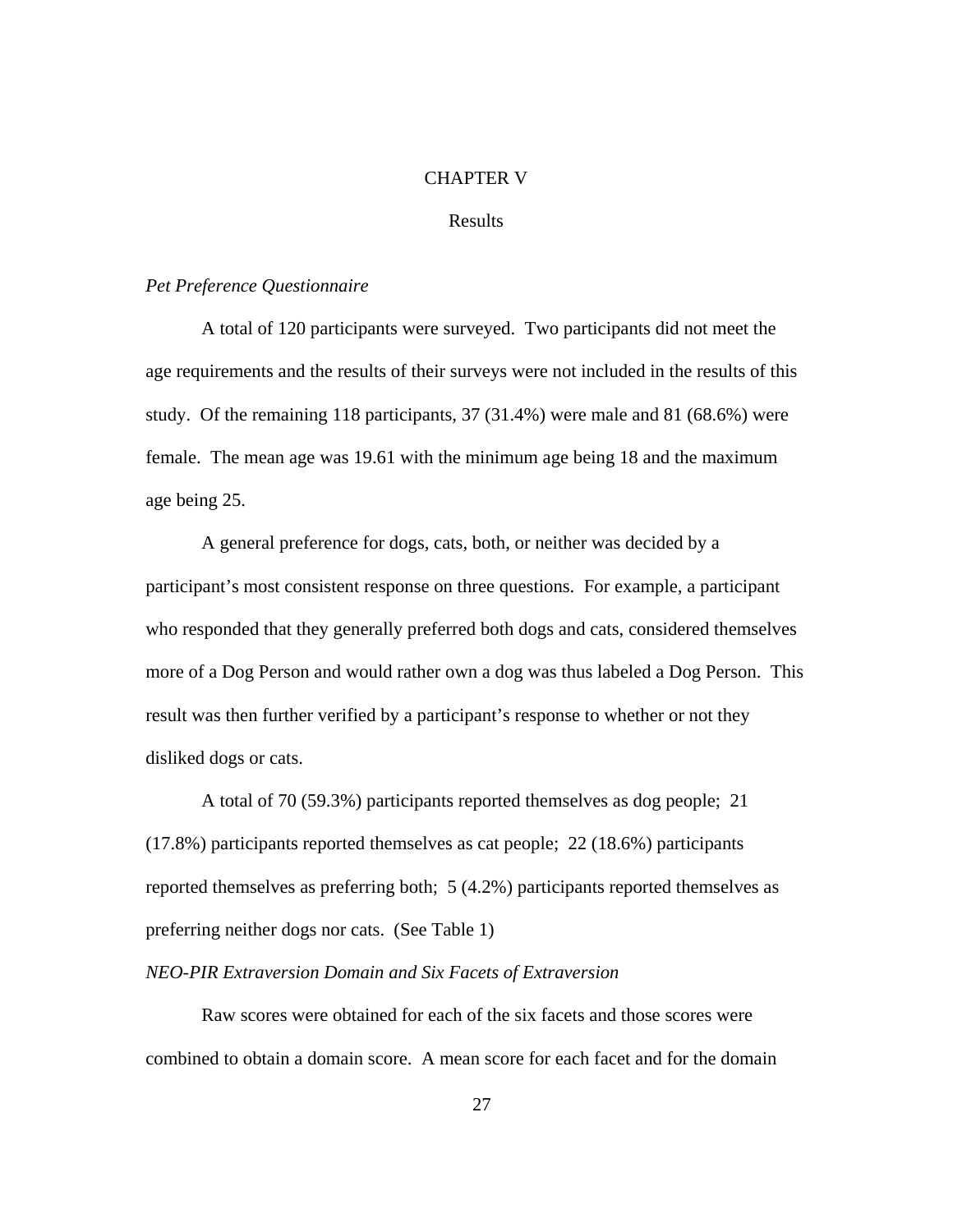# Table 1

# Pet Preference as Reported by 118 Participants

| Pet Preference | Males $n=37$<br>$n\left(\%\right)$<br>$%$ of $N$ | Females $n=81$<br>$n\left(\%\right)$<br>% of $N$ |  |
|----------------|--------------------------------------------------|--------------------------------------------------|--|
| Dogs           | 19(51.3)                                         | 51(62.9)                                         |  |
|                | 16.1                                             | 43.2                                             |  |
| Cats           | 12(32.4)<br>10.1                                 | 9(11.1)<br>7.6                                   |  |
| <b>Both</b>    | 5(13.5)<br>4.2                                   | 17(20.9)<br>14.4                                 |  |
| Neither        | 1(2.7)<br>$\boldsymbol{.8}$                      | 4(4.9)<br>3.3                                    |  |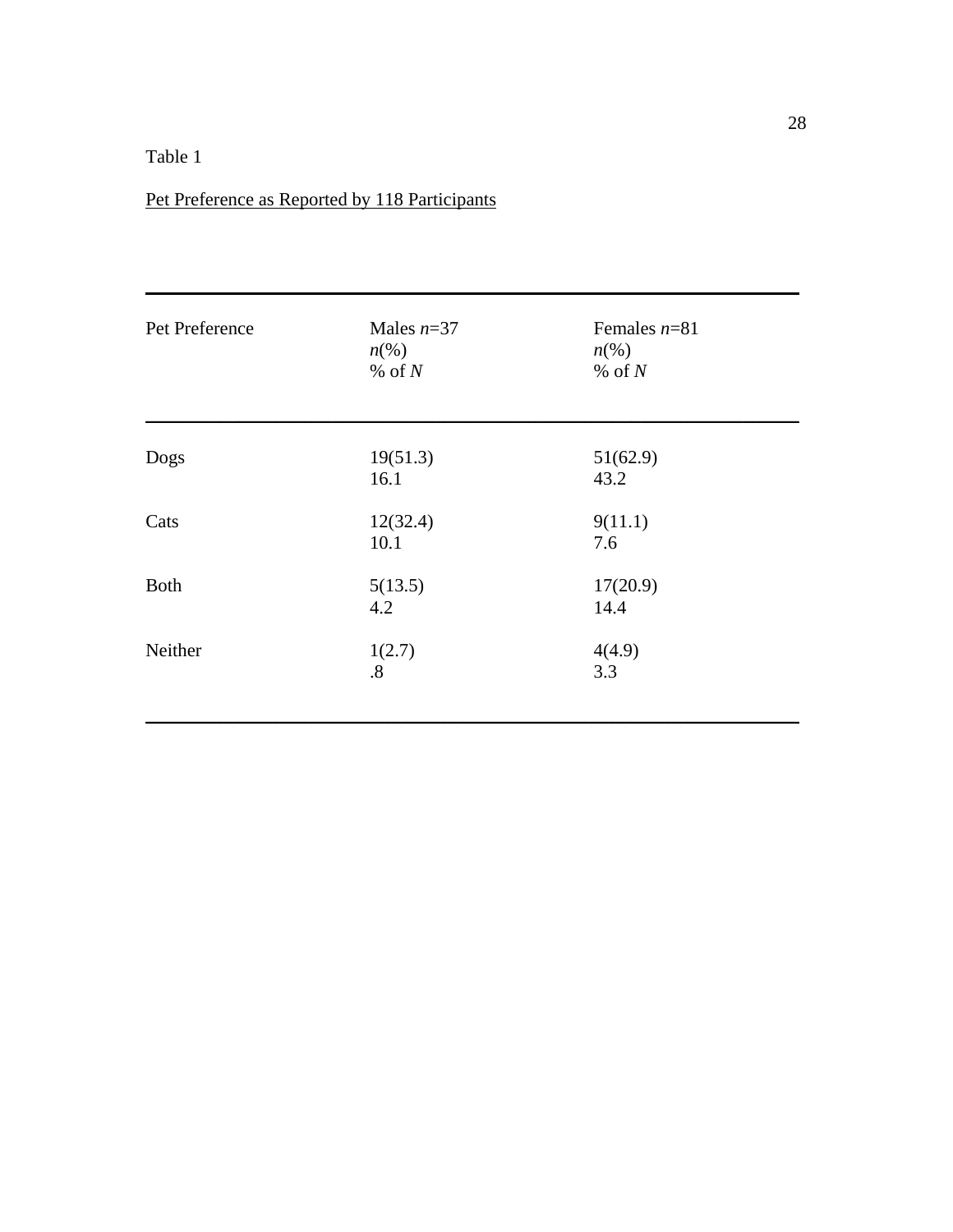were obtained for each pet preference group. The range of a facet score is 0-32 and the range of a domain score is 0-192.

A comparison of NEO-PI\_R Extraversion facet and domain score means of Dog and Cat People was completed using an independent samples *t*-test. Results indicated that Dog People were significantly more Extraverted than Cat People. Significant differences between these two groups was found on the facet Gregariousness, *t*(89)=2.598, *p*<.05, the facet Excitement-Seeking, *t*(89)=2.040, *p*<.05, and the total Extraversion score, *t*(89)=2.116, *p*<.05.(See Table 2)

 A one-way ANOVA was used to compare NEO-PIR Extraversion facet and domain mean scores of Dog People, Cat People and people who indicated a preference for both. Due to the low number of participants who indicated a preference for neither dogs nor cats $(n=5)$ the mean scores of that group were not analyzed. Results indicated that the three groups differed on the facet Warmth,  $F(2,110)=4.001$ ,  $p<.05$ , the facet Gregariousness, *F*(2,110)=8.267, *p*<.05, the facet Excitement-Seeking*, F*(2,110)=6.202, *p*<.05, and total Extraversion*, F*(2,110)=5.600, *p*<.05.

 Post-hoc analysis indicated that Dog People scored significantly higher than Both People on Warmth, *p*<.05, Dog People scored significantly higher than Cat People, *p*<.05, and Both People, *p*<.05, on Gregariousness, Dog People scored significantly higher than Both People on Excitement-Seeking, *p*<.05, and Dog People scored significantly higher than Both People on total Extraversion, *p*<.05.(See Table 2)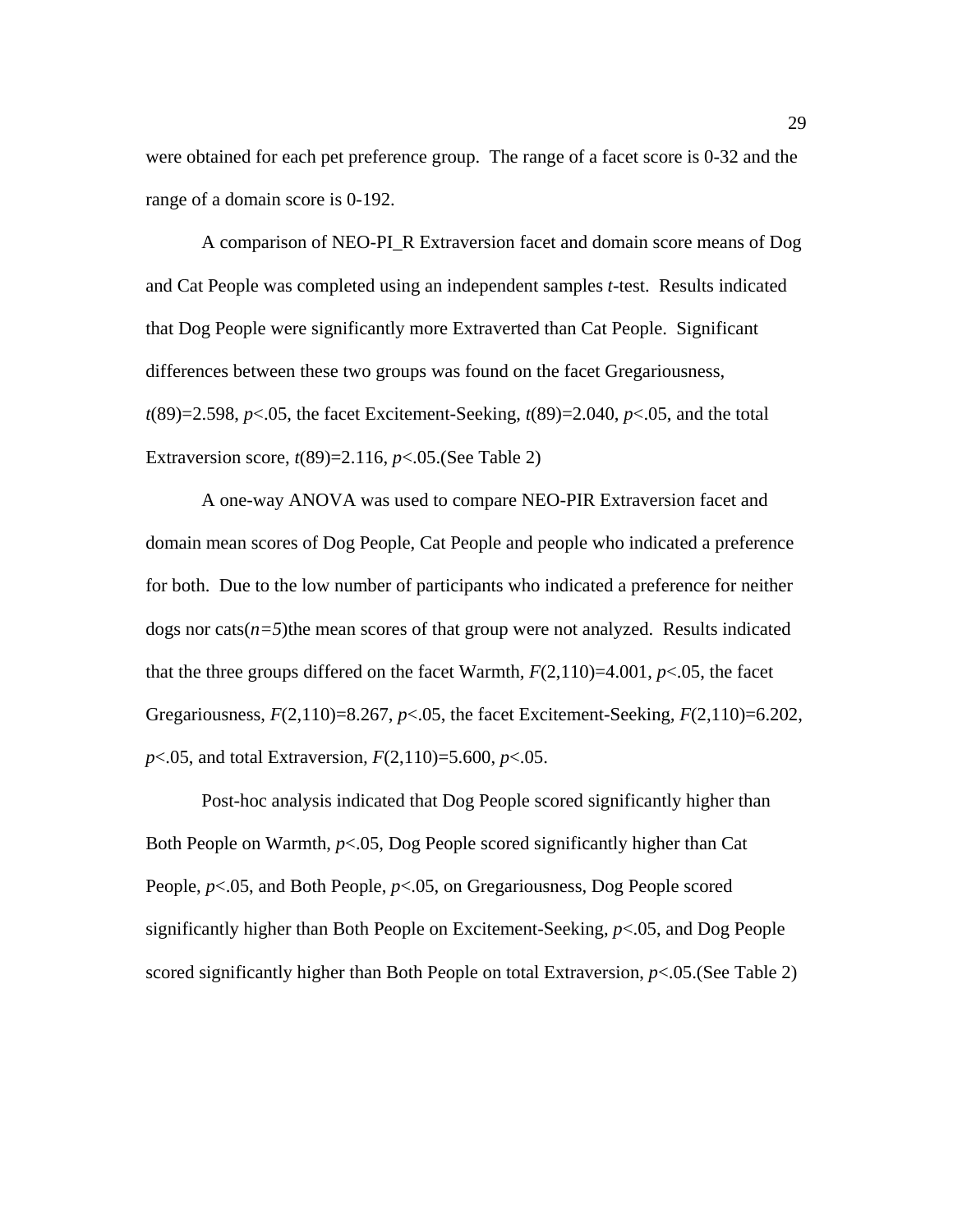# Table 2

Comparisons of Means of Facet Scores and Total Extraversion Domain Scores Among

 $\_$ 

| Facet/Domain              | Dog Person         | <b>Cat Person</b>  | <b>Both</b>         |
|---------------------------|--------------------|--------------------|---------------------|
|                           | $n=70$<br>mean(SD) | $n=21$             | $n = 22$            |
|                           |                    |                    |                     |
| Warmth                    | $24.4(4.6)^a$      | $23.3(4.2)^{ab}$   | $21.2(4.9)^{b}$     |
| Gregariousness            | $19.9(4.9)^{a}$    | $16.6(5.8)^{bc}$   | $15.4(4.7)^{\circ}$ |
| Assertiveness             | $16.6(4.6)^a$      | $14.7(4.9)^a$      | $15.4(4.5)^{a}$     |
| Activity                  | $17.3(4.2)^a$      | $16.3(3.8)^a$      | $16.0(4.3)^a$       |
| <b>Excitement Seeking</b> | $22.1(4.5)^{a}$    | $19.7(4.9)^{ab}$   | $18.4(4.6)^{b}$     |
| <b>Positive Emotions</b>  | $22.5(4.5)^{a}$    | $21.1(4.4)^a$      | $21.0(4.4)^a$       |
| <b>Total Extraversion</b> | $122.9(21.1)^a$    | $111.9(20.0)^{ab}$ | $107.6(20.4)^{b}$   |

Across rows, means with different superscripts differ significantly*, p*<.05

 $\_$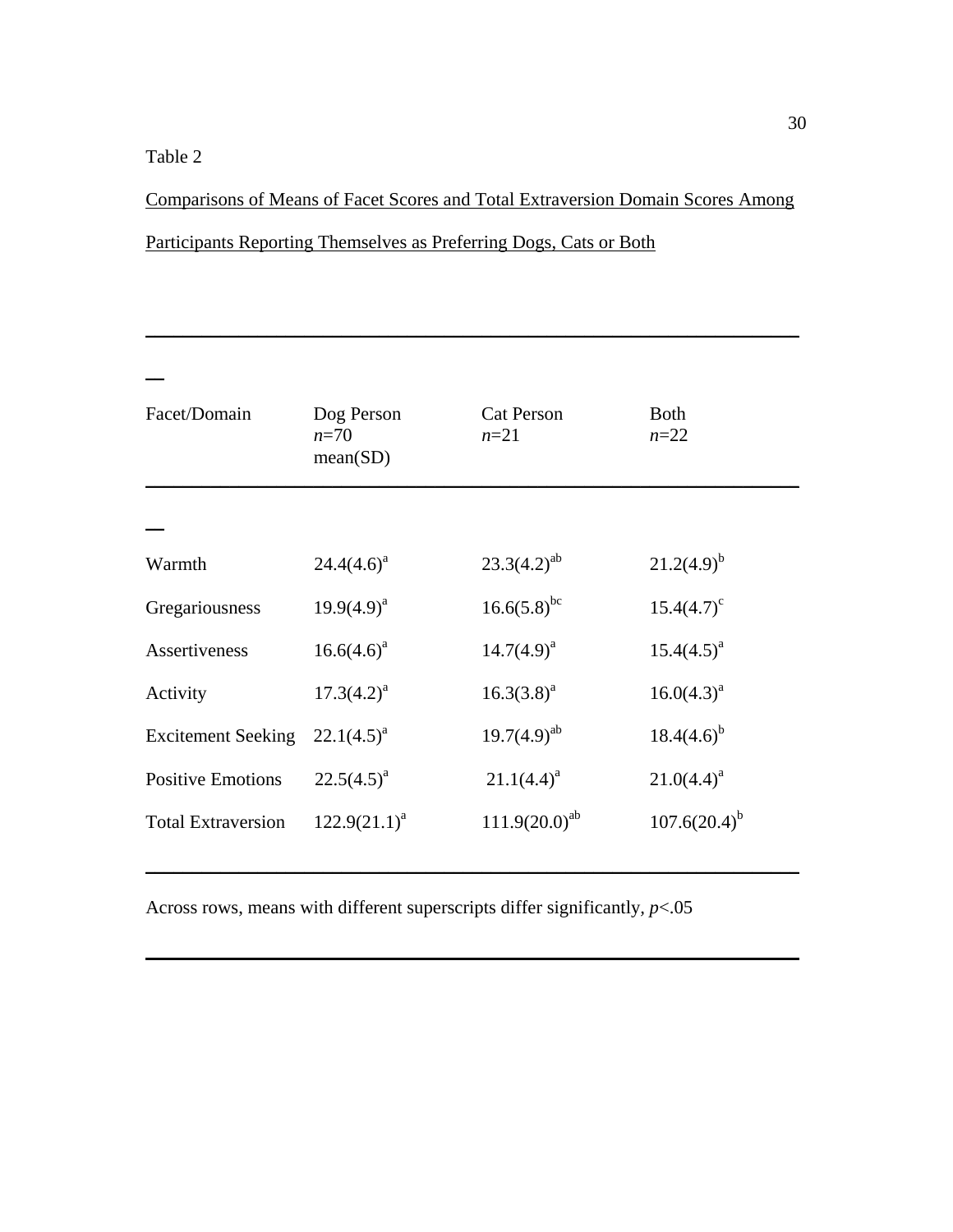## *Trait Checklist*

Response frequencies were compared to obtain percentages of those who attributed a trait to a dog person or a cat person. Results indicated notable difference in response frequencies.(See Table 3)

Participants then went back and indicated the top three traits they would attribute to dog people and the top three traits they would attribute to cat people. The top three dog person traits were Sociable, 69(58.5%), Friendly, 57(48.3%), and Excitement-Seeking and High-Spirited received the same amount of responses,

23(35.6%). The top three cat person traits were Quiet, 70(59.3%), Shy, 60(50.8%), and Independent, 47(39.8%).(See Table 4)

The traits used for the Trait Checklist were obtained from descriptive words used to explain High Extraversion and Low Extraversion in the NEO-PI-R manual (Costa and McCrae, 1992). All 10 traits describing Low Extraversion were predominantly assigned to Cat People and all 10 traits describing High Extraversion were predominantly assigned to Dog People.(See Appendix F)

Participants were asked to write any comments or questions in a space provided in the survey following completion of the Trait Checklist. A total of 26 participants chose to comment. Out of these, 7 comments were written by males and 19 comments were written by females. Dog People accounted for 20 comments, Cat People accounted for 2 comments, and Both People accounted for 4 comments. Open-ended comments will be presented in further detail in the discussion section. A complete list of comments is available in the Appendix section.(See Appendix G)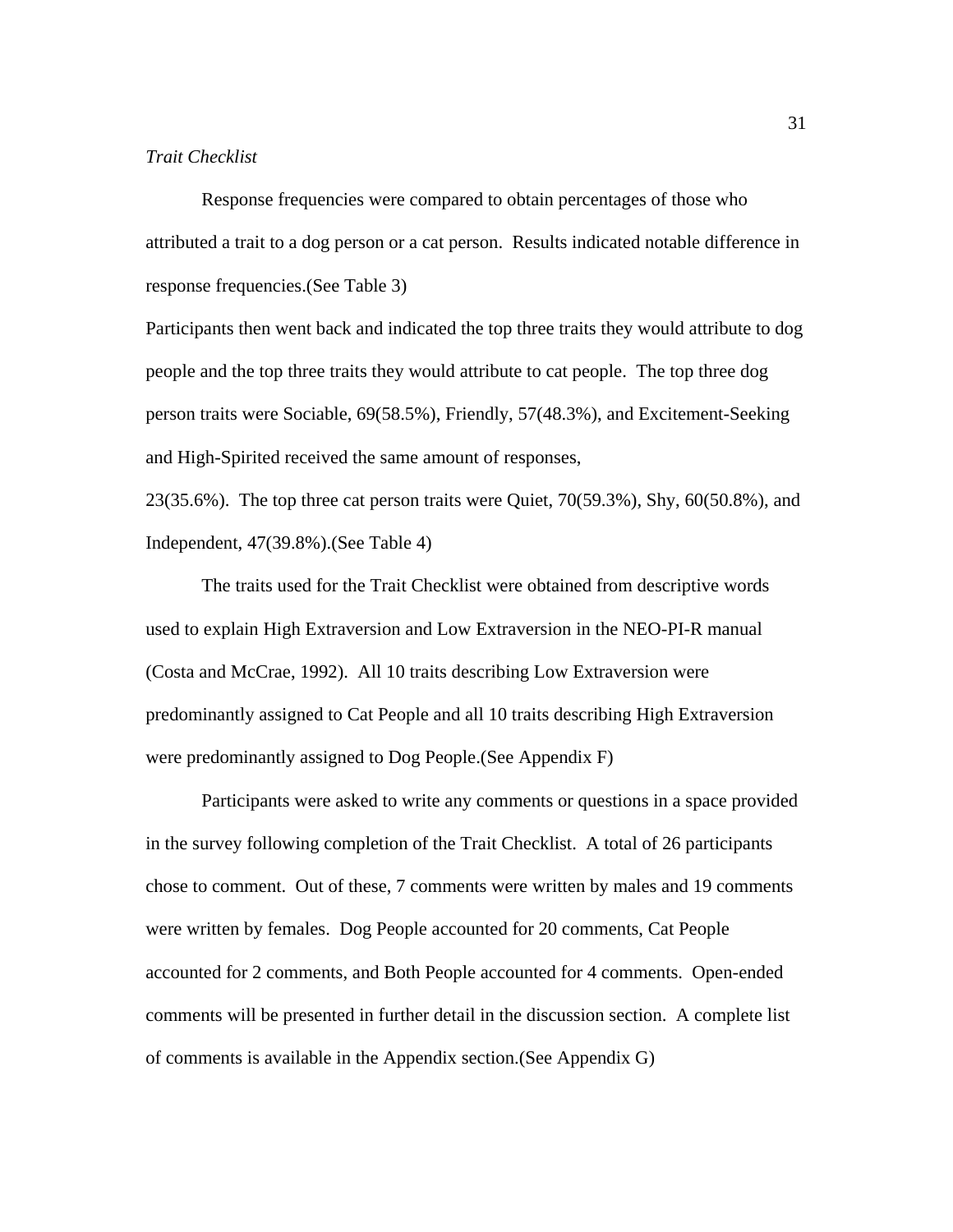## Table 3

## Response Frequencies on Trait Checklist

| Trait                     | Dog Person<br>$n\ll 0$ | <b>Cat Person</b> |
|---------------------------|------------------------|-------------------|
| Sociable                  | 115(97.5)              | 3(2.5)            |
| <b>Excitement-Seeking</b> | 110(93.2)              | 8(6.8)            |
| High-Spirited             | 109(92.4)              | 8(6.8)            |
| Friendly                  | 107(90.7)              | 11(9.3)           |
| Leader                    | 106(89.8)              | 12(10.2)          |
| Assertive                 | 105(89)                | 13(11)            |
| Optimistic                | 103(84.6)              | 15(12.7)          |
| Forceful                  | 96(81.4)               | 22(18.6)          |
| Dominant                  | 85(72)                 | 33(28)            |
| Warm                      | 78(66.1)               | 40(33.9)          |
| Steady                    | 57(48.3)               | 61(51.7)          |
| Follower                  | 45(38.1)               | 73(61.9)          |
| Independent               | 38(32.2)               | 80(67.8)          |
| Slow                      | 29(24.6)               | 89(75.4)          |
| Tentative                 | 29(24.6)               | 89(75.4)          |
| Passive                   | 28(23.7)               | 90(76.3)          |
| Pessimistic               | 22(18.6)               | 90(76.3)          |
| Loner                     | 9(7.6)                 | 109(92.4)         |
| Shy                       | 7(5.9)                 | 111(94.1)         |
| Quiet                     | 4(3.4)                 | 114(96.6)         |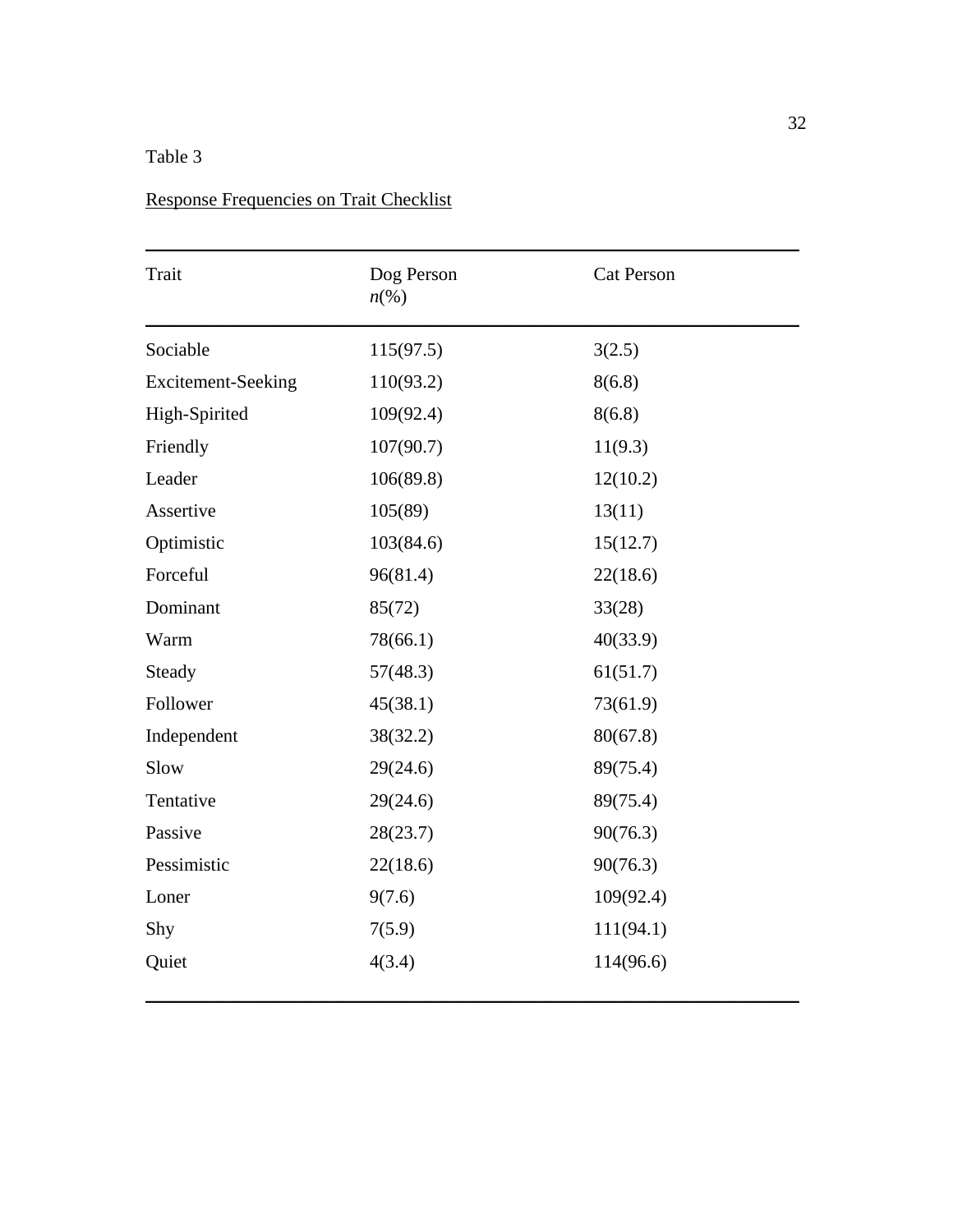## Table 4

## Top Three Traits on Trait Checklist Selected By Participants as Belonging to Dog or

 $\blacksquare$ 

## Cat People

| Rank           | Dog Person<br>Trait<br>$n\ll 0$ | <b>Cat Person</b> |
|----------------|---------------------------------|-------------------|
| $\mathbf{1}$   | Sociable                        | Quiet             |
|                | 69(58.5)                        | 70(59.3)          |
| $\overline{2}$ | Friendly                        | Shy               |
|                | 57(48.3)                        | 60(50.8)          |
| 3              | <b>Excitement Craving</b>       | Independent       |
|                | 23(35.6)                        | 47(39.8)          |
|                | <b>High Spirited</b>            |                   |
|                | 23(35.6)                        |                   |

 $\_$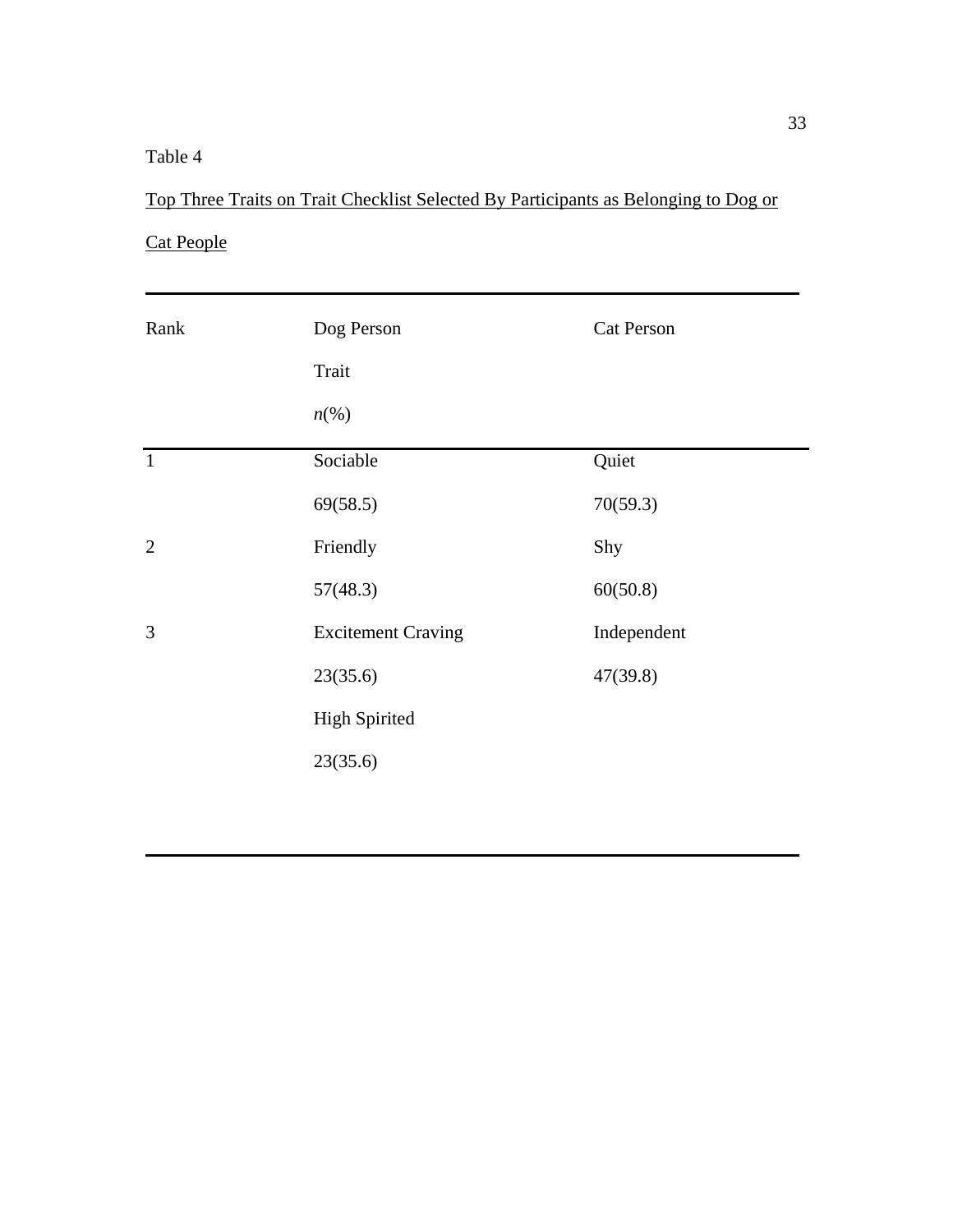### Chapter VI

### Discussion

This study was conducted with the intention to provide a greater understanding of human-animal interaction and to possibly enhance the efficacy of animal-assisted therapy. Results of this study indicated there is indeed a relationship between certain personality traits and preferences for different types of animals. Significant differences in Extraversion were shown between participants who preferred dogs, cats and both. There was also a clear trend in the way participants viewed low and high Extraversion personality trait descriptors of people who prefer either dogs or cats.

The hypothesis in this study proposed that those with a preference for dogs would score significantly higher on the Extraversion domain than those who preferred cats. The first research question inquired whether or not there was a significant difference on the Extraversion domain and facet scores of those who preferred dogs, cats, both or neither. The second research question inquired whether or not there was a trend in the Extraversion personality traits assigned to either Dog or Cat People.

The hypothesis in this study was supported. A significant difference was seen in the mean scores on the Extraversion domain between participants who prefer cats and participants who prefer dogs, with dog people scoring significantly higher. This study also illustrated a significant difference on the mean Extraversion scores of those preferring dogs and those preferring both, with Dog People scoring significantly higher.

34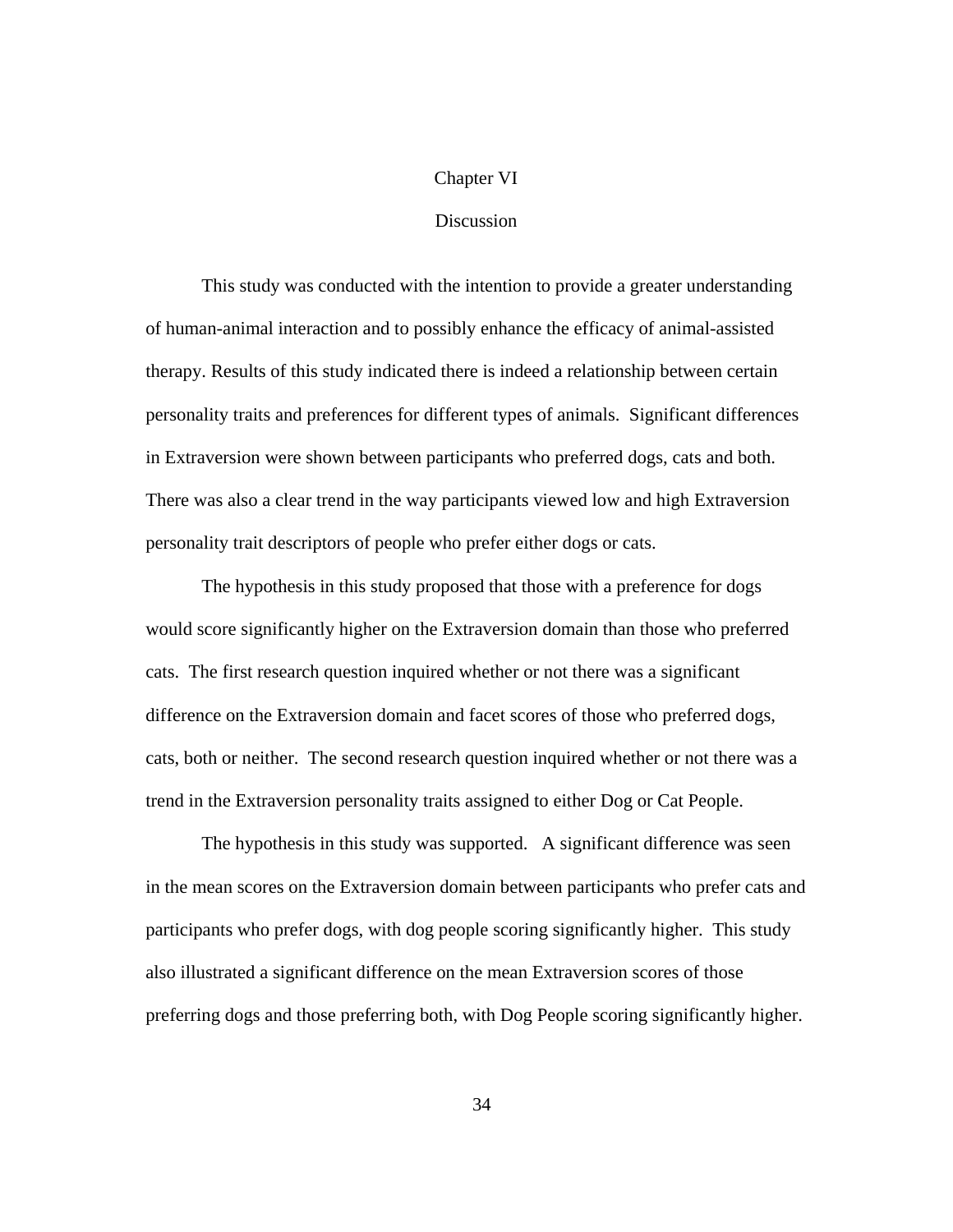This was inconsistent with previous research that found no differences between pet preference groups on the Extraversion domain of the NEO-FFI (Eggert, 2004).

The Eggert study found that participants who preferred both dogs and cats scored significantly higher on Openness than participants who preferred dogs or participants who preferred neither and participants who preferred cats scored significantly higher on Openness than participants who preferred neither. The Eggert study supports an indication of a pattern of personality traits belonging to people who prefer different types of animals.

This result is also consistent with research conducted by Kidd and Kidd (1980), which also indicated a pattern of personality characteristics on the Edwards Personal Preference Test in relation to pet preference. Kidd and Kidd found that males and females who preferred animals in general scored lower on autonomy than males who preferred cats, males who preferred animals in general scored higher on dominance than females who preferred cats, females who preferred animals in general scored higher on nurturance than males and females who preferred cats and males who preferred dogs scored higher on aggression than females who preferred both dogs and cats.

The traits on the EPPT can be related but are not equated to the traits on the NEO-PIR (Costa Jr. et al., 2001). The facet Assertiveness is related to aggression and both studies supported the idea that a preference towards dogs is correlated with higher tendency towards assertiveness or aggression. Though the two traits are different, a relationship is noted.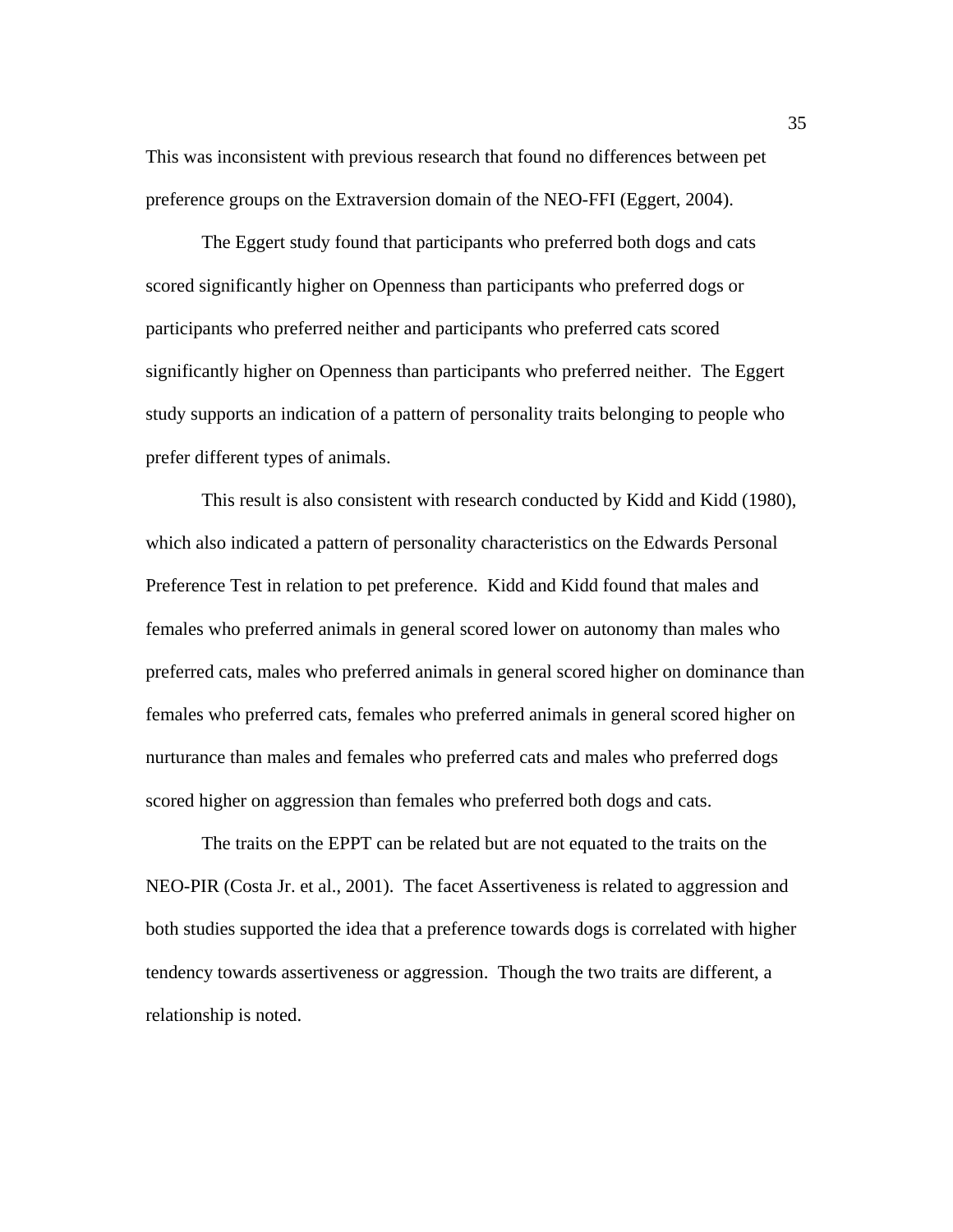These findings are also consistent with previous findings which show males who prefer dogs scored higher on Extraversion on the Eysenck Personality Inventory (Edelson & Lester, 1983). Edelson and Lester found that females were more likely to own cats, whereas this study had a higher percentage of females who preferred dogs and a higher percentage of males who preferred cats.

The results of the second research question indicated there is a significant trend in the personality characteristics thought to belong to either dog or cat people. The trait checklist also supplemented the hypotheses of this study, as the traits most commonly assigned to dog people were higher Extraversion traits and the results most commonly assigned to cat people were lower Extraversion traits (See Appendix F). These results were consistent with the popular cultural belief that Dog people are more outgoing than Cat People.

The trait checklist responses also supplement findings that people who prefer different animals view themselves as having different personality traits (Perrine & Osbourne, 1998). Perrine and Osbourne found that those who preferred dogs considered themselves to be more independent than those who preferred cats, while this study found that participants believed cat people to be more independent than dog people. These results indicate the possibility that there is a difference between the traits that one would assign to themselves as a dog or cat person and the traits they would assign to others as dog or cat people.

 This study is consistent with findings in research surrounding animal-assisted therapy which proposes that dogs promote positive socialization (Daly & Morton, 2006;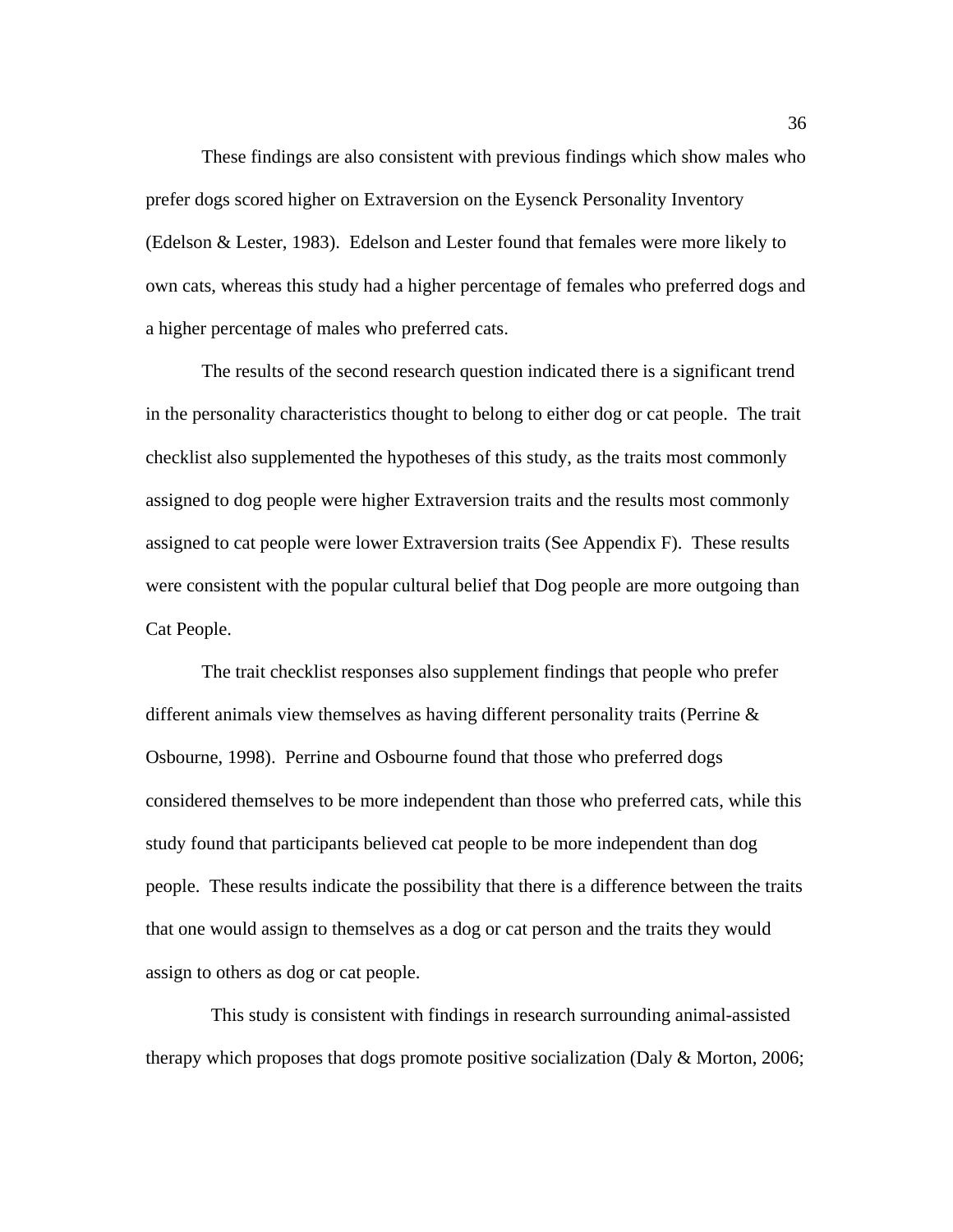Wells., 2004; Wood et al., 2005). High Extraversion is consistent with being more social and outgoing, and animal-assisted therapy programs that use dogs have found the benefits to be enhanced social skills and constructive communication skills (Fournier et al., 2007; Von Lunen, 2009). indicating the possibility of a relationship between experiences with dogs and an increase in certain aspects of higher Extraverted behaviors. This correlation does not intend to imply that those who score lower on Extraversion are not social, but that dogs promote certain aspects of social behavior.

Participant comments and suggestions indicated that many enjoyed participating in this study. Participants also took the opportunity to explain some of their ideas about why people prefer dogs or cats, where stereotypes of pet owners may come from, and why people would choose to own different animals. A female Dog Person thought that, "…cat people enjoy a presence (of) company whereas dog people enjoy interactive company." A female Both Person commented that she felt, "…all pet owners show love and compassion towards other species over those who prefer not to own a pet." A male Cat Person commented that, "…people who get cats prefer a relatively lowmaintenance pet…" A female Dog Person wrote that,"…people seek a friend and companion and their level of activity out of house and type of care (required for a pet) play a major role…" A female Dog Person who also indicated a dislike for cats commented that, "Cats used to pee in (her) bedroom when (she) was a teenager." A female Dog Person felt that, "…cats are seen as unfriendly because they don't crave interaction like dogs do…," and that, "…dog people tend to be outgoing and

37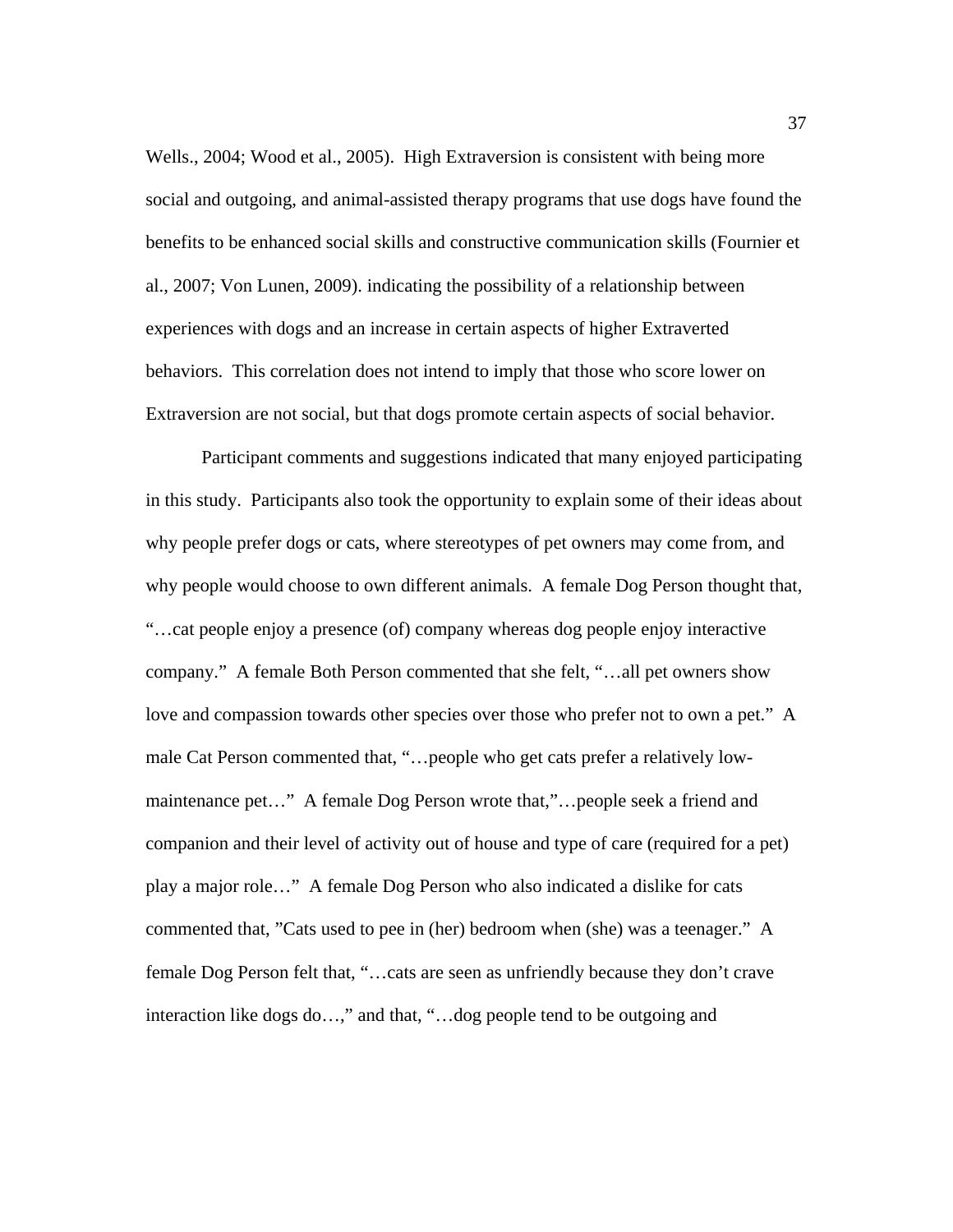friendly….someone who is not those things may get a dog in order to become those things."

 Some participants found this survey too judgemental. A male Dog Person felt that, "The dog and cat trait questions were too subjective and characteristics of people's personalities are not limited by the pets they own." Another female Dog Person commented, "Why are introverted qualities always given negative connotations? Only one of the extraverted qualities can be seen as negative." She also felt that, "Using absolutes seems like fishing for answers." It is interesting to note that none of the traits were identified on the Trait Checklist as either positive or negative or as being traits belonging to either Introverts or Extraverts.

Based on the findings of this study and the possibility of future research in this area, animal-assisted therapy could be enhanced and altered in several ways. This study is supportive of the current use of dogs in many therapy environments that seek to enhance social skills and increase positive social interactions and provides further research-based evidence for continued practice and future programs. When the goal of animal companionship is social and interactive, dogs would continue to be the animal of choice. If the goal of therapy is to provide a person with an animal that they might show an inherent preference for based on high or low Extraversion personality characteristics, the animal of choice might be different.

The current research provides more of a basis to match animals with program goals by furthering our understanding of differences in what those animals are providing for individuals, and also characteristics with which people think those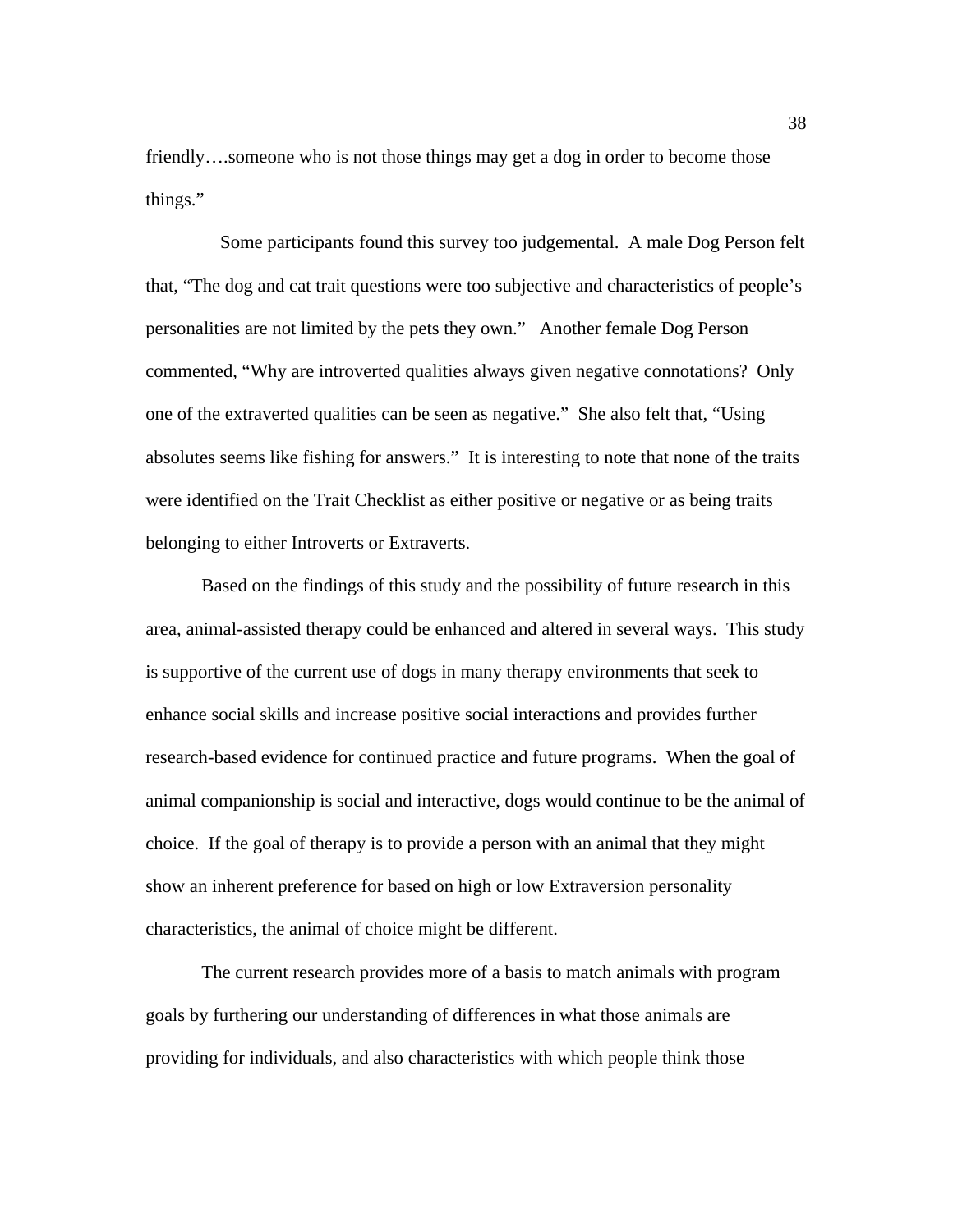animals correlate. By knowing what high Extraverts desire from their environment and knowing what low Extraverts desire from their environment (Depue & Collins, 1999), the current study, by indicating a correlation between Extraversion and pet preference, can begin to create an understanding of exactly what certain animals provide for people. Therefore, animal-assisted therapy programs could select animals based on program goals and the aptitude of certain animals for such goals.

Animals could also be more appropriately matched with program participants. If the goal of a program is to provide complimentary companionship, then a participant could be matched with an animal for whom they have an inherent preference. If the goal of a program is to teach specific skills, animals could also be chosen based on their ability to promote those skills. For example, if the goal of a program is to teach a lower Extraverted person to be more social, choosing a dog over a cat would be a more effective choice based on the results of this study.

This study was limited in several aspects. The greatest limitation was the number of participants and their diversity. All of the participants were college students between the ages of 18 and 25. While homogenous studies can illuminate significant differences, heterogeneous studies have greater generalizability. However, it is worth noting that the mean scores obtained in this study were reasonably consistent with the college-aged norms for scores on the Extraversion domain as presented in the NEO-PI-R manual (Costa & McCrae, 1992). Therefore, this sample, while small, could be considered representative of other college-aged populations.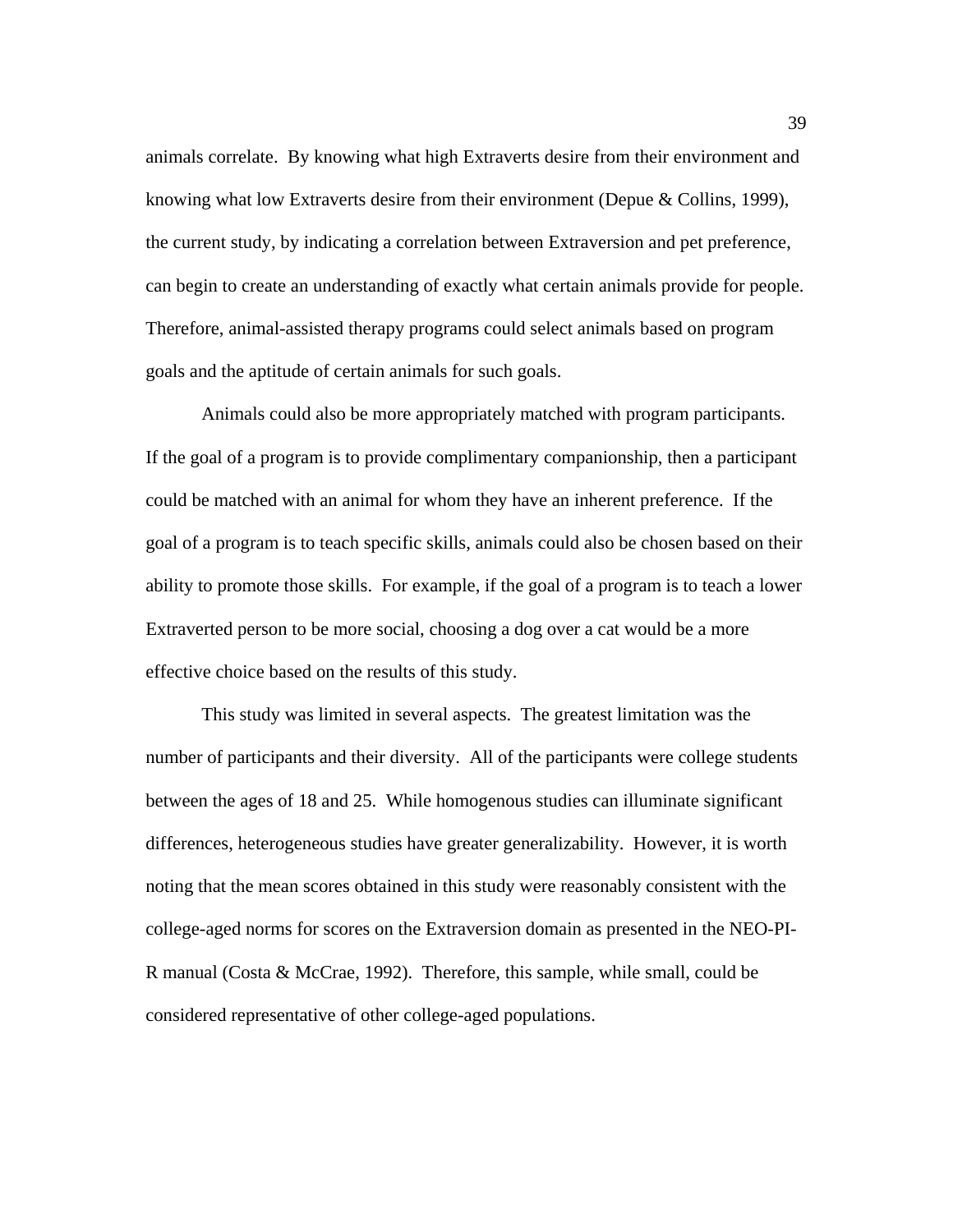This study had a significantly greater number of women than men and significantly greater number of those who preferred dogs to any other preference. With such a lack of diversity, it is unclear whether or not these results are reflective only of a comparison of women who prefer dogs to a small percentage of men and women who prefer dogs, cats, both or neither.

Another limitation was within the measure itself. The Pet Preference Questionnaire asked for five confirmations of pet preference. Participants were asked what type of pet person they are, what type of pet they would rather own and what type of pet they generally preferred. Therefore, a participant who said in general they preferred both, they were a Both Person and they would rather own a cat would then be called a Both Person. Upon further consideration, personality is perhaps more apparent in lifestyle choices than in what a person says they prefer or do not prefer. Someone may like all animals but their lifestyle may be more suited to owning a specific type of animal. A correlation between personality and an actual animal lifestyle choice such as owning a dog or a cat might be more reflective of an inherent link between personality and animal preference, as opposed to a correlation between personality and what someone generally says they enjoy.

Additionally, the Trait Checklist only offered participants a forced decision. Several participants indicated that they felt that most traits could belong to both and felt like they only made a choice because it was required. One participant suggested giving participants a nominal scale, similar to the scale on the NEO-PIR, which would allow

40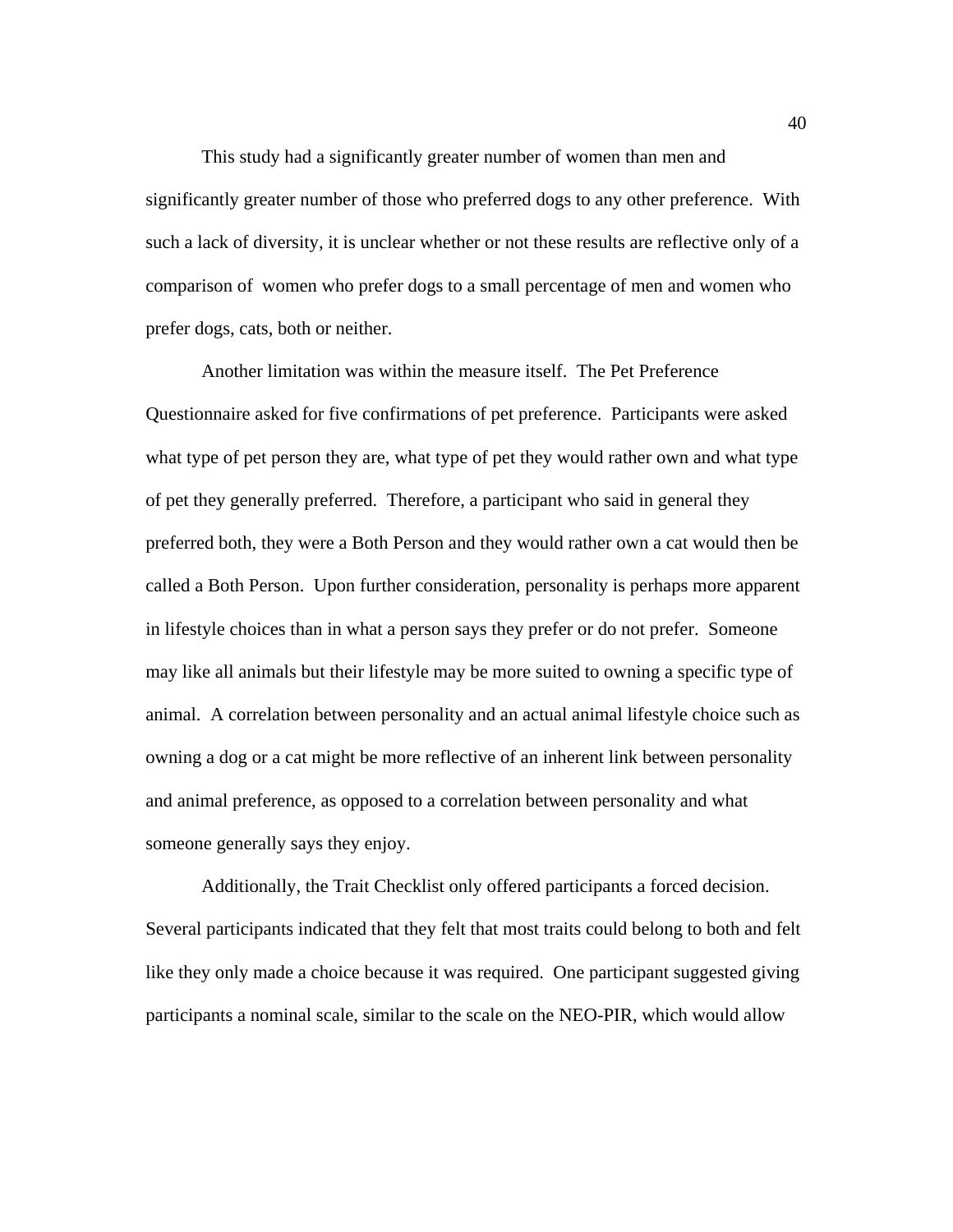participants to indicate to what extent they felt certain traits belonged to dog or cat people.(See Appendix G)

Further research may take into consideration such limitations within measures and also the small sample size and sample homogeneity. As this study used a domain of the NEO-PIR and the study it was based upon (Eggert, 2007) used the NEO-FFI, future studies could perhaps measure another NEO-PI-R domain or use the test in its entirety in order to gain a greater depth of understanding.

There is also further research that could be done with existing data. For example, it would be interesting and valuable to look at the relationship between what type of pet preference a person identified themselves as and which traits they assigned as belonging to their pet preference. This might be more of an indication of the differences and inherent biases between how people view others and how they view themselves in relation to animals.

This study does not confirm a definite relationship between pet preference and personality but it does provide the beginnings of an indication that the two may be linked, consistent with popular opinion, and that there is cause to consider examining the details of such an important relationship. As animals are, and will continue to be, supportive in not only a therapeutic but everyday environment and will continue to be employed in therapy programs, service programs and as family companions, further knowledge of the human-animal bond can only enhance such relationships.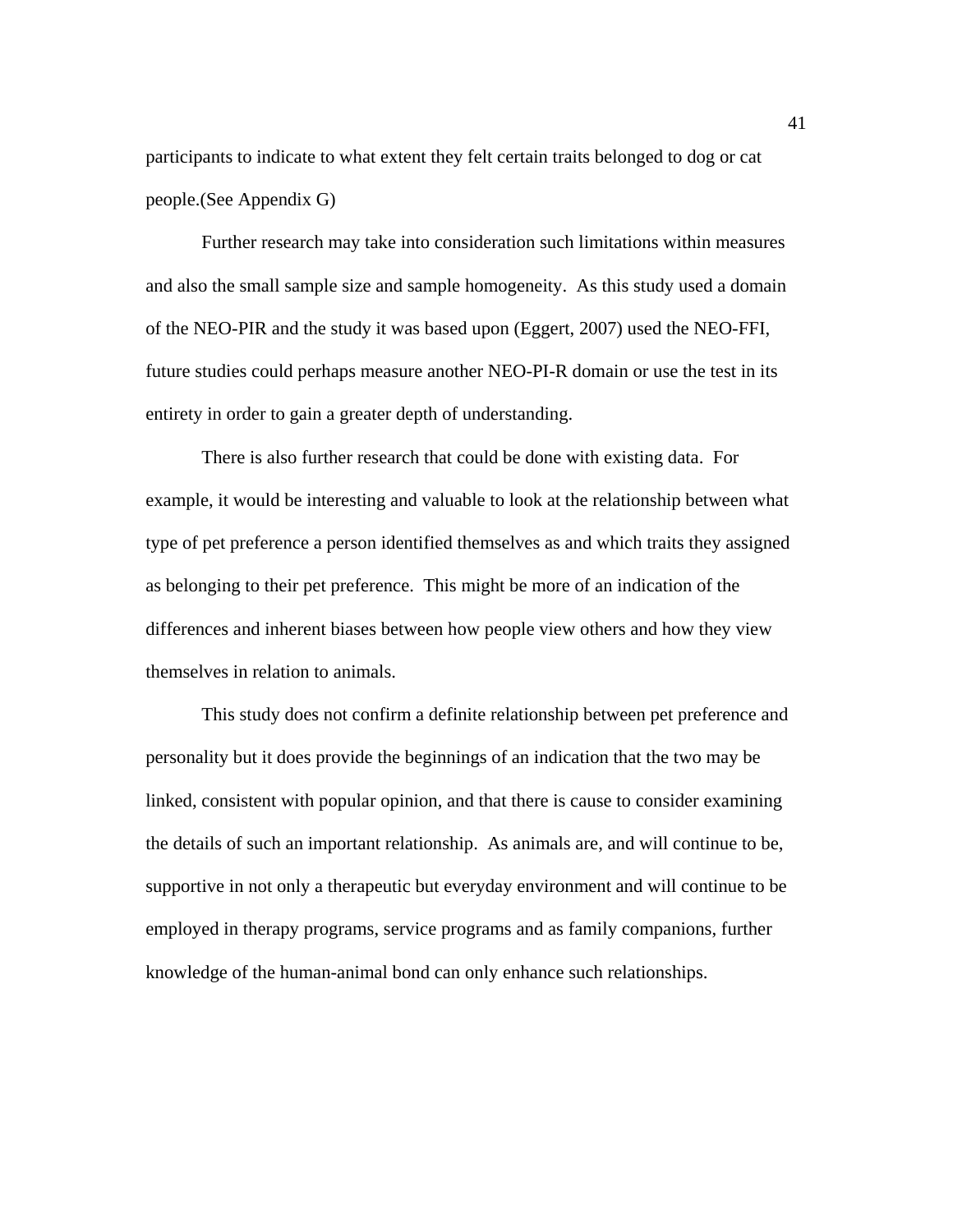#### References

Adler, A. (1958). *What life should mean to you*. New York: Capricorn Books. (Original work published 1931)

- All, A. C., & Loving, G. L. (1999). Animals, horseback riding, and implications for rehabilitation therapy. *Journal of Rehabilitation, 65*(3), 49-57.
- Allport, G. W. (1961). *Pattern and Growth in Personality*. New Yowk, NY: Holt, Rinehart and Winston.
- Apollodorus, & Hard, R. (1999). *The Library of Greek Mythology*. Oxford, England: Oxford University Press.
- Barker, S. & Wilson, C. (2003). Challenges in designing human-animal interaction research. *American Behavioral Scientist, 47*, 16-28.
- Cattell, R. B. (1957). Personality and motivation: structure and measurement. *Journal of Personality Disorders, 19*(1), 53-67.
- Connor, K., & Miller, J. (2001). Animal-assisted therapy: An in-depth look. *Dimensions of Critical Care in Nursing, 19*(3), 20-25.
- Corsini, R. J., & Wedding, D. (Eds.). (2008). *Current Psychotherapies* (8th ed.). Belmont, CA: Thomson Brooks/Cole.

Costa Jr., P., Terracciano, A., & McCrae, R. R. (2001). Gender differences in personality traits across cultures: Robust and surprising findings. *Journal of Personality and Social Psychology, 81*(2), 322-331.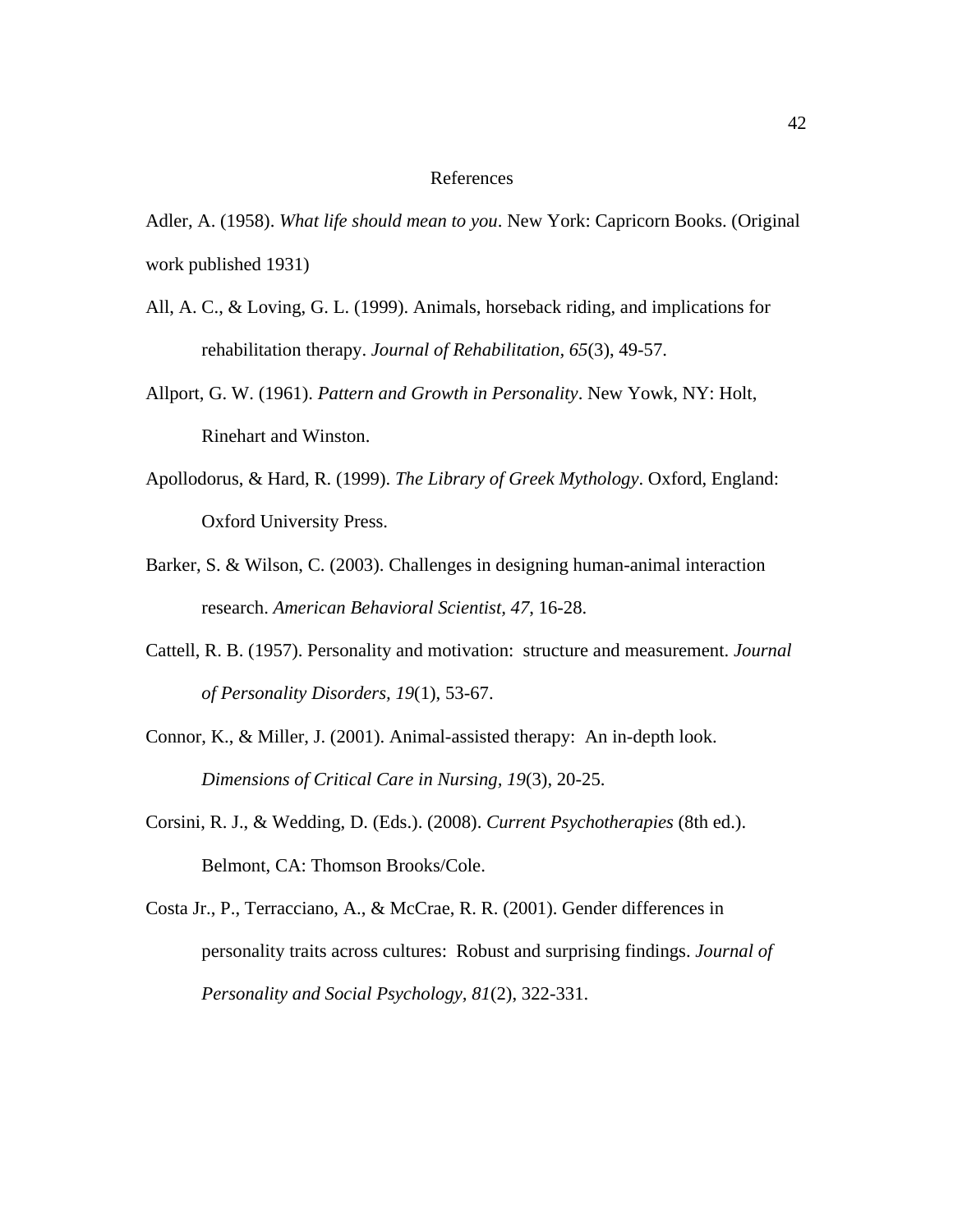- Costa, P. T., Jr., & McCrae, R. R. (1992). *Revised NEO Personality Inventory (NEO-PI-R) and NEO Five-Factor Inventory (NEO-FFI) Professional Manual*. Odessa, FL: Psychological Assessment Resources.
- Daly, B., & Morton, LL. (2006). An investigation of human-animal interactions and empathy as related to pet preference, ownership, attachment, and attitudes in children. *Anthrozoos, 19*, 113-127.
- Depue, R. A., & Collins, P. F. (1999). Neurobiology of the structure of personality: dopamine, facilitation of incentive motivation, and extraversion. *Behavioral and Brain Sciences, 22*, 491-517.
- Edelson, J., & Lester, D. (1983). Personality and pet ownership: A preliminary study. *Psychological Reports, 53*(3), 990.
- Edwards, A. L. (1959). *Edwards Personal Preference Test: Schedule A*. New York: Psychological Corporation.
- Eggert, K.M. (2004). The big five personality factors as they relate to companion animal preference (Master's Thesis). Humboldt State University, Arcata, CA.
- Eysenck, H. J. (1971). *Readings in Extraversion-Introversion*. New York: Wiley.
- Eysenck, H. J., & Eysenck, S. B. (1965). *The Eysenck Personaliy Inventory*. San Diego, California: Educational & Industrial Testing Service.
- Fournier, A. K., Geller, E. S., & Fortney, E. V. (2007). Human-animal interaction in a prison setting: Impact on criminal behavior, treatment process and social skills. *Behavior and Social Issues, 16*, 89-105.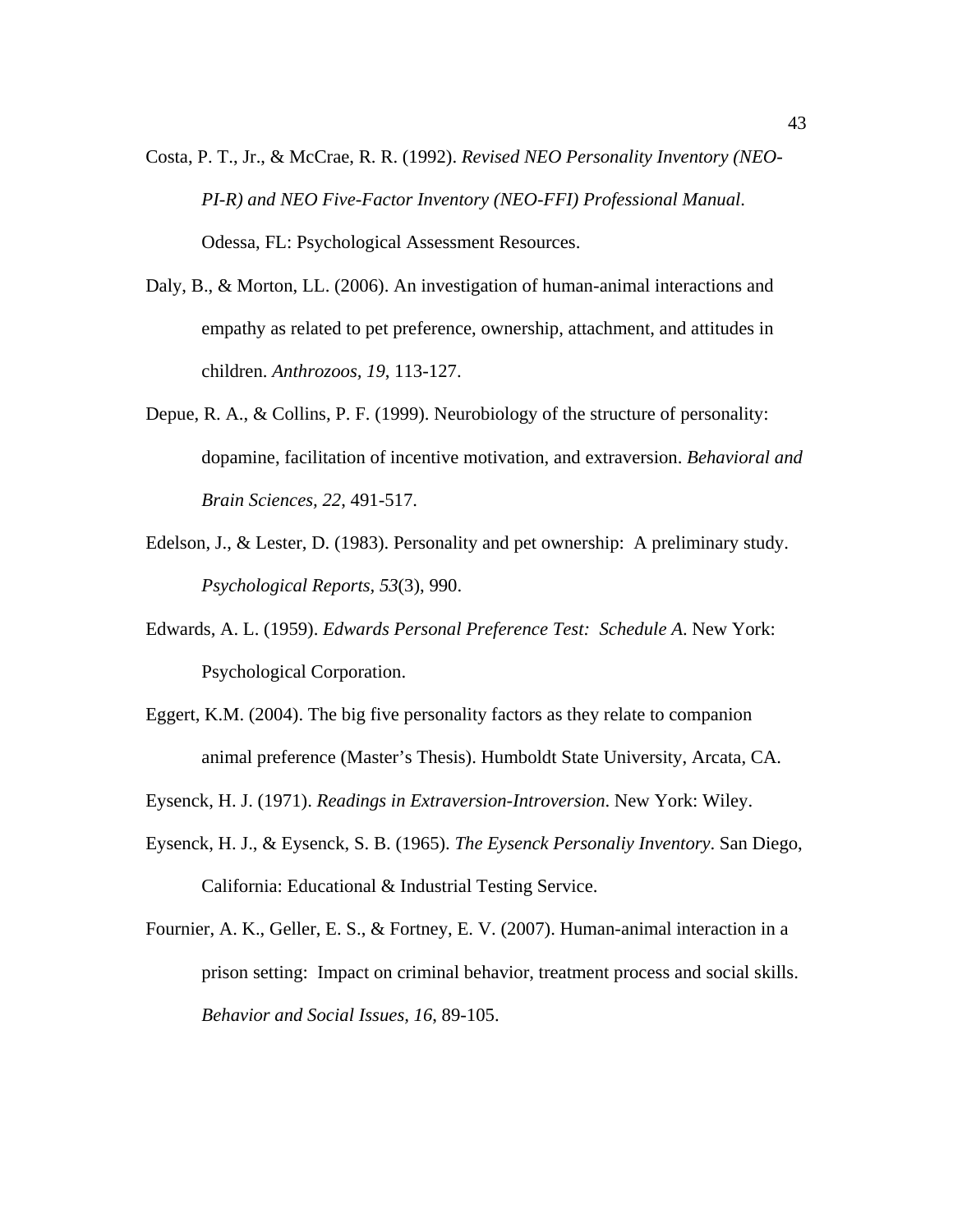- Fredrickson, M., & Howie, A. R. (2000). *Handbook on Animal-Assisted Therapy: Theoretical Foundations and Guidelines for Practice*. San Diego, CA: Academic Press, Inc.
- Freud, S. (1894). *The Neuro-Psychoses of Defence: The Standard Edition of the Complete Psychological Works of Sigmund Freud, Volume* III (1893-1899). Early Psycho-Analytic Publications, 41-61.
- Galton, F. (1883). Final report of the anthropometric committee. *Report of the British Association for the Advancement of Science*, 253-306.
- Gasalberti, D. (2006). Alternative therapies for children and youth with special needs. *Journal of Pediatric Health Care, 20*(2), 133-136.
- Gibbs, N. (2008, August 18). In dog we trust: Picking a president is critical. And so is selecting a canine companion in the White House. *Time Magazine*, 66.
- Goldberg, L. R. (1993). The structure of phenotypic personality traits. *American Psychologist, 48*, 26-34.
- Johnson, D. L., Wiebe, J. S., Gold, S. M., & Andreason, N. C. (1999). Cerebral blood flow and personality: A positron emission tomography study. *American Journal of Psychiatry, 156*, 252-257.
- Jung, C. G. (1971). *Psychological types. Collected works* (Vol. 6). Princeton, New Jersey: Princeton University Press. (Original work published 1921)
- Kidd, A. H., & Kidd, R. M. (1980). Personality characteristics and preferences in pet ownership. *Psychological Reports, 46*(3), 939-949.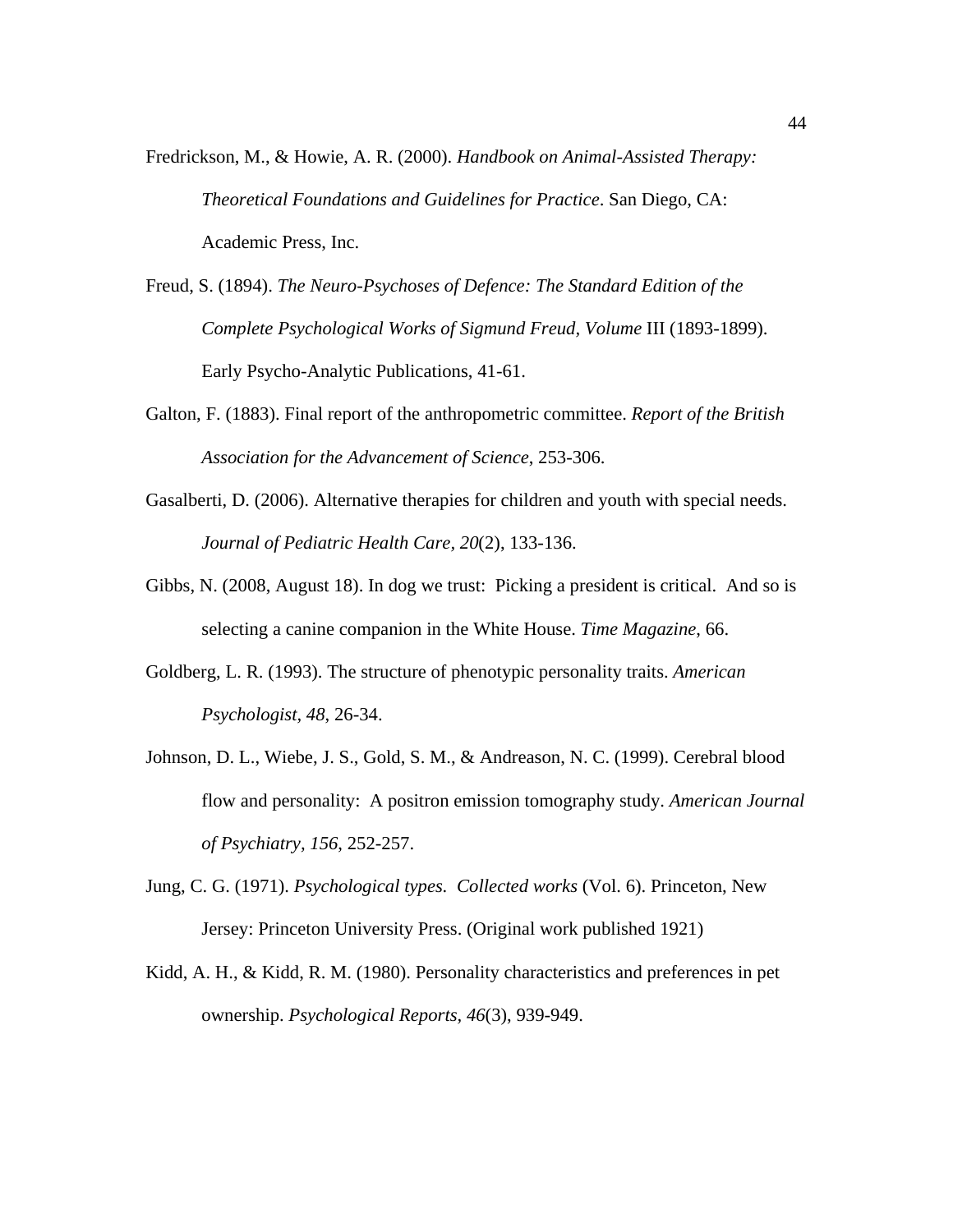- Malek, J. (1997). *The Cat in Ancient Egypt* (2nd ed.). Philadelphia: University of Pennsylvania Press. (Original work published 1993)
- Marks, S. G., & Koepke, J. E. (1994). Pet attachment and generativity among young adults. *Journal of Psychology, 128*(6), 641-650.
- Martinez, R. L.,  $\&$  Kidd, A. H. (1980). Two personality characteristics in adult petowners and non-owners. *Psychological Reports, 47*, 318.
- Norman, W. T. (1963). Toward an adequate taxonomy of personality attributes: Replicated factor structure in peer nomination personality ratings. *Journal of Abnormal and Social Psychology, 66*, 574-583.
- Perrine, R. M., & Osbourne, H. L. (1998). Personality characteristics of dog and cat persons. *Anthrozoos, 11*, 33-40.
- Pope, G. G. (2000). *The Biological Bases of Human Behavior* (1st ed.). Boston: Allyn & Bacon.
- Ransford, M. (2008, April). New study could lead to improvement in placement of companion animals. *The Ball State University Press*. Retrieved from http://www.bsu.edu/news/article/0,1370,--58144,00.html.
- Rothe, E. O., Vega, B. J., Torres, R. M., Soler, S., Campos, M., & Pazos, R. M. M. (2005). From kids and horses: Equine facilitated psychotherapy for children. *International Journal of Clinical and Health Psychology, 5*(2), 373-383.
- The American Veterinary Medical Association. (2007). *U.S. Pet Ownership and Demographic Sourcebook.*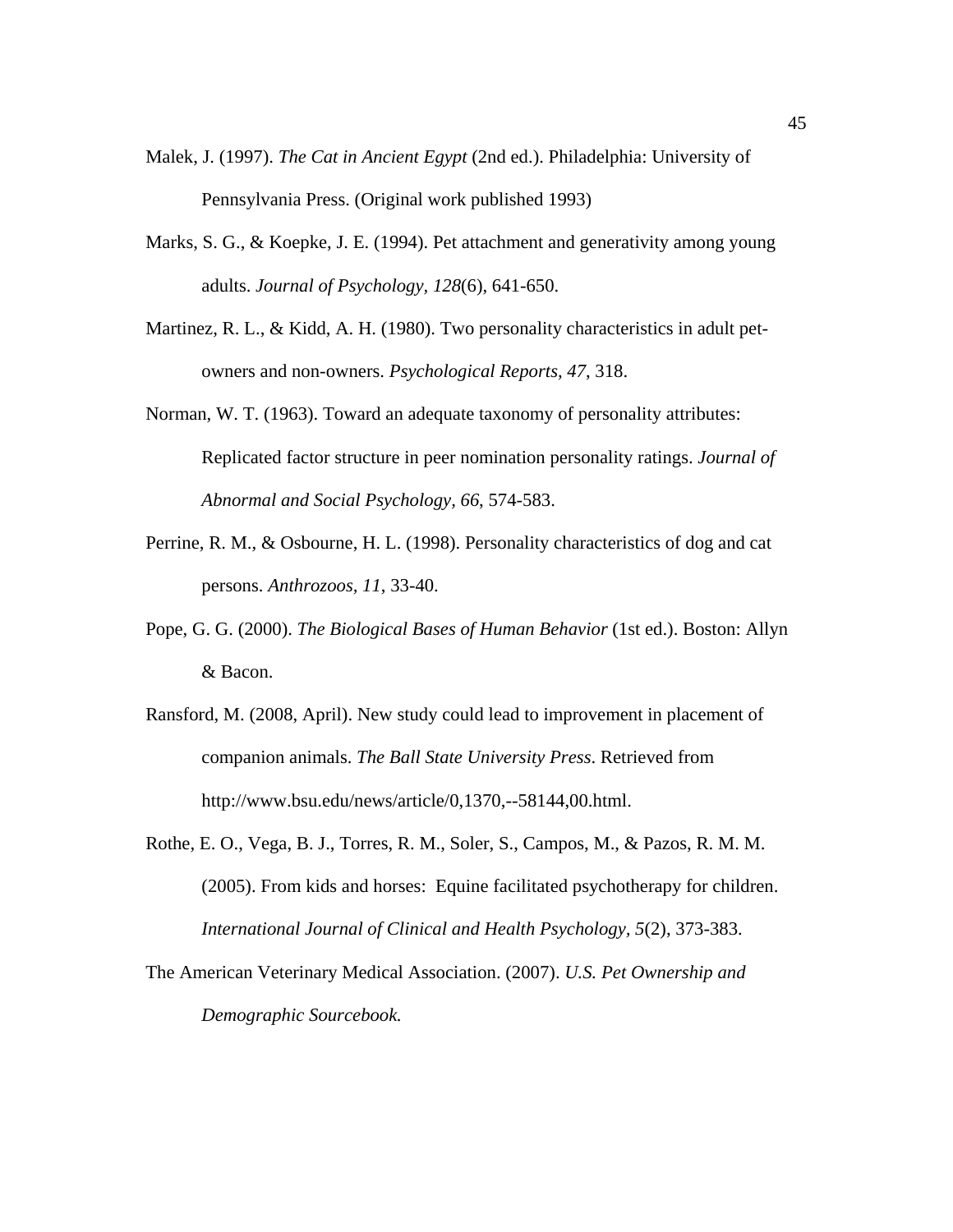- Von Lunen, Jacques. (2009, October 13). Helping paws from prison. *The Oregonian*, pp. B1, B3.
- Wellman, Laurel. (2004). *Lucky Cat: He Brings You Good Luck*. San Francisco: Chronicle Books.
- Wells, D. L. (2004). The facilitation of social interactions by domestic dogs. *Anthrozoos, 17*, 340-352.
- Wood, L., Giles-Corti, B., & Bulsara, M. (2005). The pet connection: pets as a conduit for social capital. *Social Science and Medicine, 61*, 1159-1173.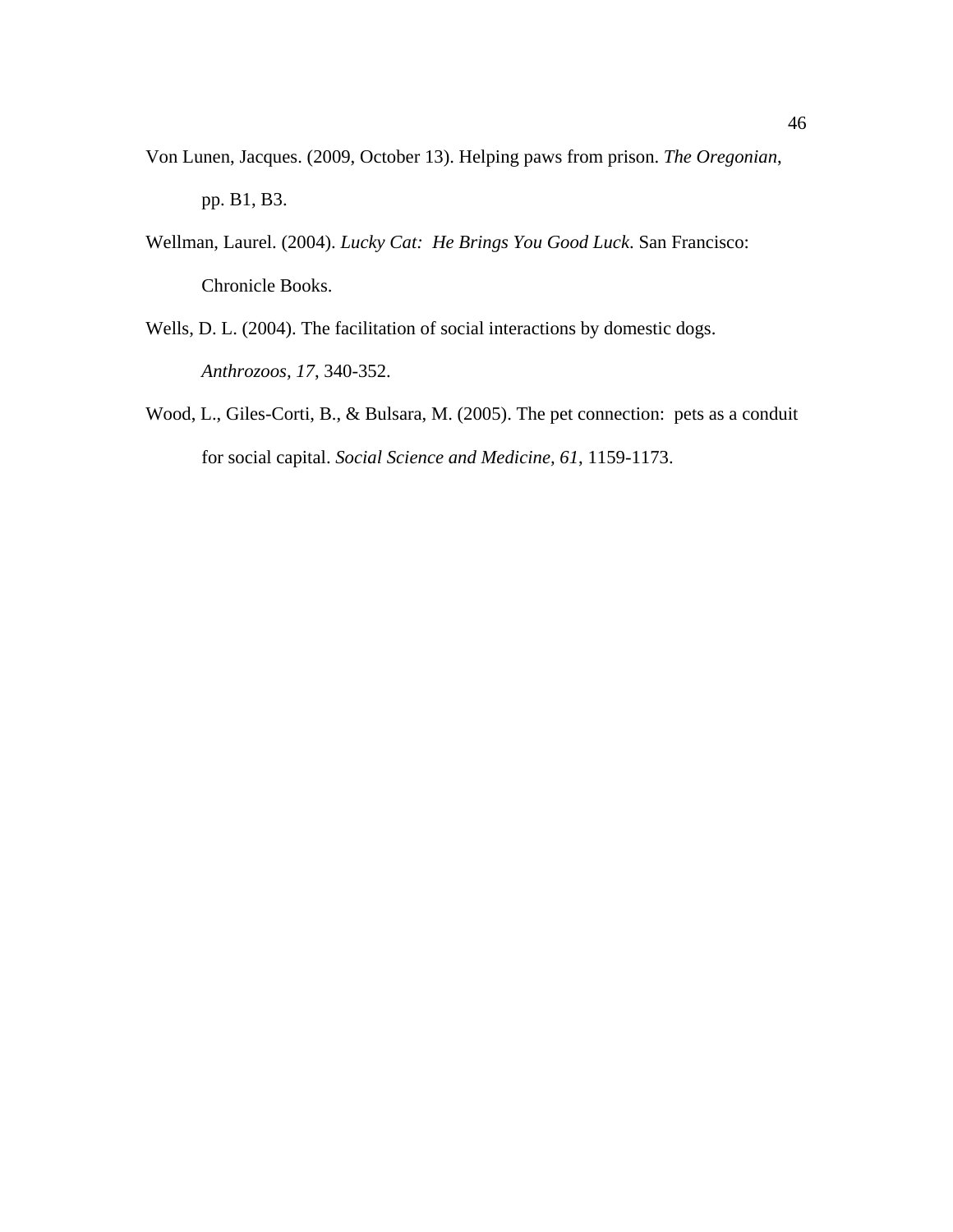### Appendix A

Website Announcement

**Study Name**

# Companion Animals and Personality: A Study of Preference **Description**

The purpose of this study is to learn how pet preference is related to personality. Participants will complete four surveys which will take approximately one half-hour to complete. The results of the study may lead to further understanding of the human/animal bond. If you are allergic to animals or have had a traumatic experience with an animal (such as being attacked, not including the death of a pet) we ask that you do not sign up to participate. The research study will be conducted by Jennifer Levinson, a graduate student researcher, at Humboldt State University in the Psychology Department.

### **Eligibility Requirements**

DO NOT SIGN UP IF you are allergic to any type of animal or if you have ever been attacked by an animal

### **Duration**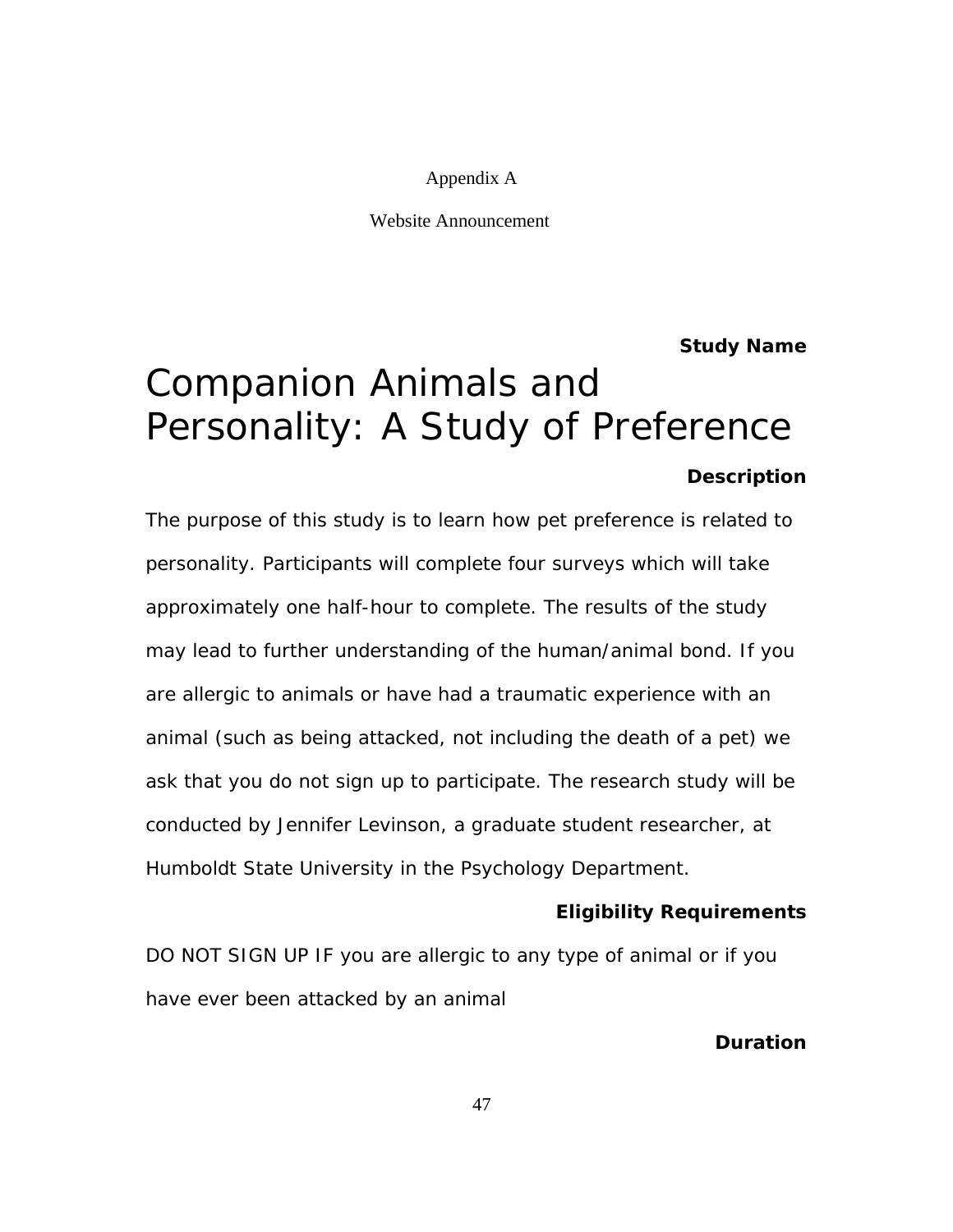30 minutes

## **Credits**

2 Credits

**Researcher**

Jen Levinson

Email: **jenlevinson@gmail.com**

## **Principal Investigator**

## **Jim Dupree**

## **Deadlines**

Sign-Up: 24 hour(s) before the appointment

Cancellation: 1 hour(s) before the appointment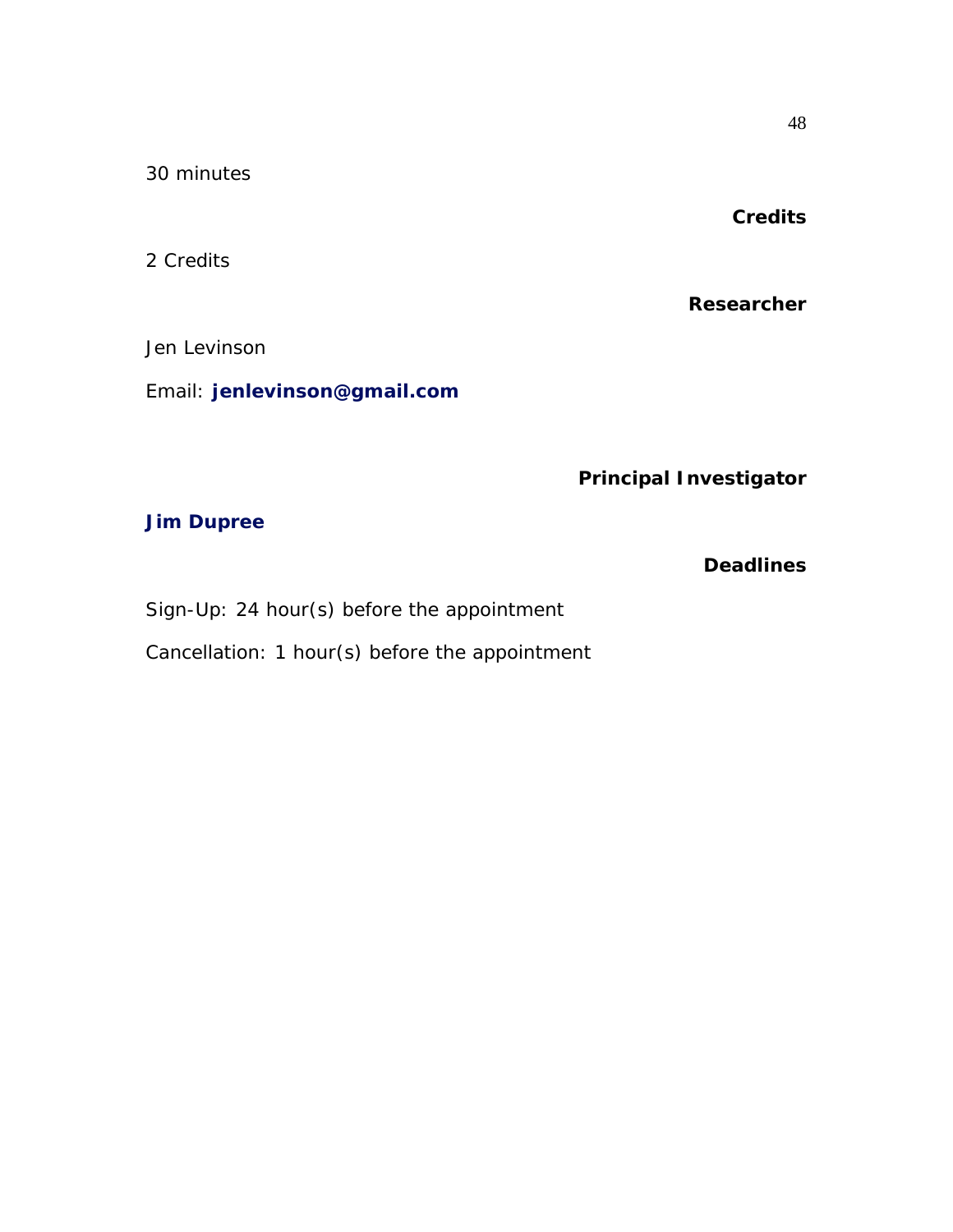### Appendix B

Verbal and Written Instructions

# **Verbal Instructions and Written Instructions Given Prior to Administering the Pet Preference Questionnaire, the Extraversion subscale of the NEO-Personality Inventory-R and the Trait Checklist.**

(First hand out all surveys and then begin.)

Hello, my name is \_(person distributing questionnaire)\_\_. Thank you for volunteering to participate in this study. Please do not fill out any of the surveys until you are asked to do so. If you are not at least eighteen or if you are allergic to any type of animal than please do not continue your participation.

This is an anonymous study so do not put your name on any of the forms. Please keep the forms stapled together. Each survey in the packet has a number in the upper right hand corner that will help keep them matched should they become separated, while still maintaining your confidentiality. Results for this study will be made available, however the results from your individual surveys will not. Following completion of this study, all forms will be destroyed.

Completion of the surveys indicates your consent for participation. You have the right to stop before completion without any negative consequences.

The packet you have been given contains three surveys.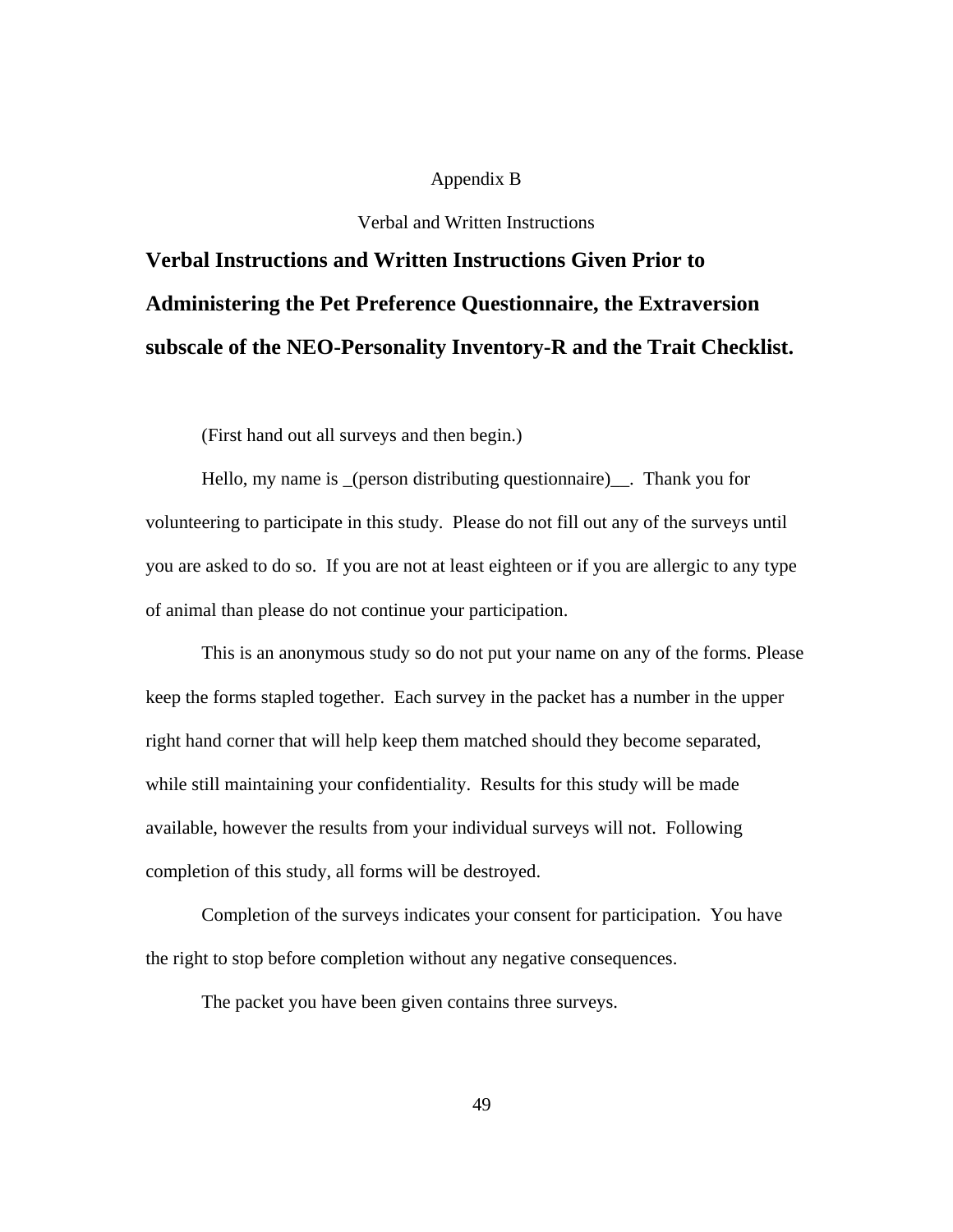The first survey is a simple questionnaire designed for this study asking you to indicate your gender, age and your preference towards certain types of animals.

The second survey is a subscale of the Neuroticism-Extraversion-Openness-Personality Inventory-Revised, which is a standardized personality inventory measuring certain personality traits.

The third survey is a trait checklist designed for this study. It will ask you to indicate your opinion on the pet preferences of certain personality traits.

Feel free to come up to me and ask if you have any questions or need assistance will taking these surveys. Upon completion of the surveys, please feel free to address me with any questions or concerns about this study.

Thank you and you may now begin.

Jennifer Levinson, Principle Investigator, Department of Psychology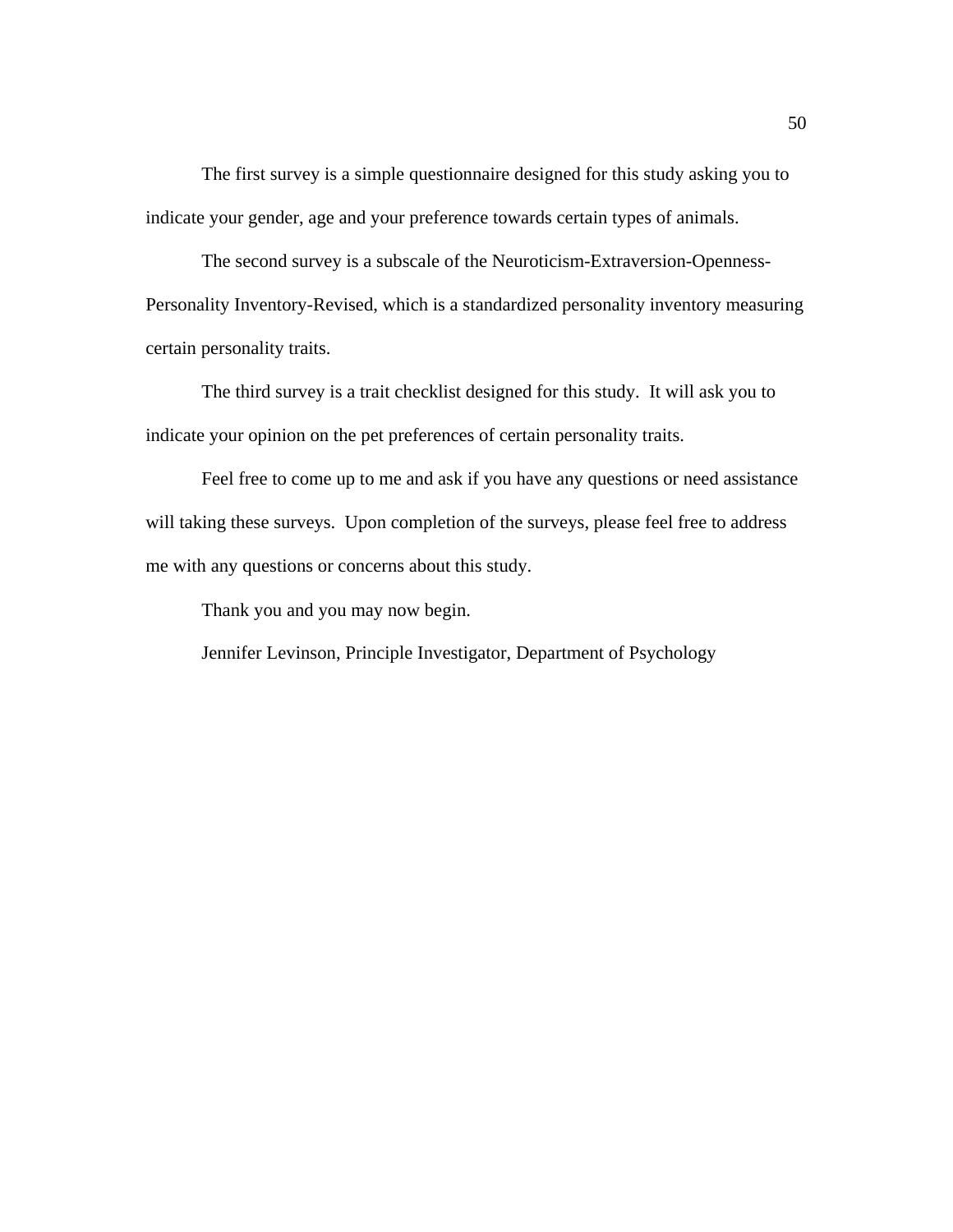# **INFORMATION AND INSTRUCTIONS FOR PARTICIPATION IN THIS STUDY:**

Please feel free to ask questions at any time before, during or after your participation.

Completion of the following surveys indicates consent for participation. Participation is voluntary. You have the right to stop at any time prior to completion without any negative consequences. The investigator reserves the right to terminate your participation at any time.

It will take approximately 30 minutes to complete these surveys.

Do not continue participation if you are not at least 18 years of age.

Do not continue participation if you are allergic to any type of animal.

Do not continue participation if you have ever had a traumatic experience with an animal such as being bitten or attacked by an animal. This does not include experiencing the death or loss of a pet.

This is an anonymous study and participation is confidential. Do not put your name on any of these surveys.

Please keep the surveys stapled together. Each survey in the packet has a number in the upper right hand corner that will help keep them matched should they become separated.

Participation is confidential. Data from this study will be made available on an anonymous basis. Results from individual surveys will not be available.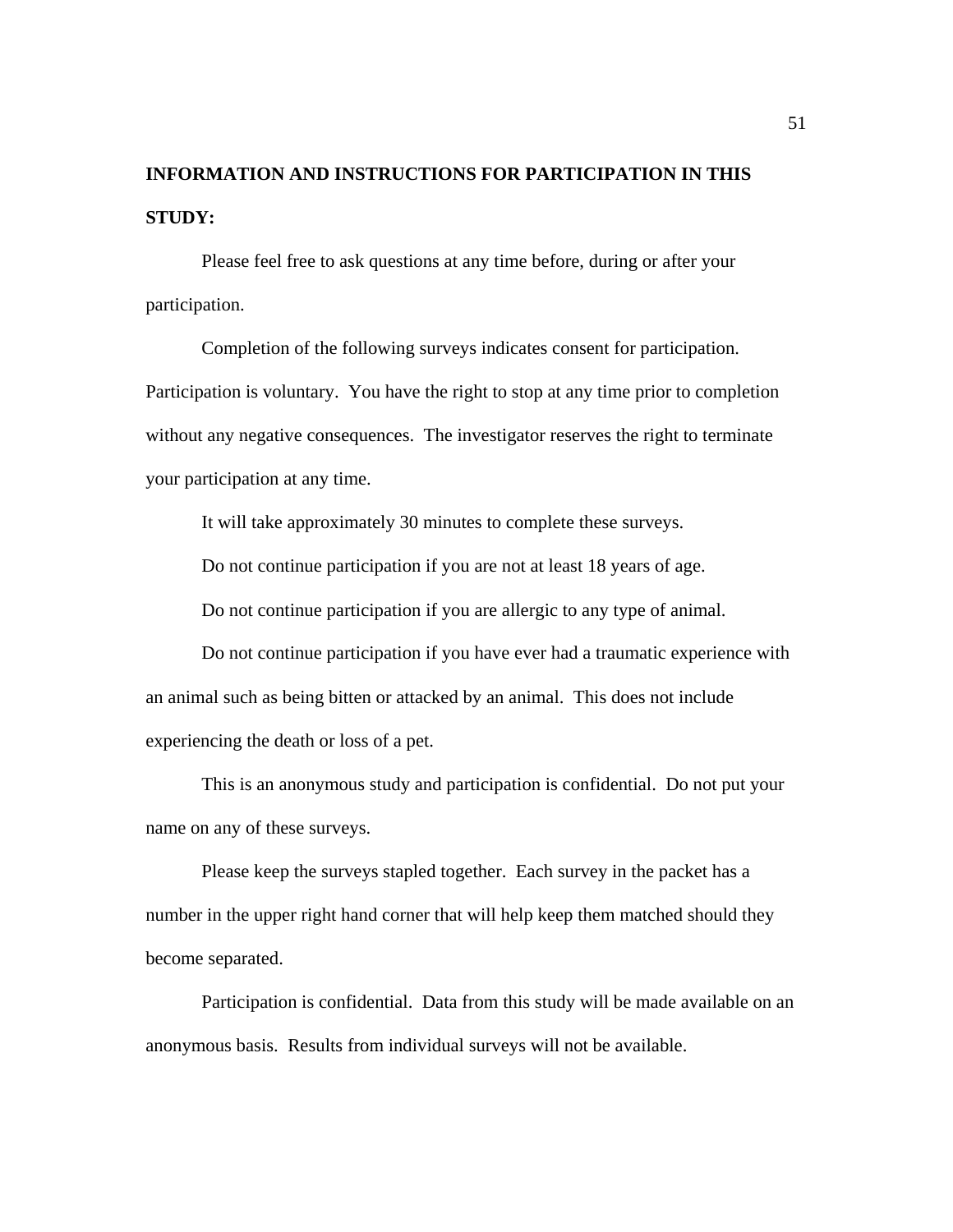Data will be kept for three years following the completion of this study. After three years, the data will be destroyed.

The first survey is a simple questionnaire designed for this study asking you to indicate your gender, age and your preference towards certain types of animals.

The second survey is a subscale of the Neuroticism-Extraversion-Openness-Personality Inventory-Revised, which is a standardized personality inventory measuring certain personality traits.

The third survey is a trait checklist designed for this study. It will ask you to indicate your opinion on the pet preferences of certain personality traits.

There is no known risk for subjects participating in this study. Please feel free to contact either Jennifer Levinson (jenlevinson@gmail.com) or Dr. James Dupree (jld3@humboldt.edu) if you have any questions or concerns.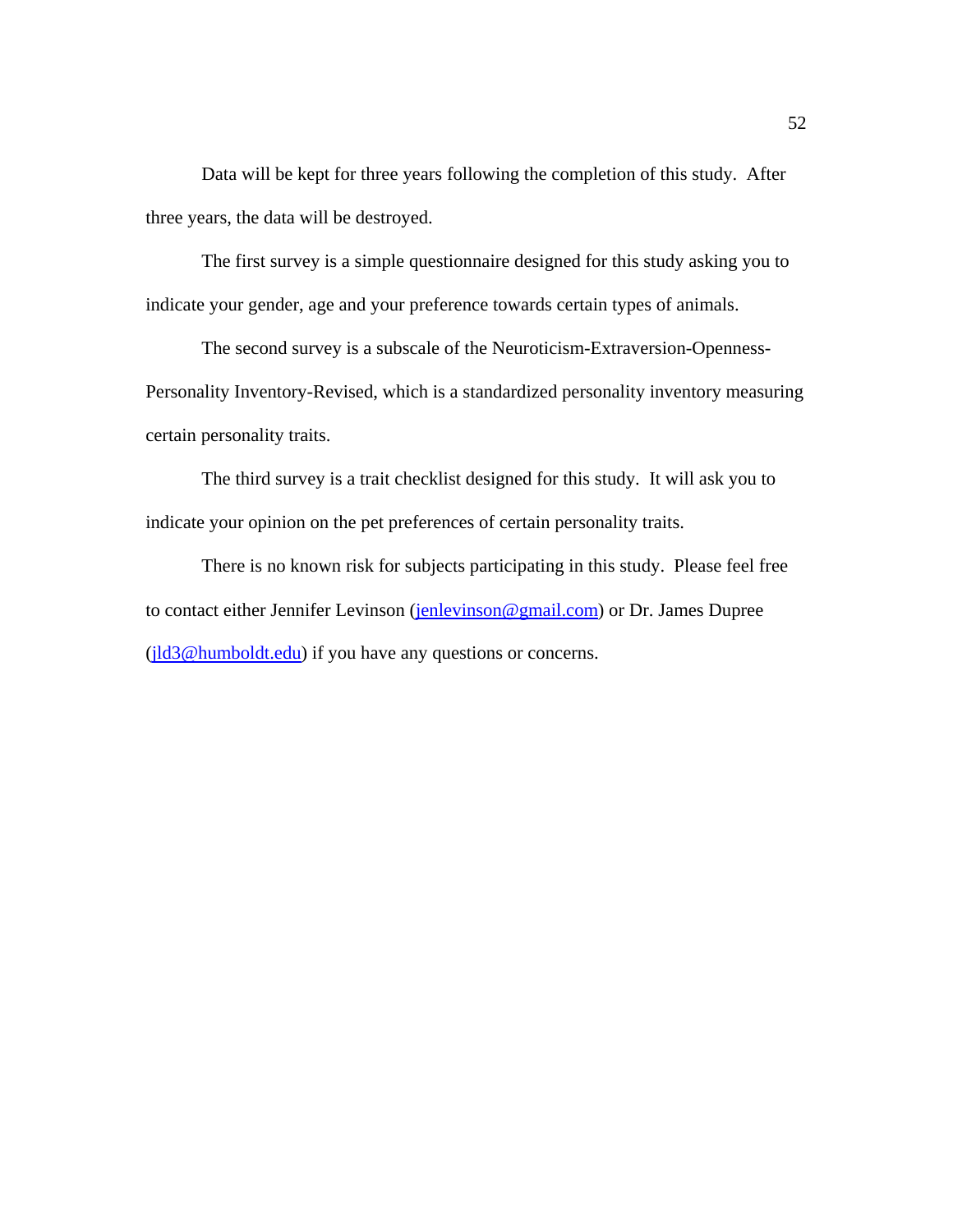#### Appendix C

Pet Preference Questionnaire

## **Pet Preference Questionnaire**

This survey is designed to assess your preference for certain types of animals. Please do not fill out this survey if you are not at least eighteen years of age, if you have any animal allergies or if you have ever been attacked by an animal. Do not put your name on this form. The data is anonymous and all participation is confidential. Completion of this survey indicates consent for participation. You have the right to stop at any time should you not wish to continue participation. Participation is voluntary. Time commitment is approximately 30 minutes. You may withdraw from this study at any time. Investigator can terminate your participation at any time. There is no known risk to subjects for participation in this study. Your handout gives contact information if needed.

**Please circle or write in your answers to the following questions. CIRCLE ONLY ONE ANSWER FOR EACH QUESTION:** 

1. **I identify as:** Male Female

2. **My age is**: \_\_\_\_\_\_\_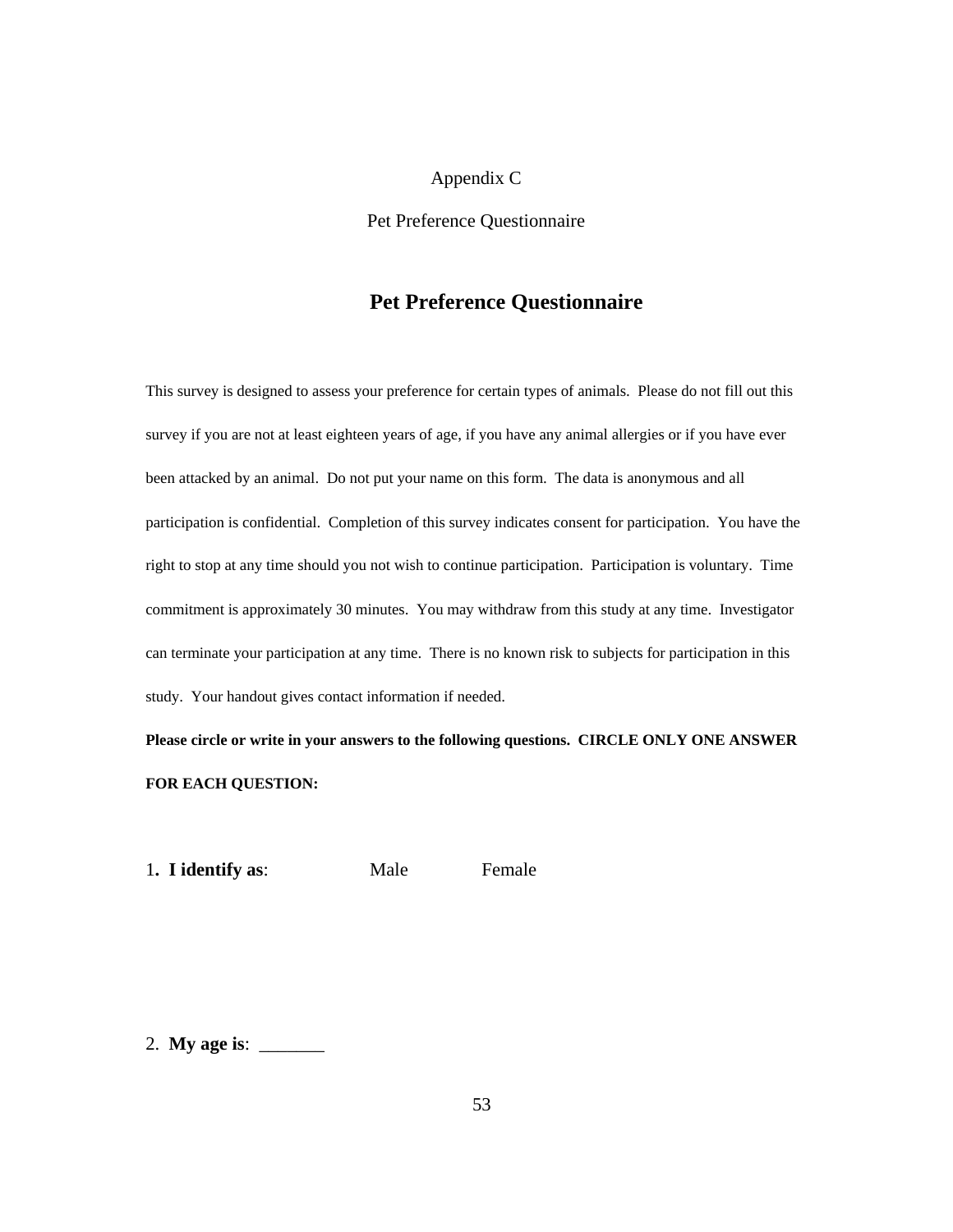| 3. I generally prefer:                             | Dogs | Cats | <b>Both</b> |
|----------------------------------------------------|------|------|-------------|
| Neither                                            |      |      |             |
|                                                    |      |      |             |
|                                                    |      |      |             |
| 4. If I had to choose, I would say I am more of a: |      |      | Dog Person  |
|                                                    |      |      |             |

Cat Person

I like both

I am not a dog or cat person

5. **If I had to choose between owning a dog or a cat, I would choose a**: Dog

**Cat**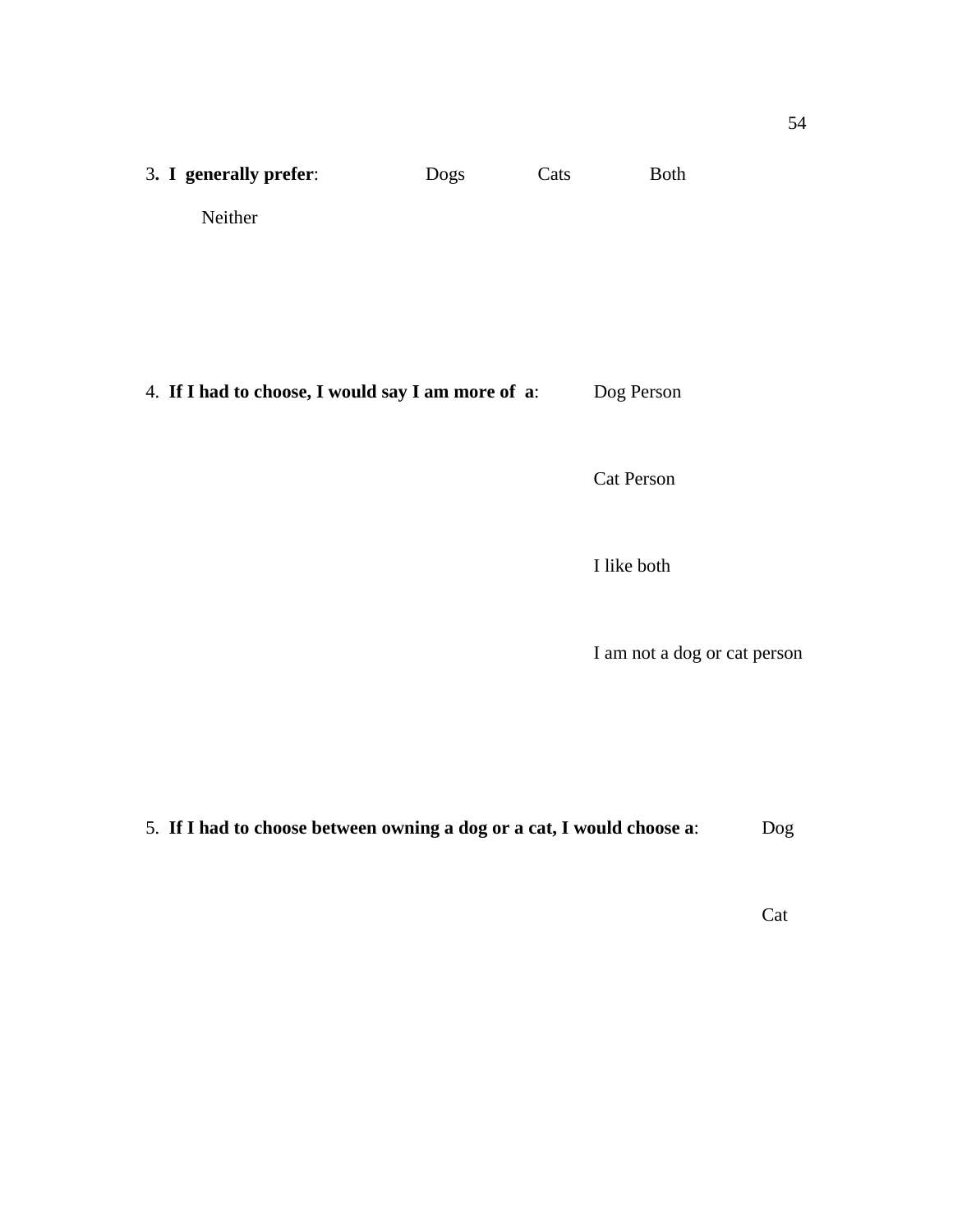6. **I dislike dogs**: Yes

No

7**. I dislike cats**: Yes

No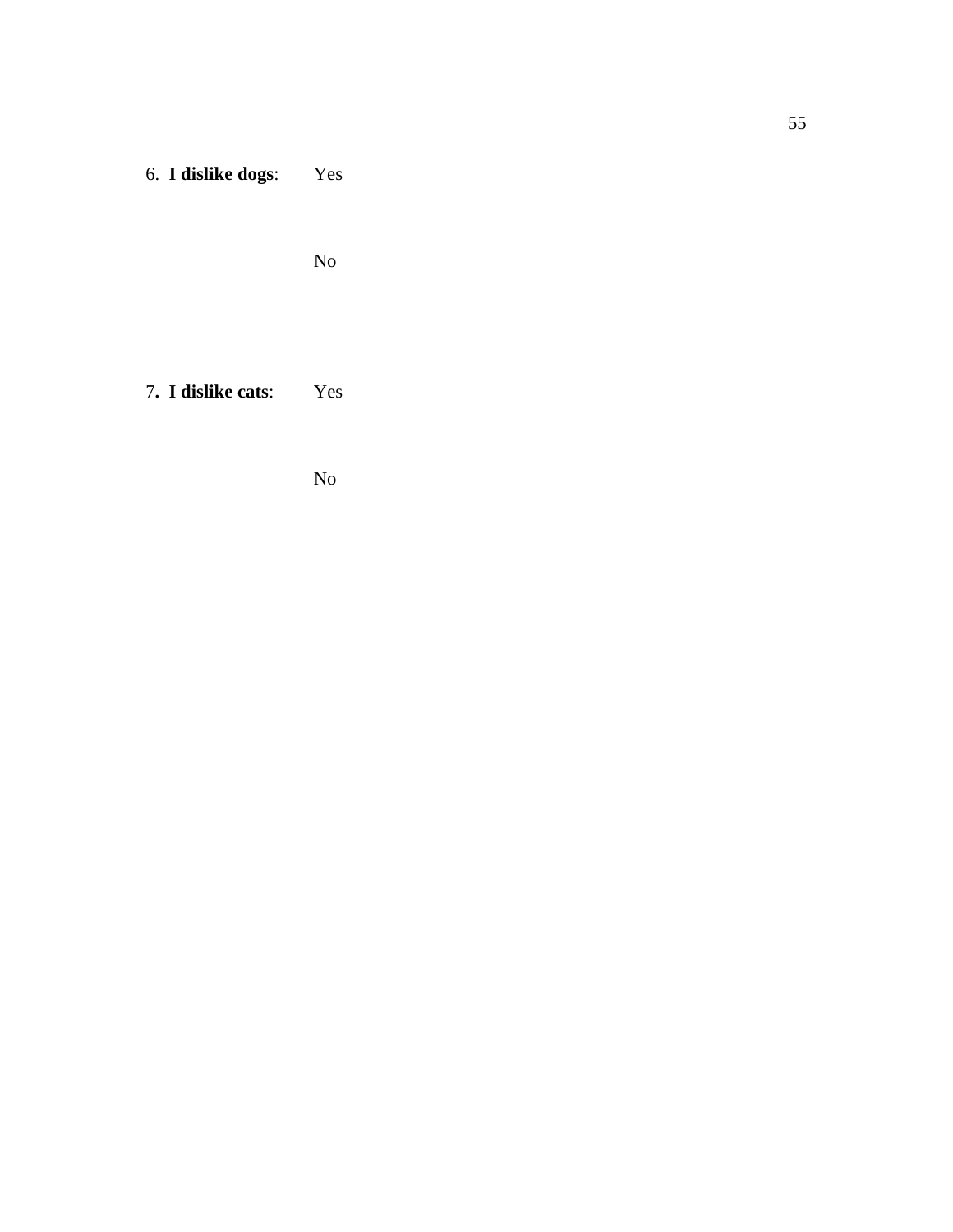### Appendix D

### NEO-PI-R Extraversion Scale

**There are 48 statements below. Read each statement carefully. For each statement, circle the response that best represents your opinion. There are no right or wrong answers. Describe yourself honestly and state your opinions as accurately as possible. Answer every item. Only circle one answer for each item. Do not write your name on this form.** 

**Circle SD if you strongly disagree or the statement is definitely false. Circle D if you disagree or the statement is mostly false. Circle N if you are neutral on the statement, if you cannot decide, or if the statement is about equally true or false.** 

**Circle A if you agree or the statement is mostly true.** 

**Circle SA if you strongly agree or the statement is definitely true.** 

| 1. I really like most people I meet. | SD D N A SA |
|--------------------------------------|-------------|
|                                      |             |
| 2. I shy away from crowds of people. | SD D N A SA |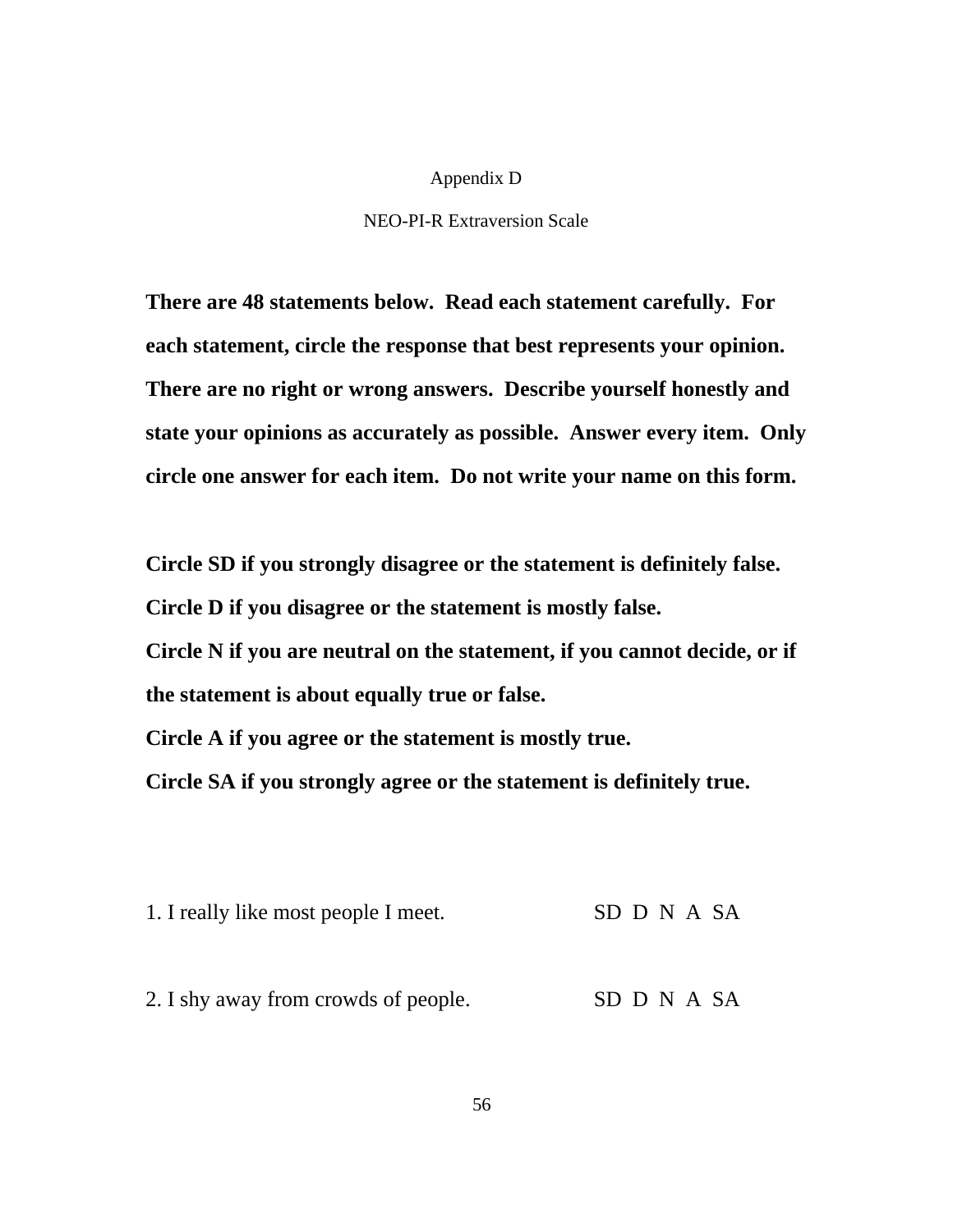"Reproduced by special permission of the Publisher, Psychological Assessment Resources, Inc., 16204 North Florida Avenue, Lutz, Florida 33549, from the NEO Personality Inventory-Revised by Paul T. Costa, Jr., PhD., and Robert McCrae, PhD. Copyright 1978, 1985, 1989, 1991, 1992 by Psychological Assessment Resources, Inc., (PAR). Further reproduction is prohibited without permission of PAR."

"In response to your recent request, permission is hereby granted for you to reproduce up to a total of 120 copies of the 48 items in the Extraversion Domain of the NEO Personality Inventory-Revised (NEO-PI-R) for your use in your research study titled, *Companion Animals and Personality: A Study of Preference.* Permission is also granted for you to include up to a total of three (3) sample items from the Extraversion Domain of the NEO-PI-R in the appendix of your dissertation/thesis. If additional copies are needed, it will be necessary for you to write to PAR for further permission."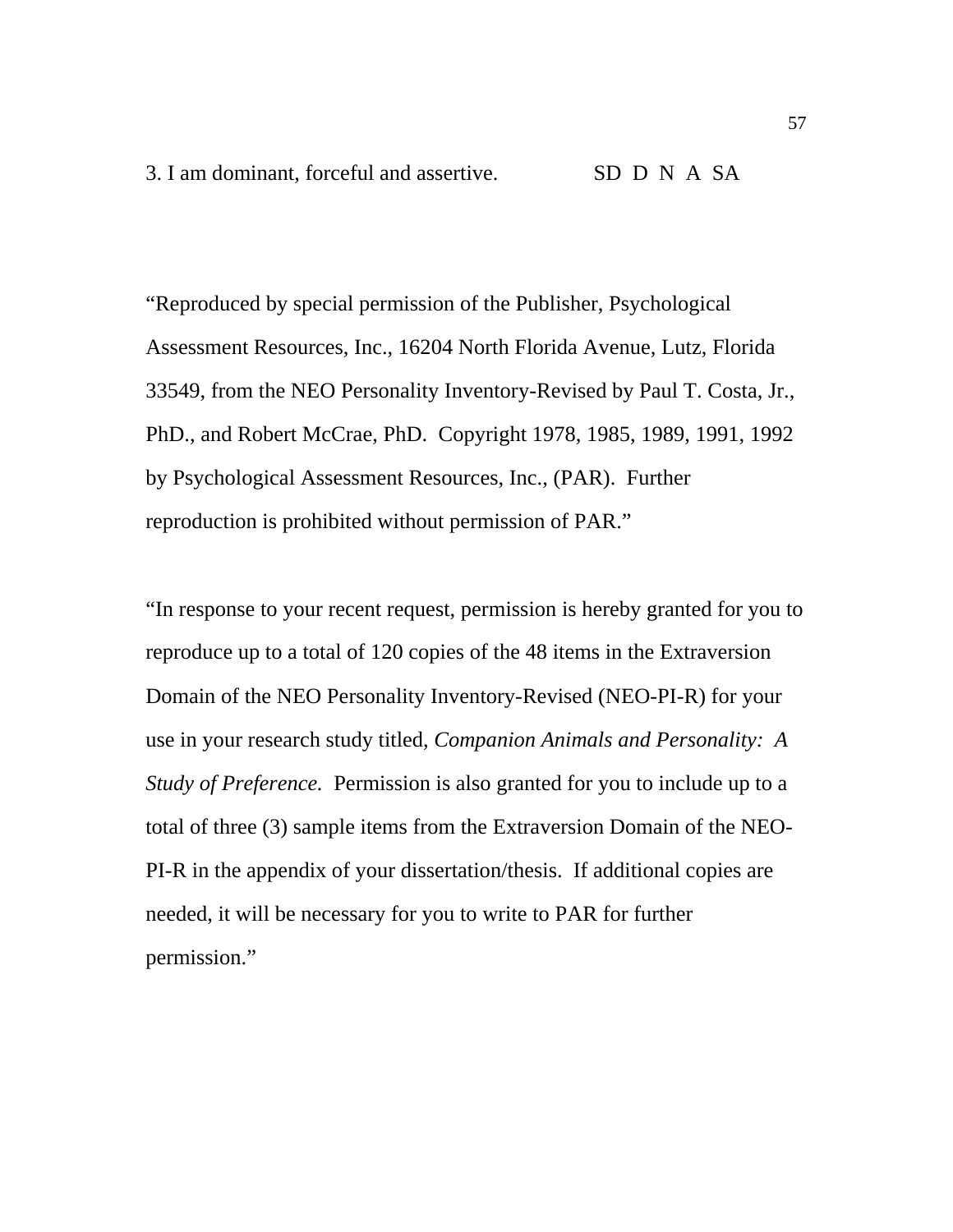### Appendix E

### Trait Checklist

## **Trait Checklist**

The following is a list of personality traits. Please circle your answer next to each indicating whether you think the trait **GENERALLY** belongs more to a person who prefers dogs or a person who prefers cats. We understand these traits can belong to both dog and cat people, but we are asking you to go with your first instinct. **CIRCLE** 

### **ONLY ONE ANSWER FOR EACH QUESTION**.

| 1. Warm     | Dog Person | <b>Cat Person</b> |
|-------------|------------|-------------------|
| 2. Friendly | Dog Person | <b>Cat Person</b> |
| 3. Sociable | Dog Person | <b>Cat Person</b> |
| 4. Dominant | Dog Person | <b>Cat Person</b> |
| 5. Shy      | Dog Person | <b>Cat Person</b> |
| 6. Loner    | Dog Person | <b>Cat Person</b> |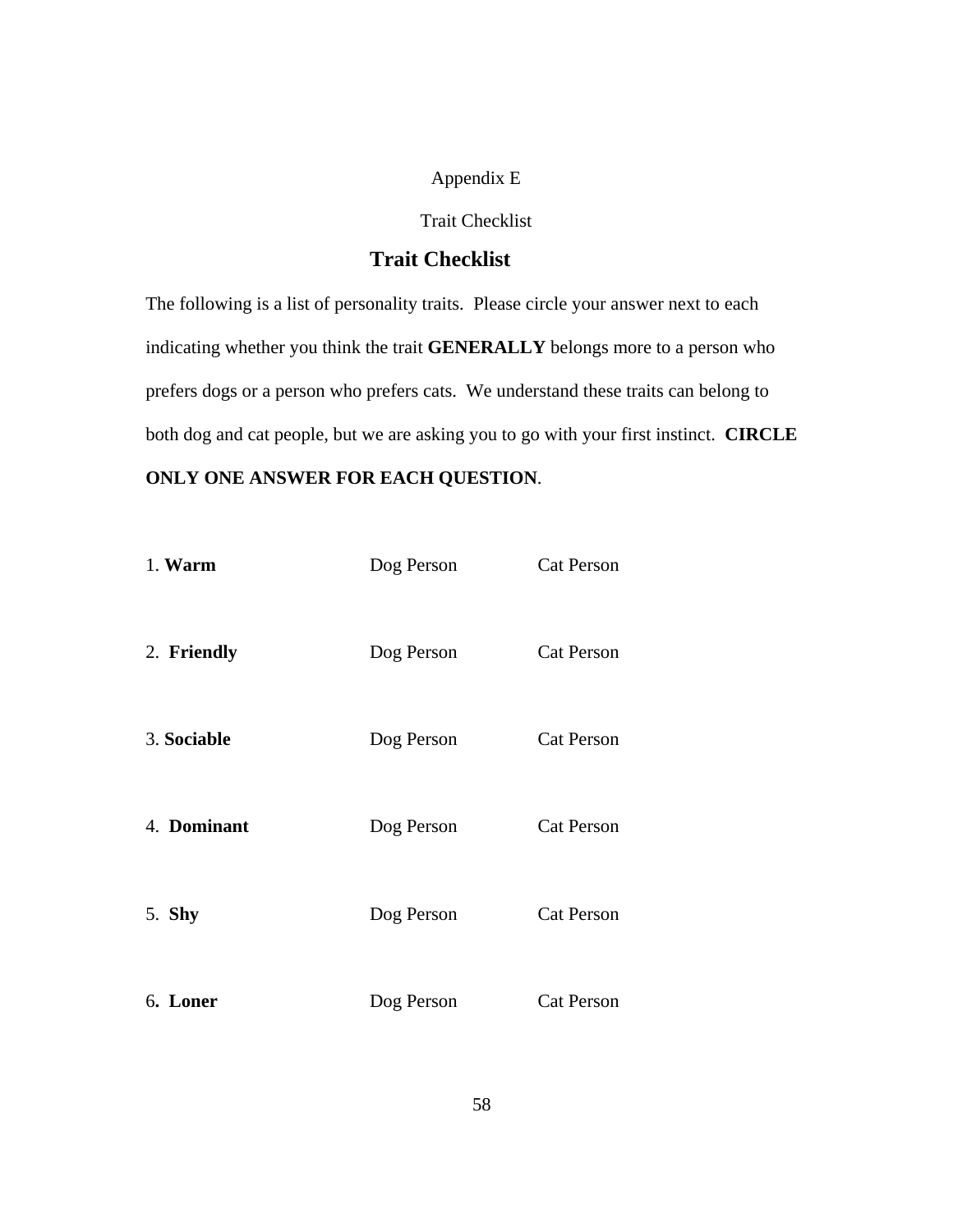| 7. Forceful            | Dog Person | <b>Cat Person</b> |
|------------------------|------------|-------------------|
| 8. Independent         | Dog Person | <b>Cat Person</b> |
| 9. Passive             | Dog Person | <b>Cat Person</b> |
| 10. Slow               | Dog Person | <b>Cat Person</b> |
| 11. Steady             | Dog Person | <b>Cat Person</b> |
| 12. Pessimistic        | Dog Person | <b>Cat Person</b> |
| 13. Assertive          | Dog Person | <b>Cat Person</b> |
| 14. Leader             | Dog Person | <b>Cat Person</b> |
| 15. Excitement-Craving | Dog Person | <b>Cat Person</b> |
| 16. Follower           | Dog Person | <b>Cat Person</b> |
| 17. High-Spirited      | Dog Person | <b>Cat Person</b> |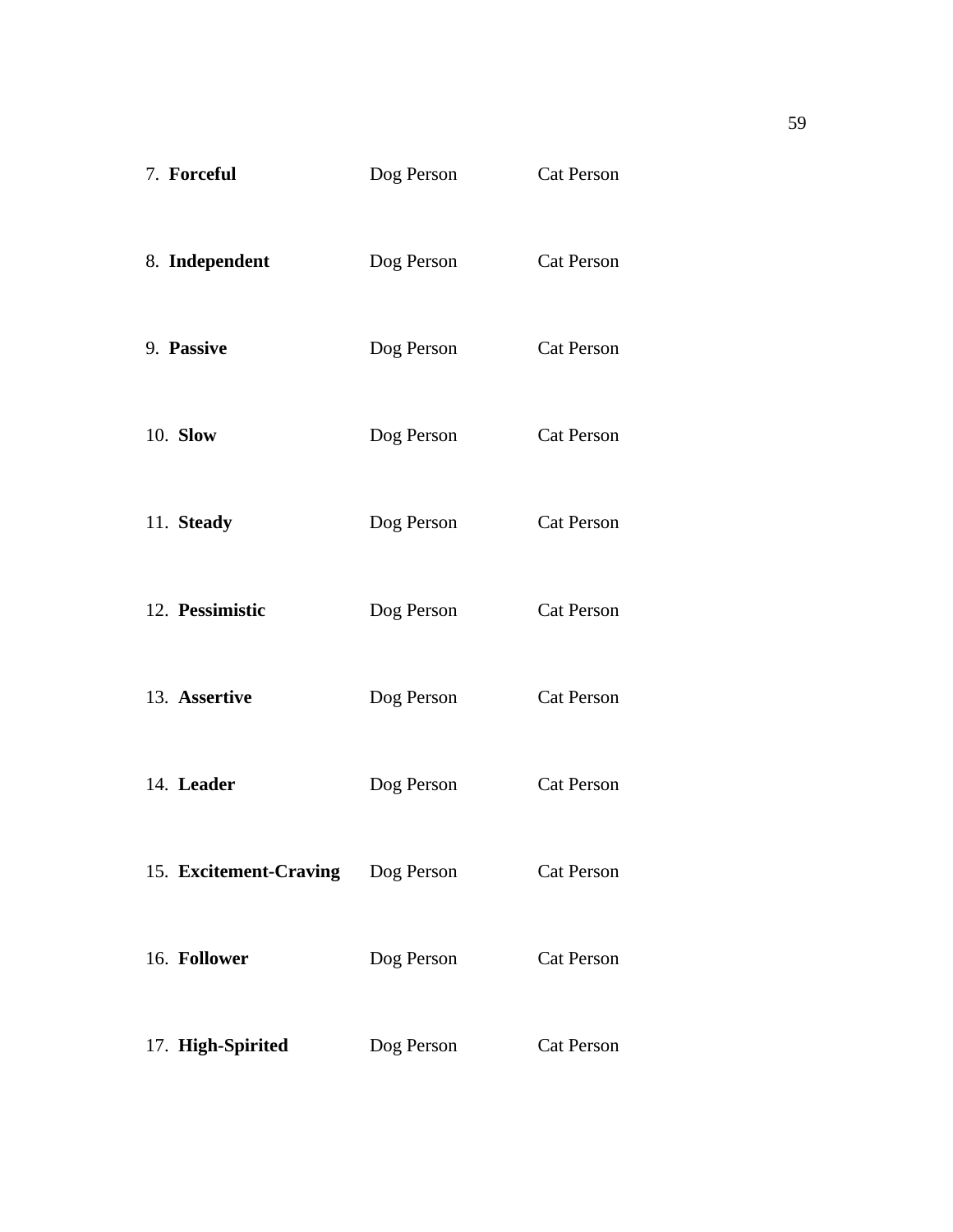| <b>18. Quiet</b> | Dog Person | Cat Person |
|------------------|------------|------------|
|                  |            |            |
|                  |            |            |

19. **Optimistic** Dog Person Cat Person

20. **Tentative** Dog Person Cat Person Please go back to the previous page and put a **"D"** next to the **THREE TRAITS** you think of as most related to **Dog People**. Then put a **"C"** next to the **THREE TRAITS** you think of as most related to **Cat People**.

Is there anything you would like to add that you think will help us better understand the relationship between pet preference and personality? Please write your answers/comments/opinions/questions/concerns in the space provided below or feel free to address the researcher with any of these. Thank you.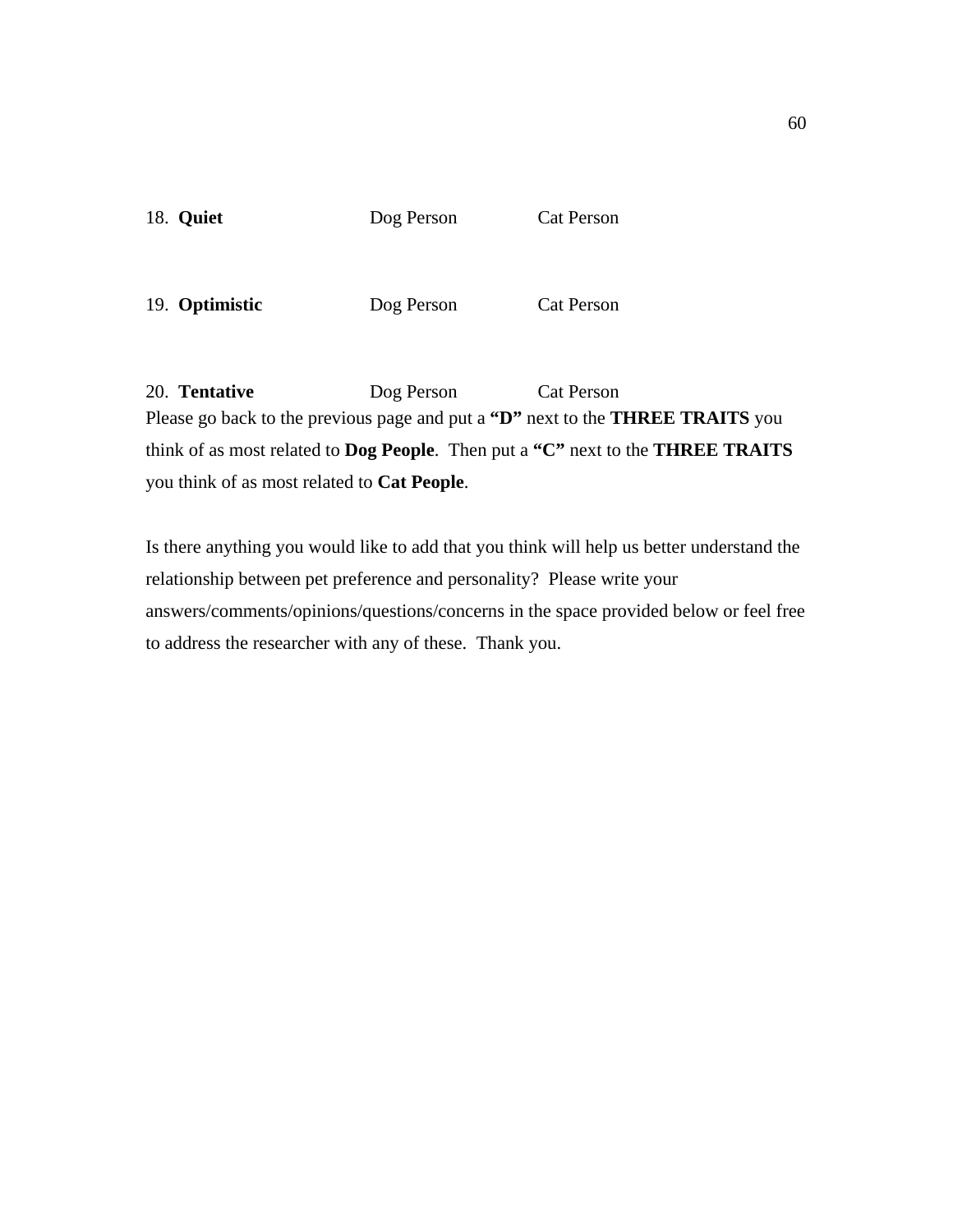## Appendix F

### Trait Checklist Key

# **Trait Checklist Key**

High Extraversion/Dog People

1.warm

2.friendly

3.sociable

4.dominant

5.forceful

6.assertive

7.leader

8.excitement-craving

9.high-spirited

10.optimistic

Low Extraversion/Cat People

1.shy

2.loner

3.independent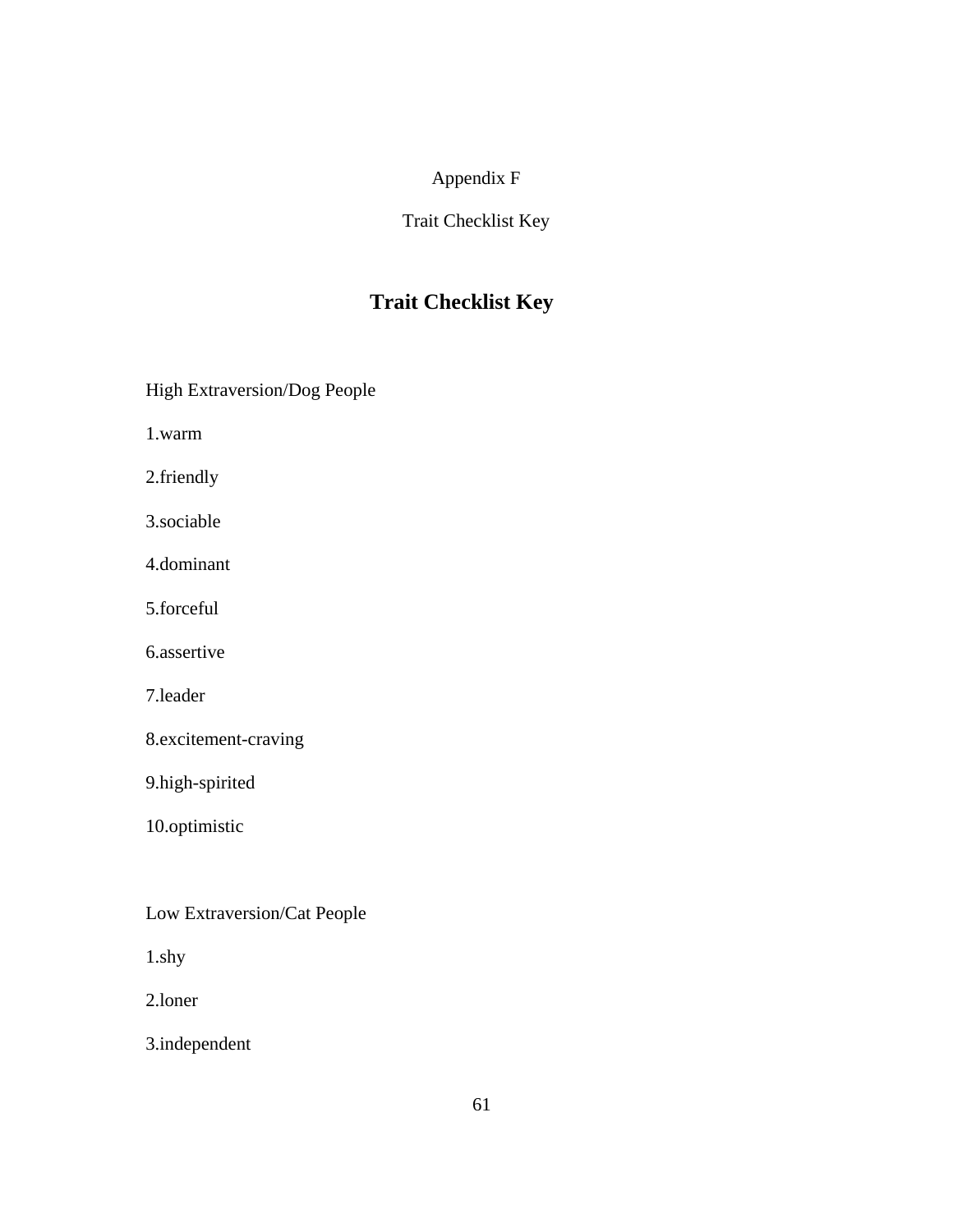4.passive

5.slow

6.steady

7.pessimistic

8.follower

9.quiet

10.tentative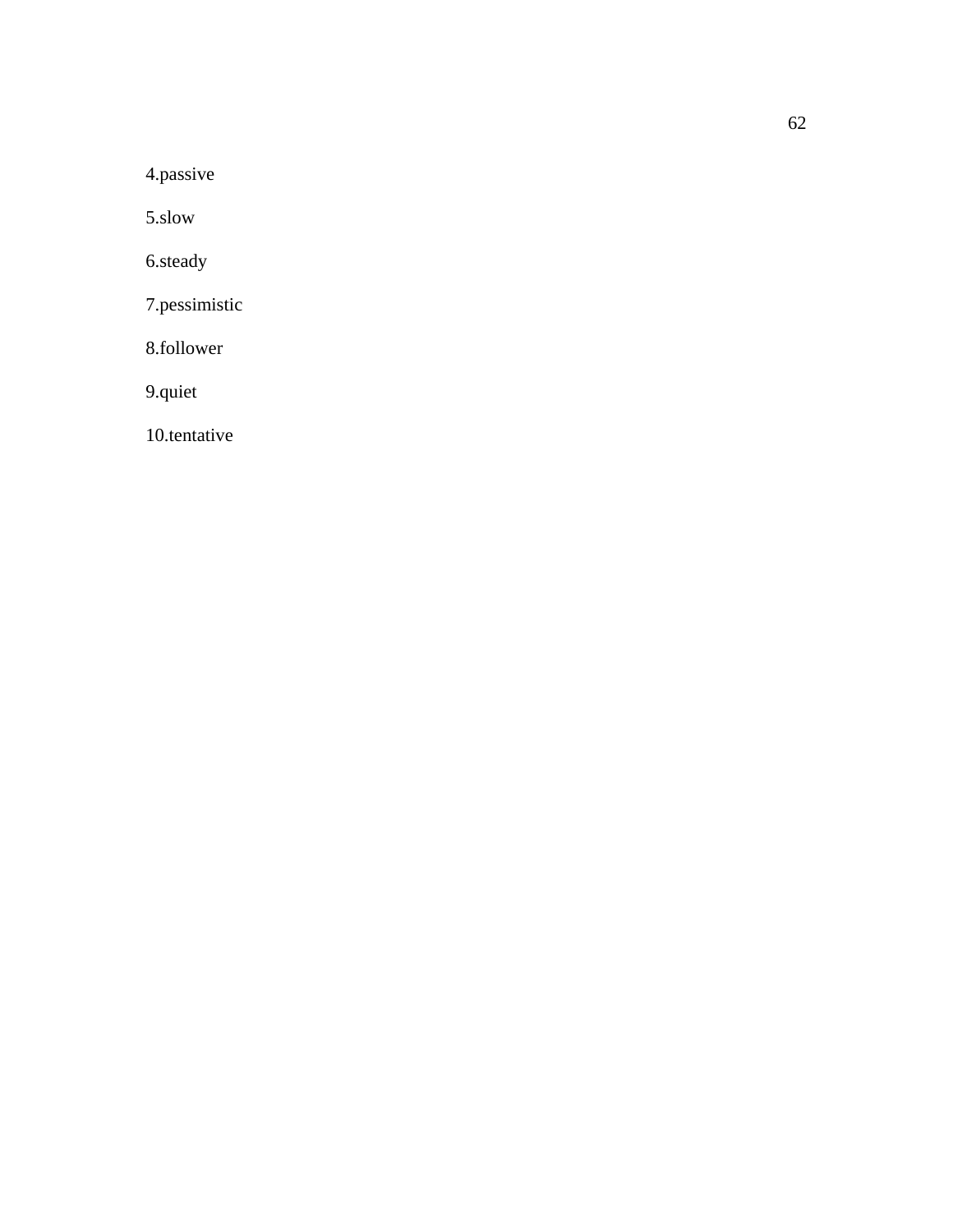### Appendix G

### Participant Comments

 1. "Dogs seem more sociable and needy. While cats seem more independent and like to be more alone. So I think item reflects in people who love dogs more or cats more."-Male, Dog Person

2. "I think cat people enjoy a presence for company whereas dog people enjoy interactive company."-Female, Dog Person

3. "Why are introverted qualities always given negative connotations? Only one of the extraverted qualities can be seen as bad but many of the introverted ones can be. Also, many of my answers I did not feel strongly about. Perhaps future tests could use a scale instead of an absolute one-or-the-other? Using absolutes seems like fishing for answers. I also think it would be interesting if other questionnaires included other pets like aquarium fish, birds and reptiles. Thank you."-Female, Dog Person

4. "A lot of the time cats are seen as unfriendly because they don't crave interaction like dogs do, so someone who wants a cat or has a cat could be a person who wants companionship just not all the time. Dog people tend to be outgoing and friendly, so someone who is not those things may get a dog in order to become those things."- Female, Dog Person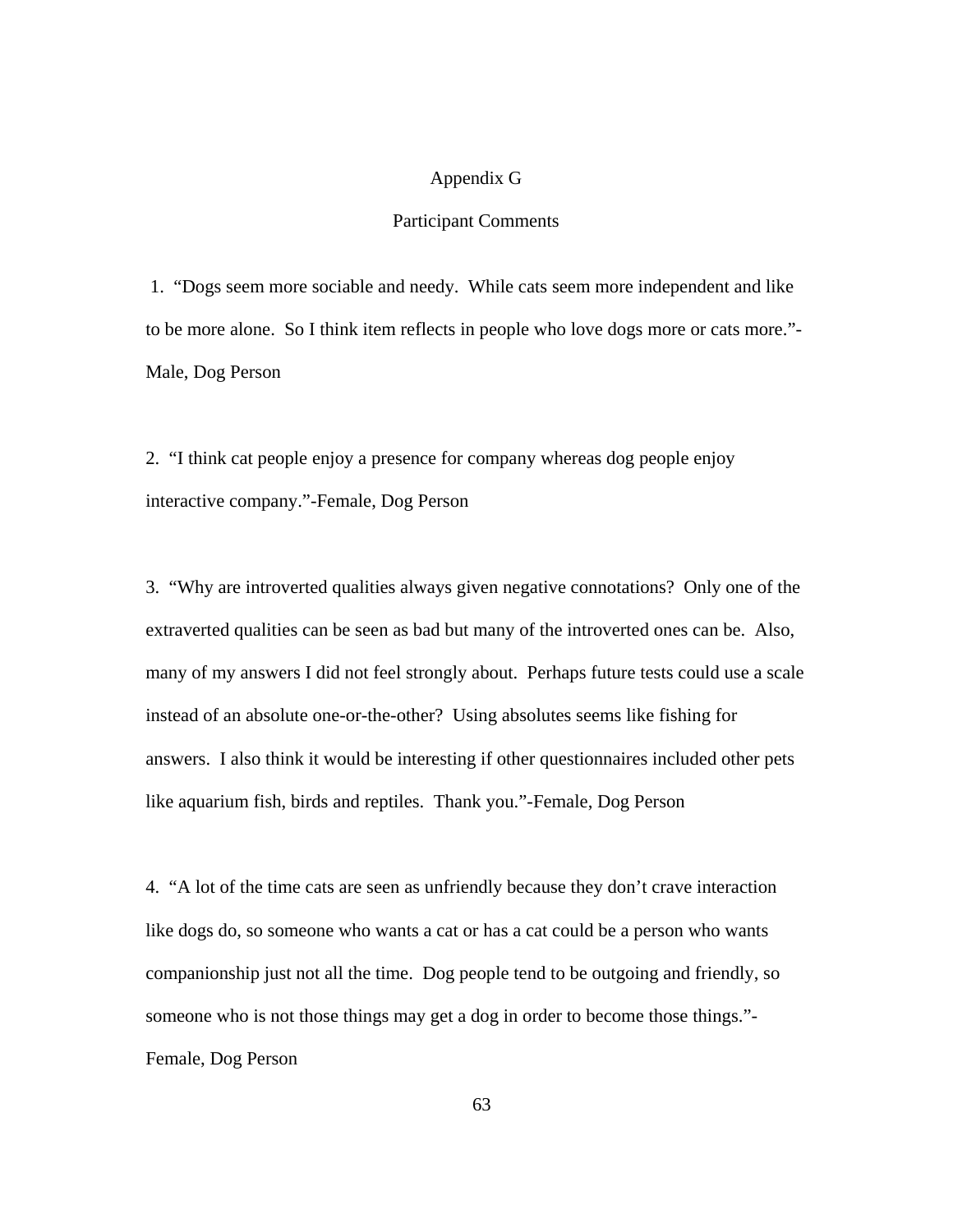5. "I feel many of the normalized stereotype on cat owners (old woman with many cats who sits on the porch all day) will affect how these questions are answered. Fun questionnaire to answer. Thank you."-Female, Dog Person 6. "I think it is really about the human because the human is choosing the pet and the

pet will learn the traits of it's owner based on what the owners traits are like."-Female, Both Person

7. "This study was very interesting to me. I enjoyed being a participant."-Female, Dog Person

8. "Well done!"-Female, Dog Person

9. "I believe cat people are more shy and quiet because cats tend to be that way also. Cats are also very low-maintenance, which might be more attractive to somebody who is slow and passive."-Female, Cat Person

10. "I think that people with dogs live a better life and they are more happy with themselves."-Male, Dog Person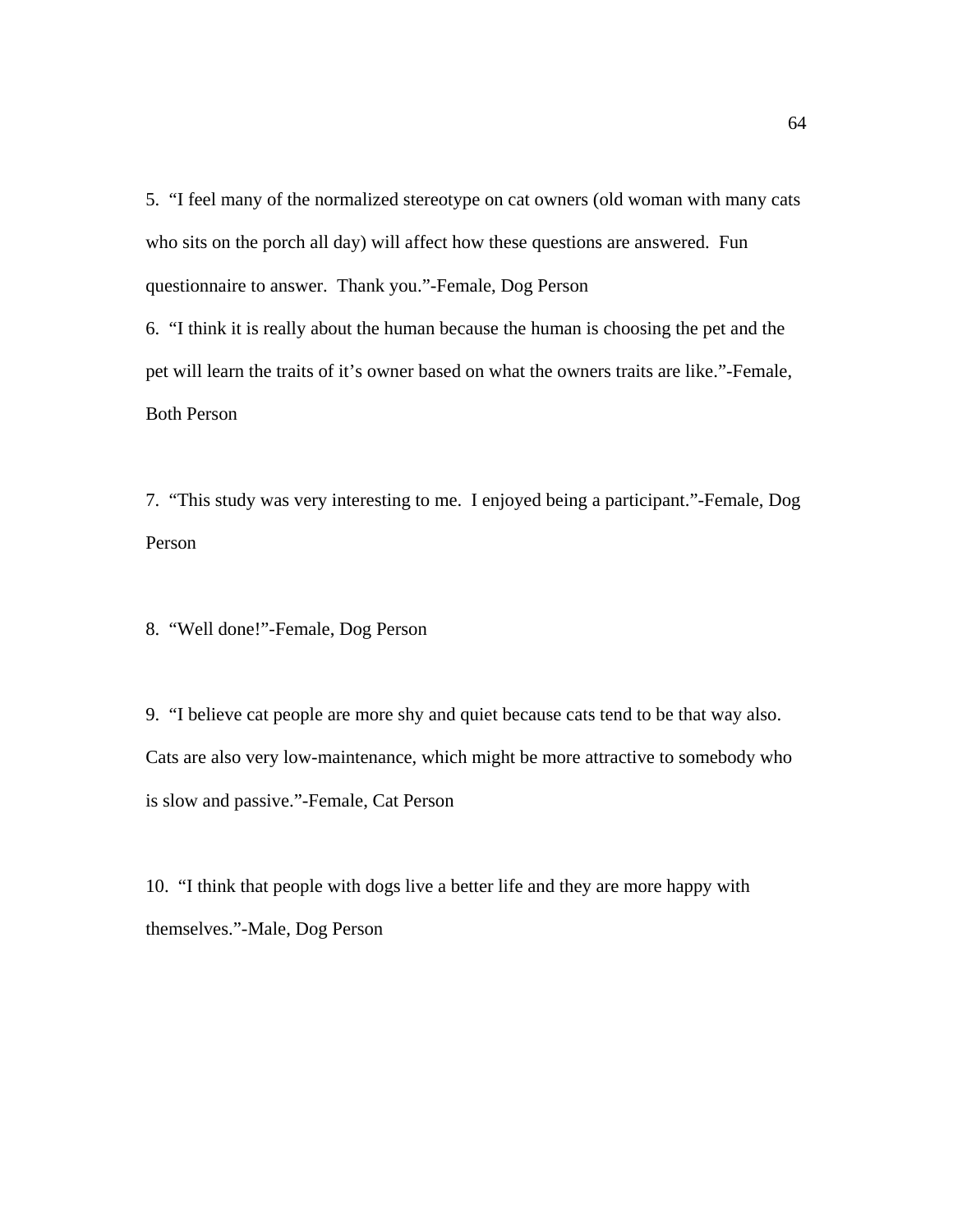11. "I think that dogs depend on people more and interact better with people. Cats are more independent. So I think that the animal's behavior should also be considered."- Female, Dog Person

12. "Dogs like everyone. Cats only like their owners and are kind of mean to other people."-Female, Dog Person

13. "I believe pet preference is all in how one acts. The way a person acts throughout a day I think determines whether they like a dog or cat."-Male, Dog Person

14. "I feel dog people are more friendly and sociable because when they tend to be out walking their dogs, new dogs and owners tend to greet each other. Cat people tend to be more passive and laid-back just like their cats who like lounging and relaxing."- Female, Dog Person

15. "It might not just depend on personality but lifestyle as well."-Female, Both Person

16. "Maybe the personality is reflected by whether the person lives in isolation/rural areas or in the city."-Female, Dog Person

17. "What do people do when they have a cat or dog? Do they have their pets because they feel alone or just because they want one."-Female, Dog Person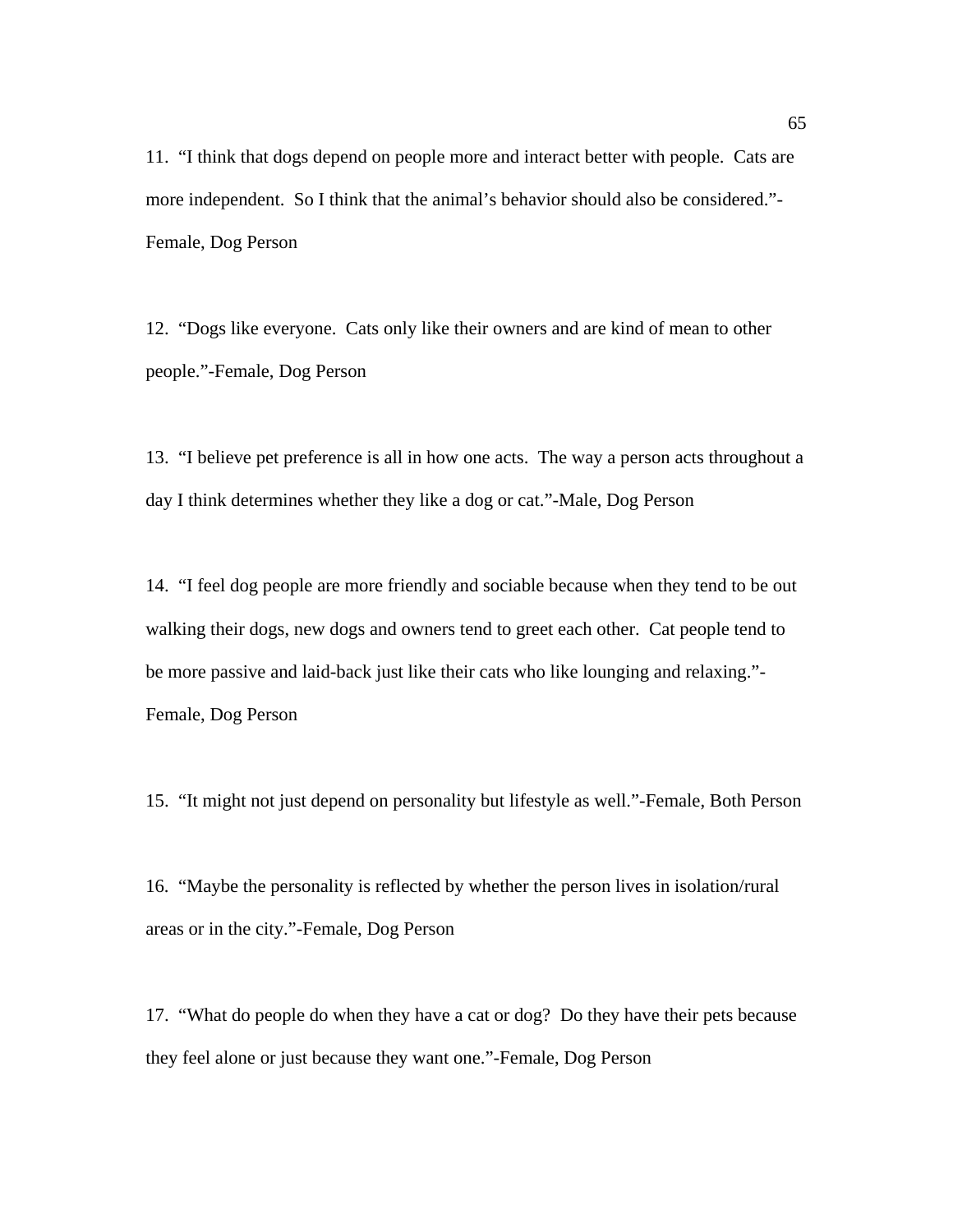18. "I prefer owning a dog over a kitty, unable to own a dog, but absolutely love both!"-Female, Dog Person

19. "I think dog people are more active than cat people."-Female, Dog Person

20. "Dogs, generally, like their owners, are pack animals. They'll behave that way. Cats, generally, are the opposite. Best of luck."-Male, Both Person

21. "I think people who get cats prefer a relatively low-maintenance pet that is warm, furry, and not always in your face or barking at things in odd hours of the night."-Male, Cat Person

22. "Cats are cool and have no soul, which makes them fickle. Dogs are slobber and sniffing and one must walk fast or be left behind."-Male, Dog Person

23. "The dog and cat traits questions were too subjective and characteristics of people's personalities are not limited by the pets they own."-Male, Dog Person

24. "Cats used to pee in my bedroom when I was a teenager. To this day when I go visit my Mom, I can still smell the remnants in the carpet pad. Disgusting. With the exception of being a puppy, my dog has never pissed in a house."-Female, Dog Person